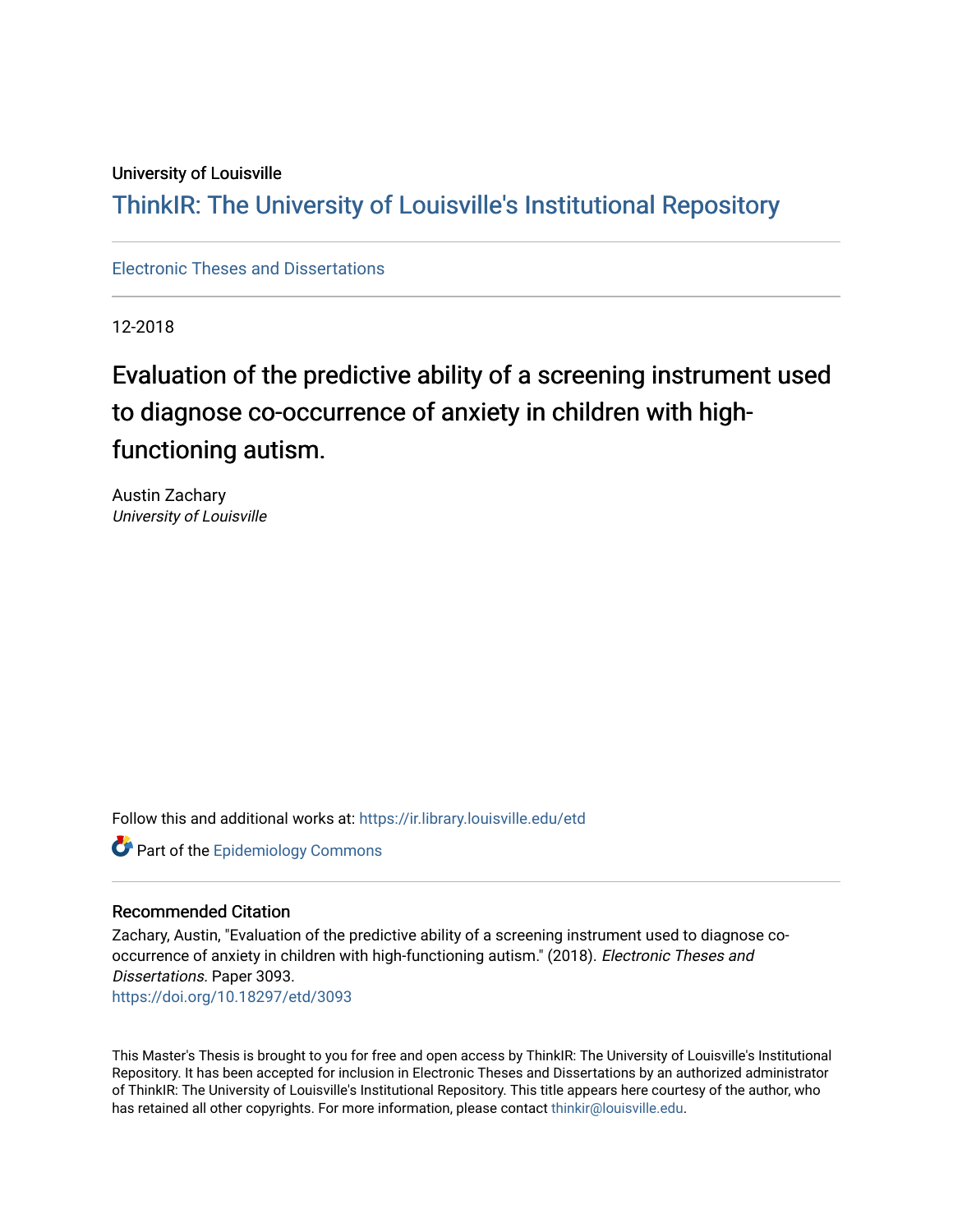## EVALUATION OF THE PREDICTIVE ABILITY OF A SCREENING INSTRUMENT USED TO DIAGNOSE CO-OCCURRENCE OF ANXIETY IN CHILDREN WITH HIGH-FUNCTIONING AUTISM

By

Austin Zachary B.S., Bellarmine University 2016

A Thesis Submitted to the Faculty of the

School of Public Health and Information Sciences of the University of Louisville in

Partial Fulfillment of the Requirements

for the Degree of

Master of Science

in Epidemiology

Department of Epidemiology University of Louisville Louisville, Kentucky

December 2018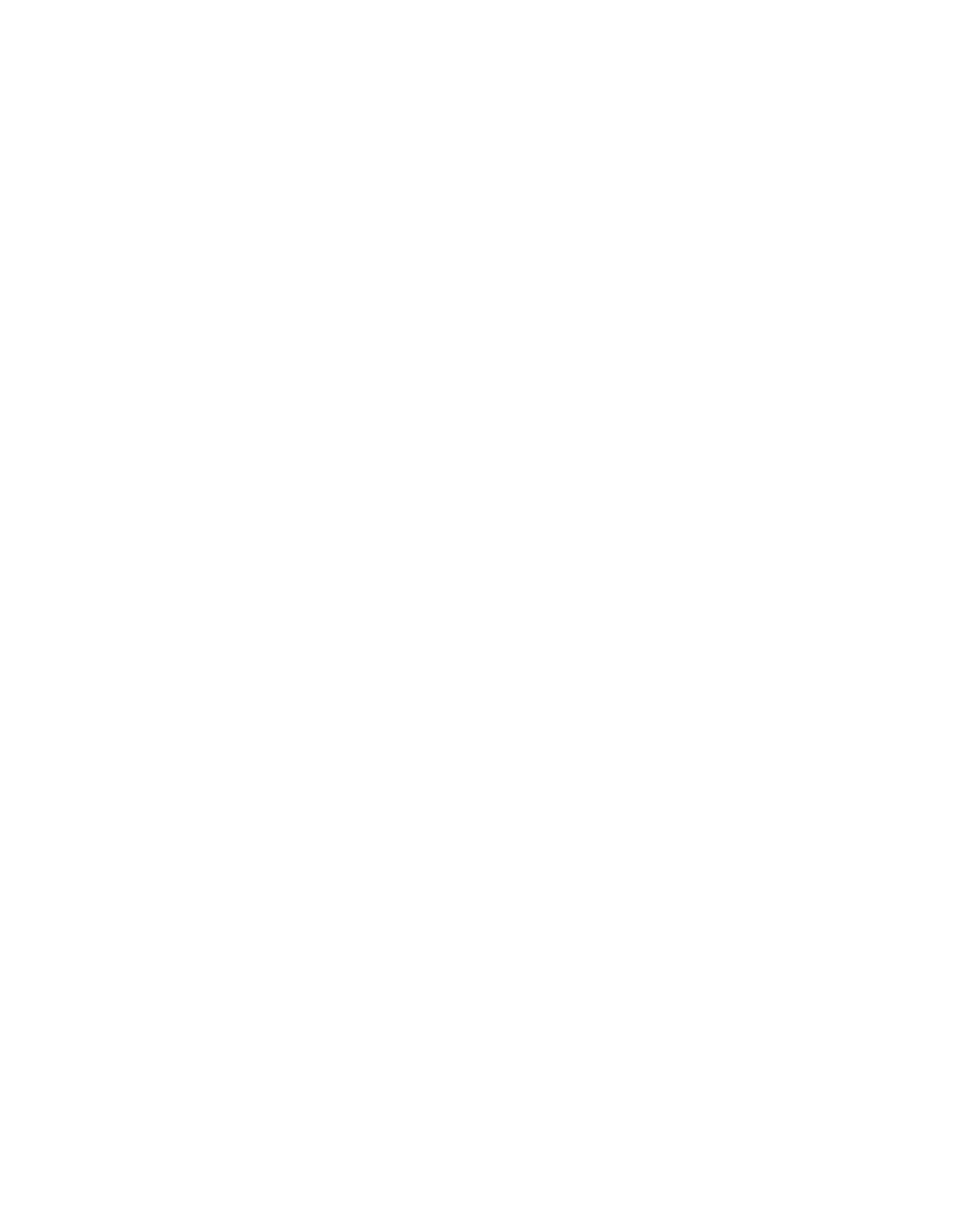## EVALUATION OF THE PREDICTIVE ABILITY OF A SCREENING INSTRUMENT USED TO DIAGNOSE CO-OCCURRENCE OF ANXIETY IN CHILDREN WITH HIGH-FUNCTIONING AUTISM

By

Austin Zachary

B.S., Bellarmine University 2016

A Thesis Approved on

November 28, 2018

by the following Thesis Committee:

Stephanie D. Boone, Ph.D. – Thesis Director

\_\_\_\_\_\_\_\_\_\_\_\_\_\_\_\_\_\_\_\_\_\_\_\_\_\_\_\_\_\_\_\_\_\_\_\_\_\_\_\_\_\_\_\_\_\_\_\_

Richard N. Baumgartner, Ph.D.

\_\_\_\_\_\_\_\_\_\_\_\_\_\_\_\_\_\_\_\_\_\_\_\_\_\_\_\_\_\_\_\_\_\_\_\_\_\_\_\_\_\_\_\_\_\_\_\_

Doug Lorenz, Ph.D.

\_\_\_\_\_\_\_\_\_\_\_\_\_\_\_\_\_\_\_\_\_\_\_\_\_\_\_\_\_\_\_\_\_\_\_\_\_\_\_\_\_\_\_\_\_\_\_\_

David W. Lohr, Ph.D.

\_\_\_\_\_\_\_\_\_\_\_\_\_\_\_\_\_\_\_\_\_\_\_\_\_\_\_\_\_\_\_\_\_\_\_\_\_\_\_\_\_\_\_\_\_\_\_\_

Lonnie Sears, Ph.D.

\_\_\_\_\_\_\_\_\_\_\_\_\_\_\_\_\_\_\_\_\_\_\_\_\_\_\_\_\_\_\_\_\_\_\_\_\_\_\_\_\_\_\_\_\_\_\_\_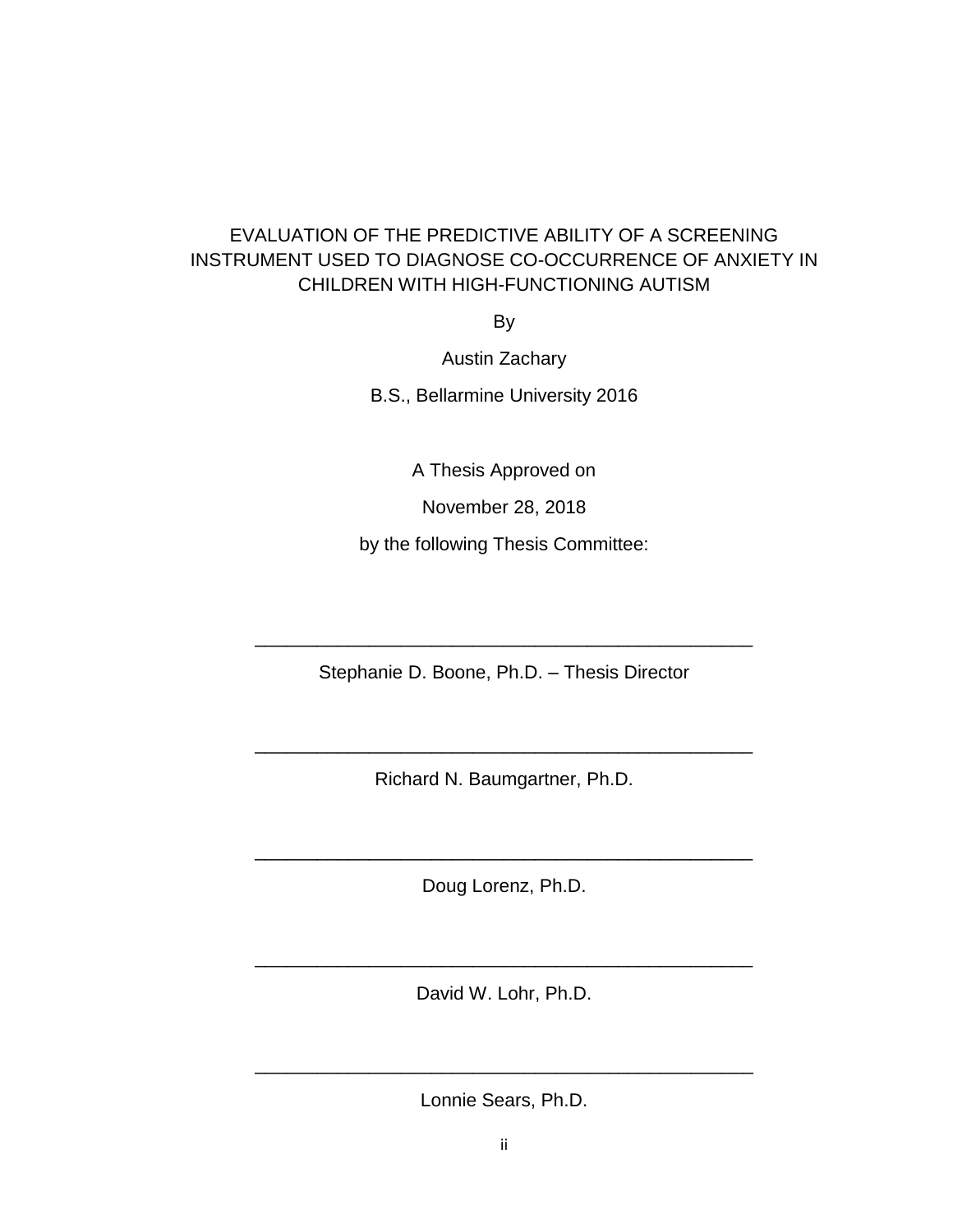## ACKNOWLEDGEMENTS

I would like to thank Dr. Stephanie Boone for her knowledge and endless support throughout the process. I would also like to thank Dr. Richard Baumgartner and Dr. Douglas Lorenz for their insights and assistance. I would like to express gratitude to Dr. Lonnie Sears and Dr. David Lohr for the opportunity for me to work with their data for this project. A special thanks to my family and my girlfriend, Bailey. Thank you for keeping me focused and driving me to be the best I can be.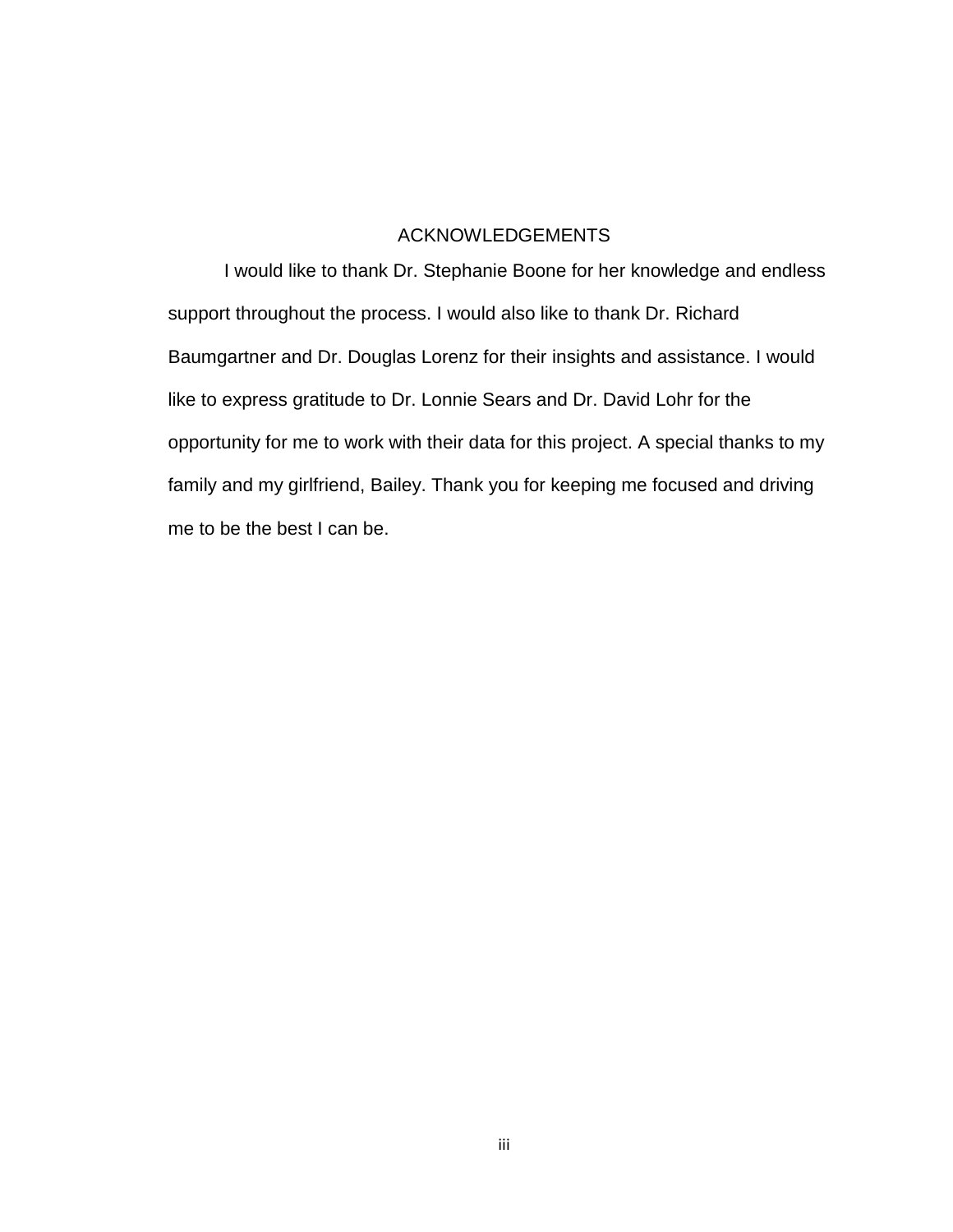#### ABSTRACT

## EVALUATION OF THE PREDICTIVE ABILITY OF A SCREENING INSTRUMENT USED TO DIAGNOSE CO-OCCURRENCE OF ANXIETY IN CHILDREN WITH HIGH-FUNCTIONING AUTISM

Austin Zachary

November 28, 2018

Anxiety has shown to have a high co-occurrence in children with Autism Spectrum Disorder (ASD), but has been difficult to co-diagnose. This study analyzed the ability of the Screen for Child Anxiety-Related Emotional Disorders (SCARED) to predict positive ASD screenings of the Social Responsiveness Scale (SRS). Parents and children ages 8 to 18 years (*N* = 100) were screened for anxiety using the SCARED and autism using the SRS. Moderate correlation was found between parent-reported SCARED and positive screening of the SRS (*r* = .579), with weak correlation found in the child-reported SCARED (*r* = .105). LASSO regression was conducted to assess SCARED predictability of the SRS. Two of forty-one questions from the parent-reported SCARED significantly predicted a positive screening of the SRS. Age was a significant predictor of this association (OR = 1.141). The SCARED has shown significant predictability of positive screenings on the SRS in children with autism.

iv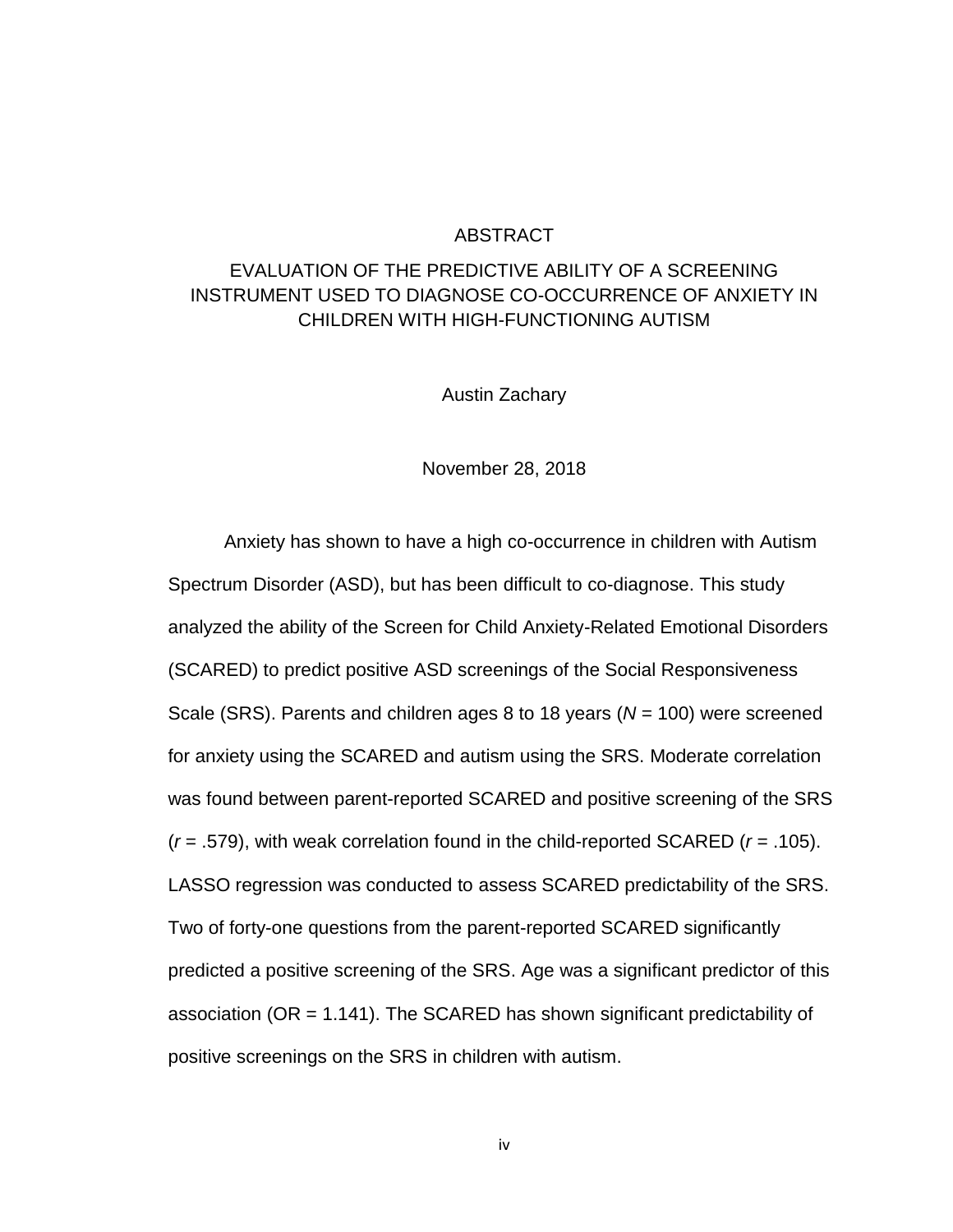# TABLE OF CONTENTS

| Epidemiology of ASD and Anxiety Disorder in Children in the General U.S. |
|--------------------------------------------------------------------------|
|                                                                          |
|                                                                          |
|                                                                          |
|                                                                          |
| Co-occurrence of Anxiety Disorders in Children with ASD8                 |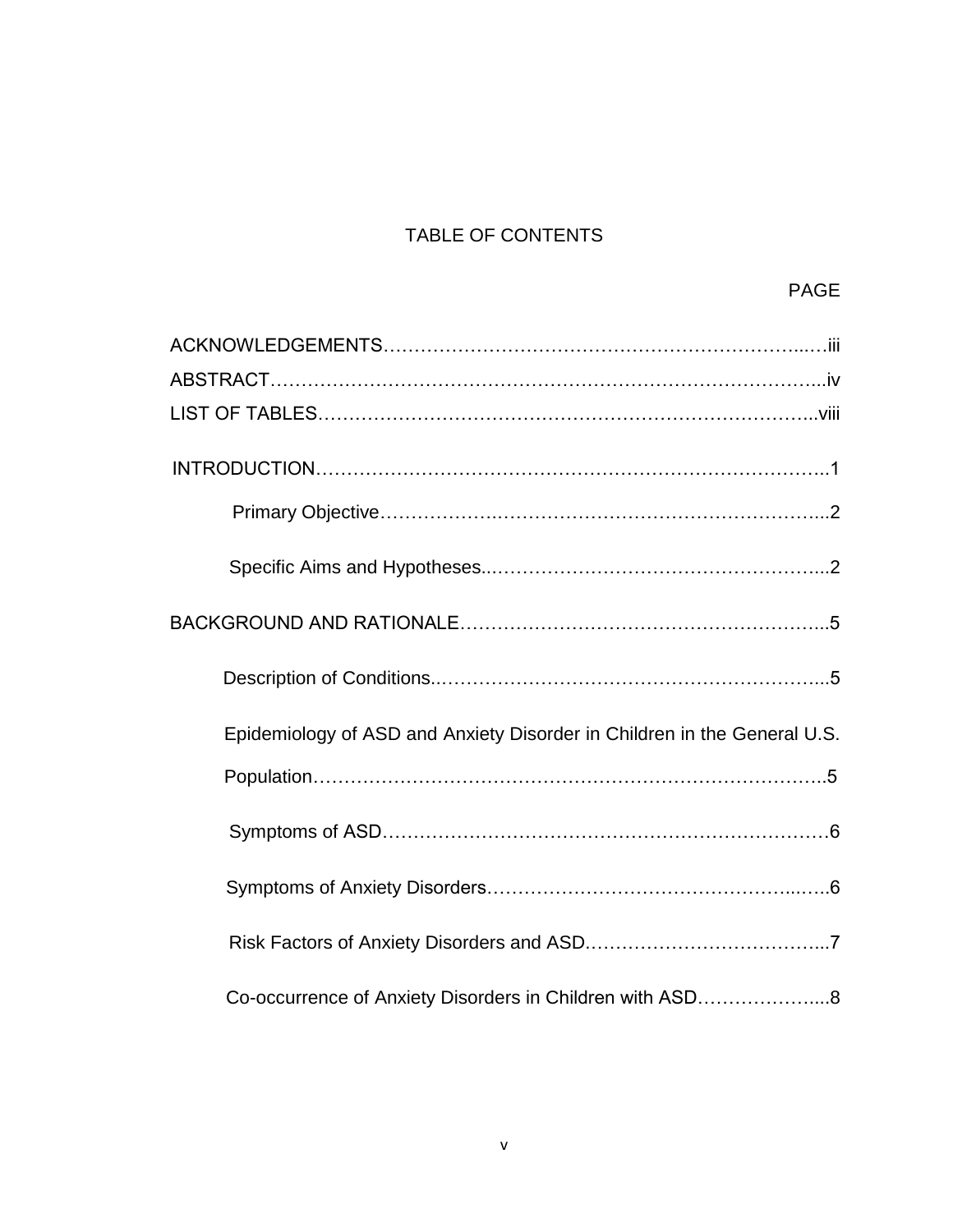# TABLE OF CONTENTS, CONTINUED

| Previous Studies Linking Anxiety Disorders and ASD9             |     |
|-----------------------------------------------------------------|-----|
| Screening Tools for Anxiety in Children with ASD10              |     |
| Screen for Child Anxiety-Related Emotional Disorders (SCARED)11 |     |
| Previous Studies Evaluating the SCARED Instrument12             |     |
|                                                                 |     |
|                                                                 |     |
| Biological Mechanisms for Co-occurrence of ASD and Anxiety17    |     |
|                                                                 |     |
|                                                                 |     |
|                                                                 |     |
|                                                                 |     |
|                                                                 |     |
|                                                                 |     |
|                                                                 | .21 |
|                                                                 |     |
|                                                                 |     |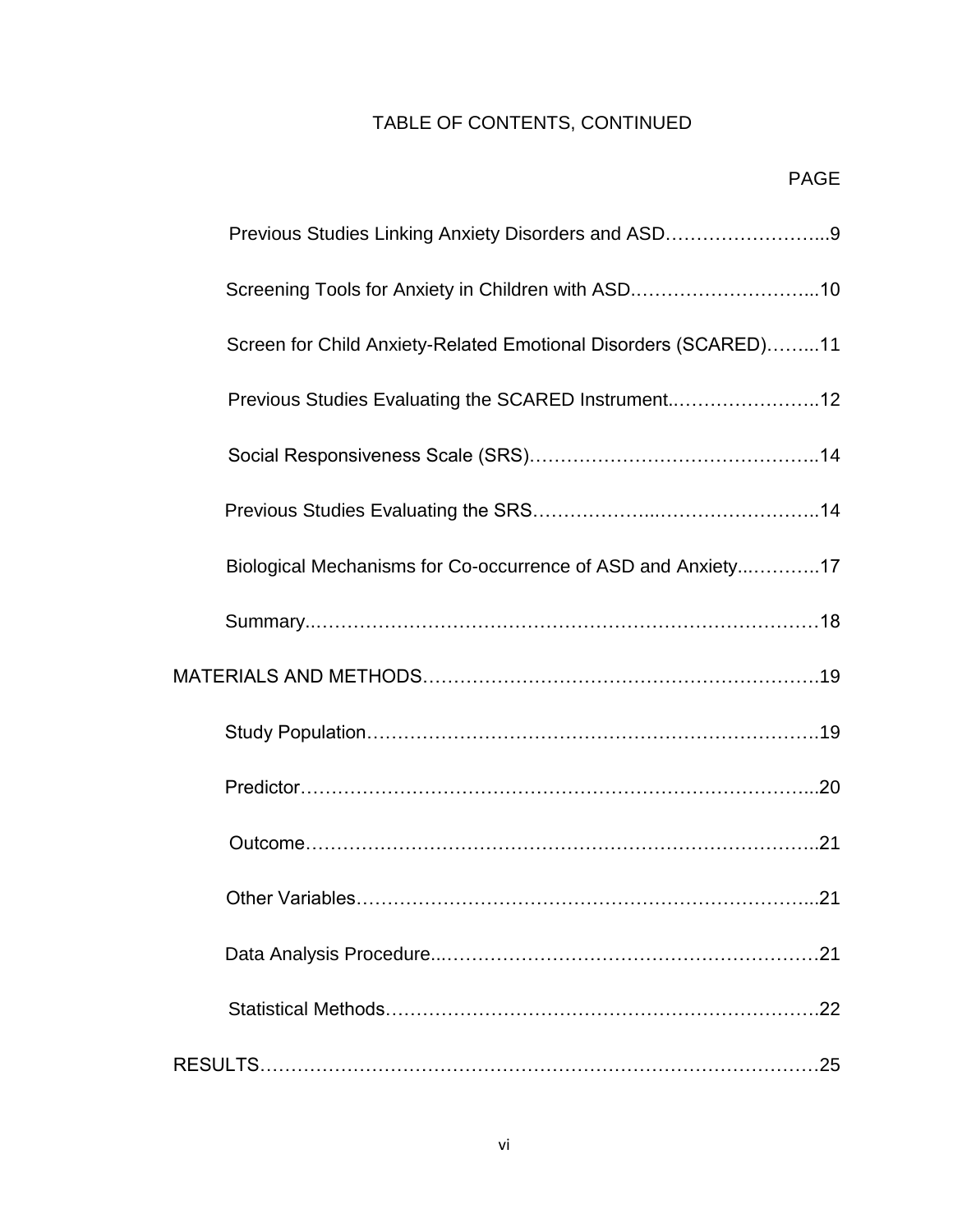# TABLE OF CONTENTS, CONTINUED

PAGE

| Correlation Between the Parent- and Child-reported SCARED and the     |
|-----------------------------------------------------------------------|
|                                                                       |
| Predictive Ability of the SCARED on Positive Screening of the SRS via |
|                                                                       |
|                                                                       |
| Associations Between the Child- and Parent-reported SCARED and SRS    |
|                                                                       |
|                                                                       |
|                                                                       |
|                                                                       |
|                                                                       |
|                                                                       |
|                                                                       |
|                                                                       |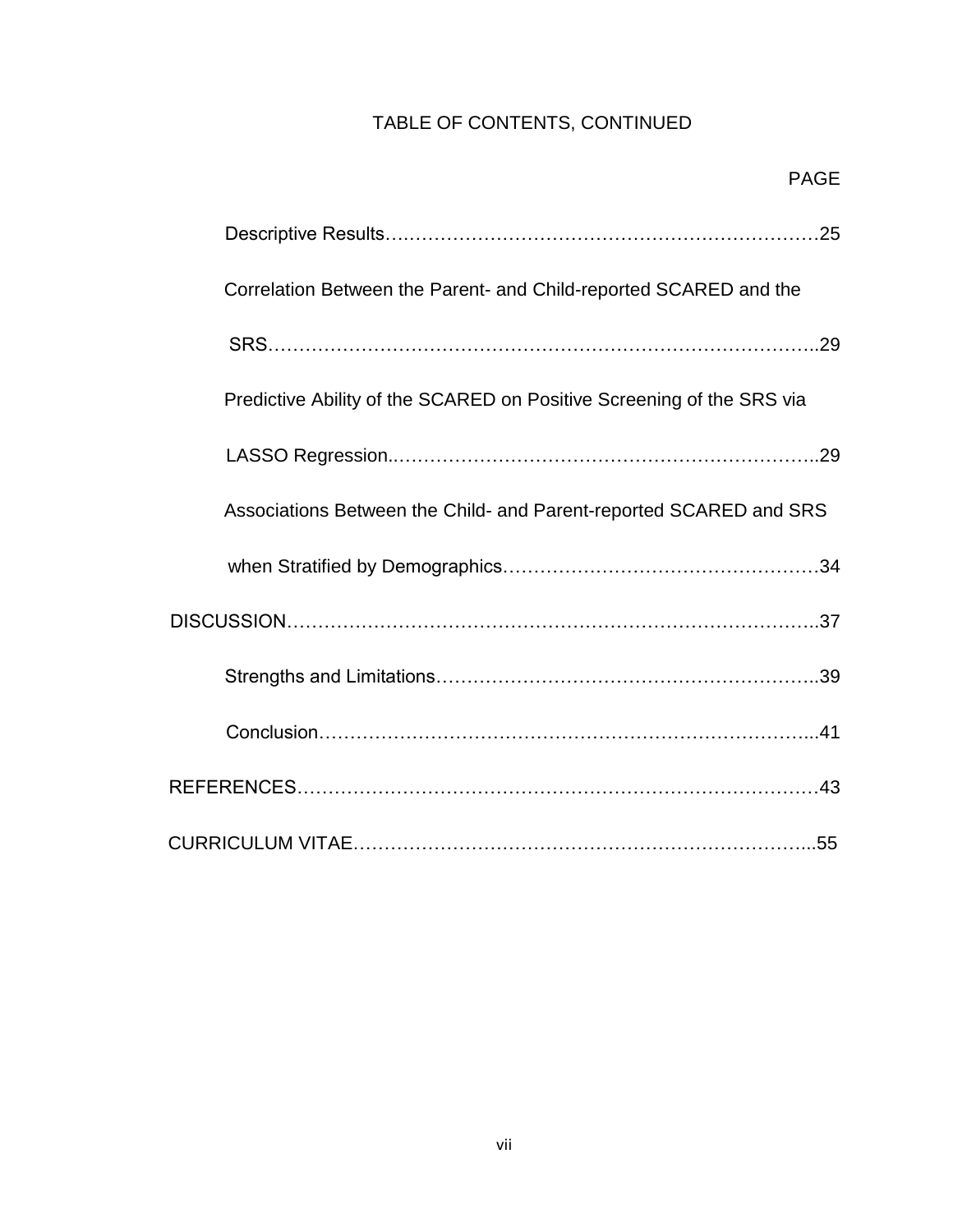# LIST OF TABLES

| <b>TABLE</b>                                                | <b>PAGE</b> |
|-------------------------------------------------------------|-------------|
| 1. Demographic Characteristics of Study Sample (N = 100)26  |             |
|                                                             |             |
|                                                             |             |
| 4. Assessment of Variables of Screening Positive on SRS34   |             |
|                                                             |             |
| 6. Most Parsimonious Model for Assessment of Demographics36 |             |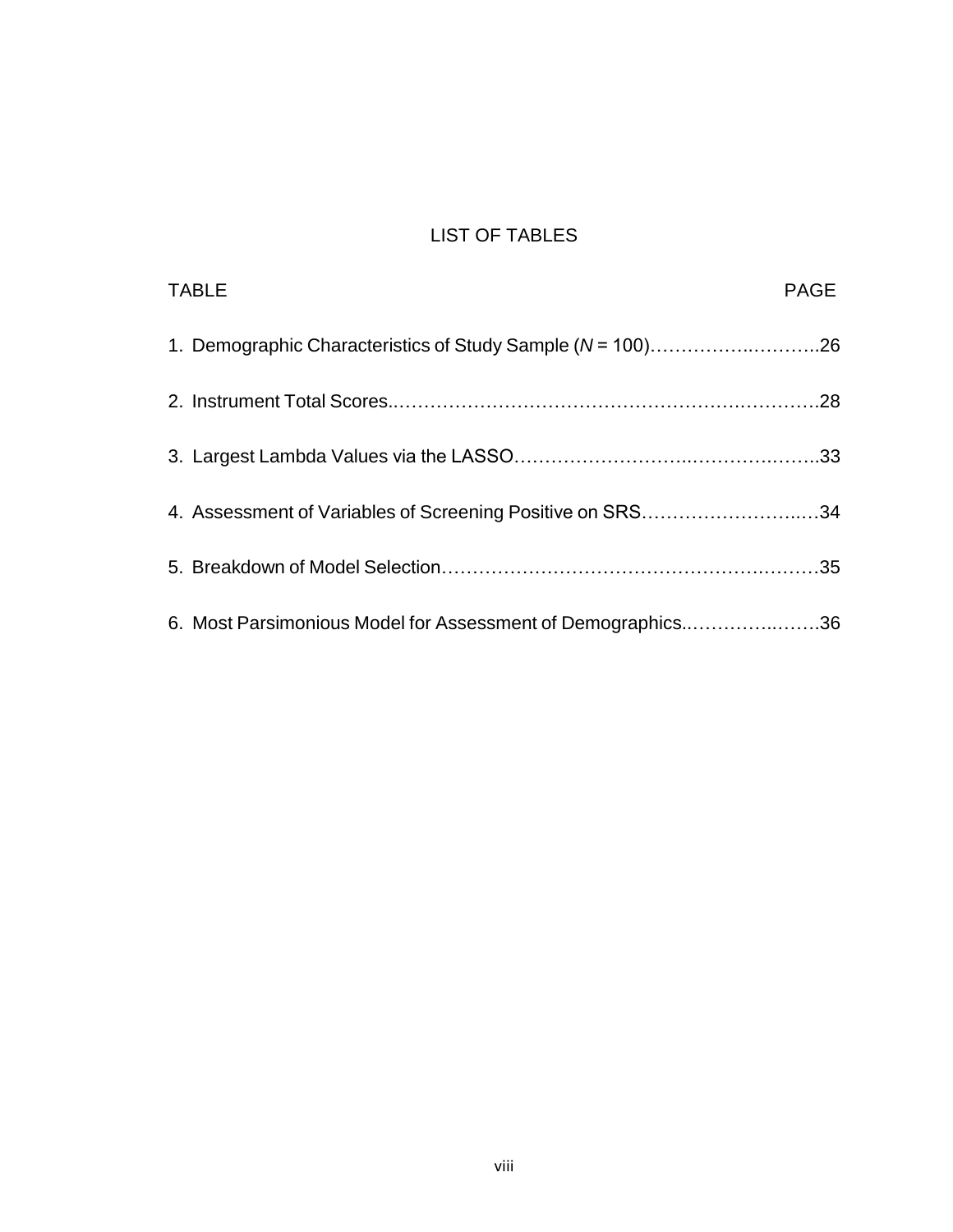#### INTRODUCTION

Anxiety and Autism Spectrum Disorder (ASD) are among the most diagnosed mental conditions in children, with a common co-occurrence of both disorders (1). While it is known that both co-occur frequently, previous manuals used by physicians to diagnose mental conditions have recommended against co-diagnosis (2). This previous thought comes from the repetitiveness of symptoms shown in children with either ASD or anxiety, along with the difficulty of children with ASD to properly report on one's emotions (3). Although this thinking has evolved, there is no gold standard by which co-occurrence of both disorders may be diagnosed in a patient. The formulation of a method of accurately predicting anxiety in a population of children with autism will allow for more effective treatment of both disorders.

The Screen for Child Anxiety-Related Emotional Disorders (SCARED) is a parent- and child-reported instrument that evaluates anxiety in children. The Social Responsiveness Scale (SRS) is a parent reported instrument that evaluates their children for symptoms of ASD. Both the SCARED and SRS have been used in research, but there have been gaps in the research. Although previous studies have compared different anxiety measures to the SRS, however the SCARED has not been critically evaluated for its predictive ability of the SRS.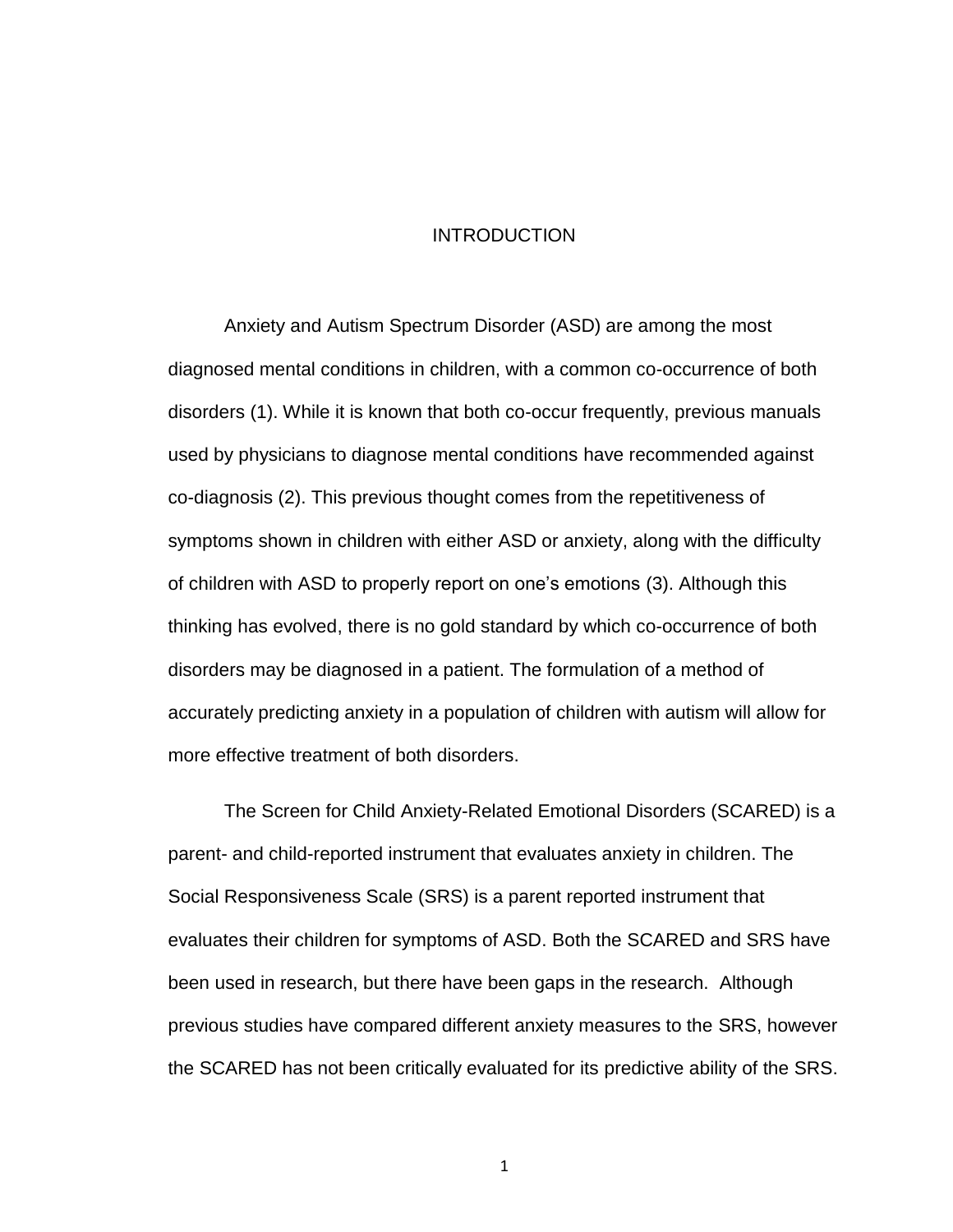This study was conducted to evaluate associations between a scale used to diagnose anxiety disorders (SCARED) and a scale used to diagnose ASD (SRS) in children between the ages 8-18 years diagnosed with ASD.

## **Primary Objective:**

To determine if the SCARED is an accurate predictor of a positive or severe screening on the SRS in children aged 8 to 18 years of age diagnosed with ASD.

## **Specific Aims:**

Study Aim 1:

- a) To determine the correlation between the parent-reported report of anxiety disorders (SCARED) and severity of ASD (SRS) in children with ASD.
- b) To determine the correlation between the child-reported report of anxiety disorders (SCARED) and severity of ASD (SRS) in children with ASD.

## *Hypothesis 1:*

Both the parent and child-reported report of the SCARED will have a positive correlation with the SRS, with the parent-reported versions having a stronger correlation.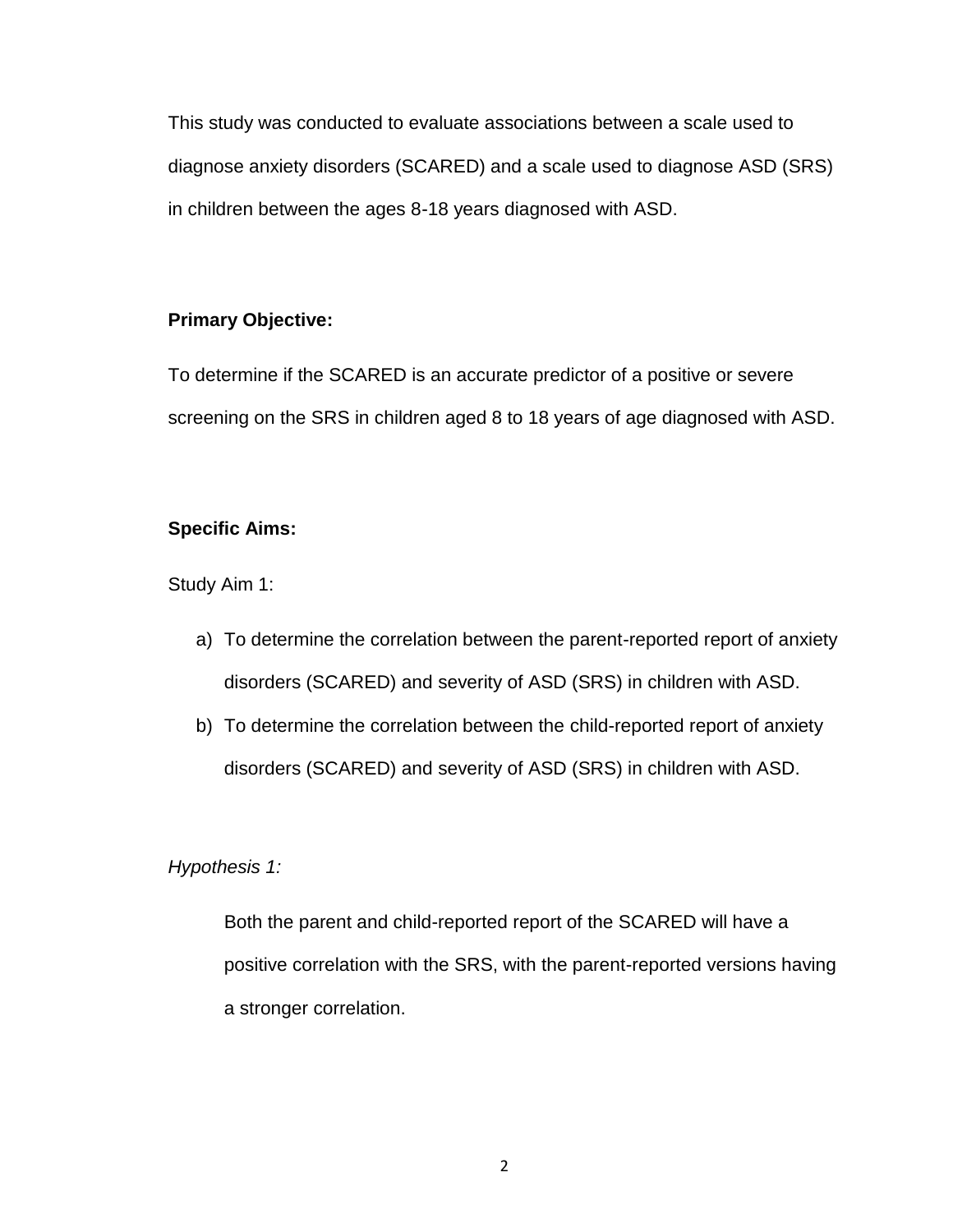Study Aim 2:

- a) To evaluate the ability of the parent-reported version of the SCARED to accurately predict a positive screening of the SRS in children with ASD.
- b) To evaluate the ability of the child-reported version of the SCARED to accurately predict a positive screening of the SRS in children with ASD.

*Hypothesis 2:*

Both the parent-reported and child-reported versions of the SCARED will significantly predict the SRS.

Study Aim 3:

- a) To evaluate the association between the parent-reported version of anxiety disorders (SCARED) and the ASD (SRS) adjusting for age, sex, and race in children with ASD.
- b) To evaluate the association between the child-reported version of anxiety disorders (SCARED) and the ASD (SRS) adjusting for age, sex, and race in children with ASD.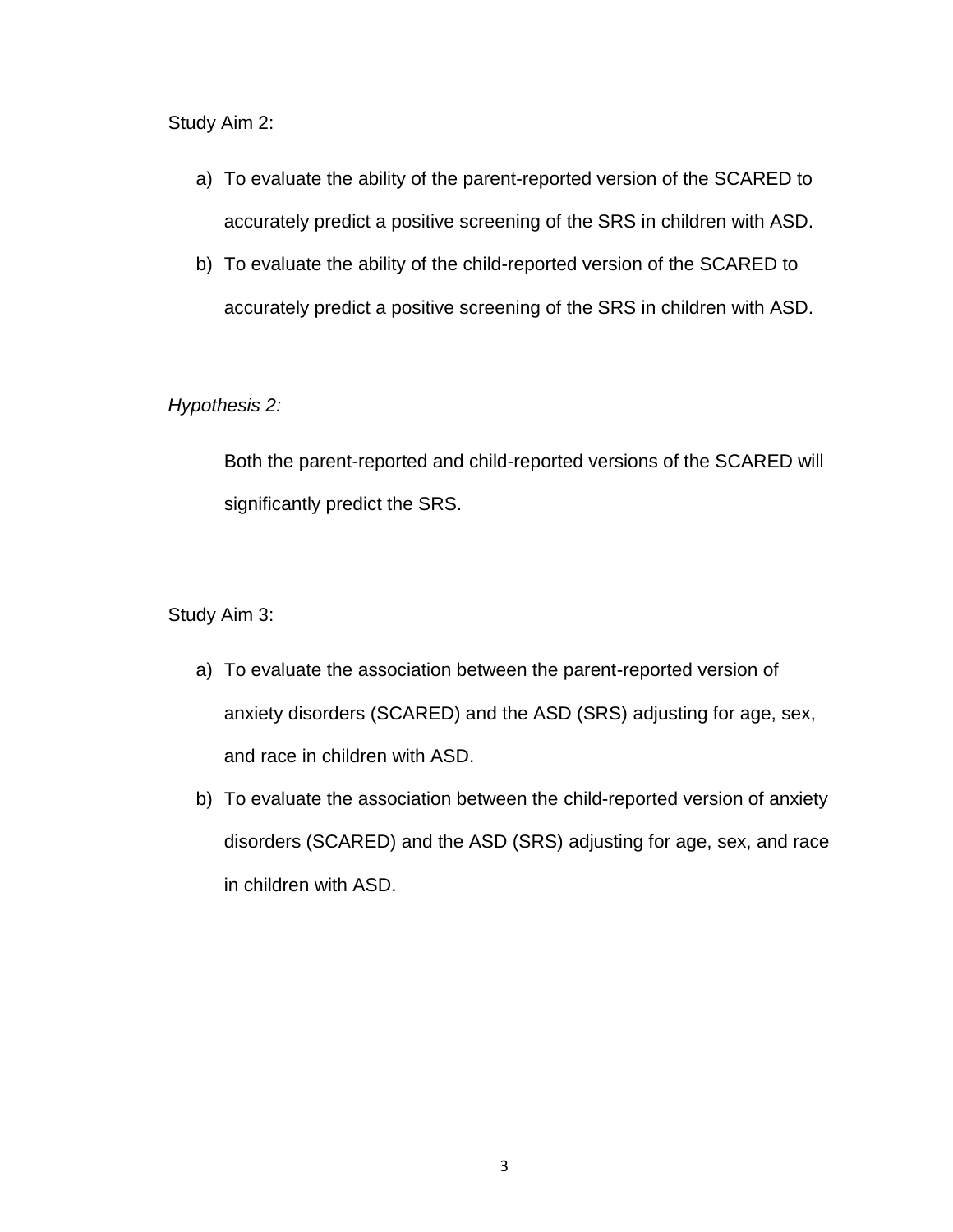*Hypothesis 3:*

Age will be have a significant predictability of the association between the SCARED and SRS. Both race and sex will not have significant predictability of the association between the SCARED and SRS.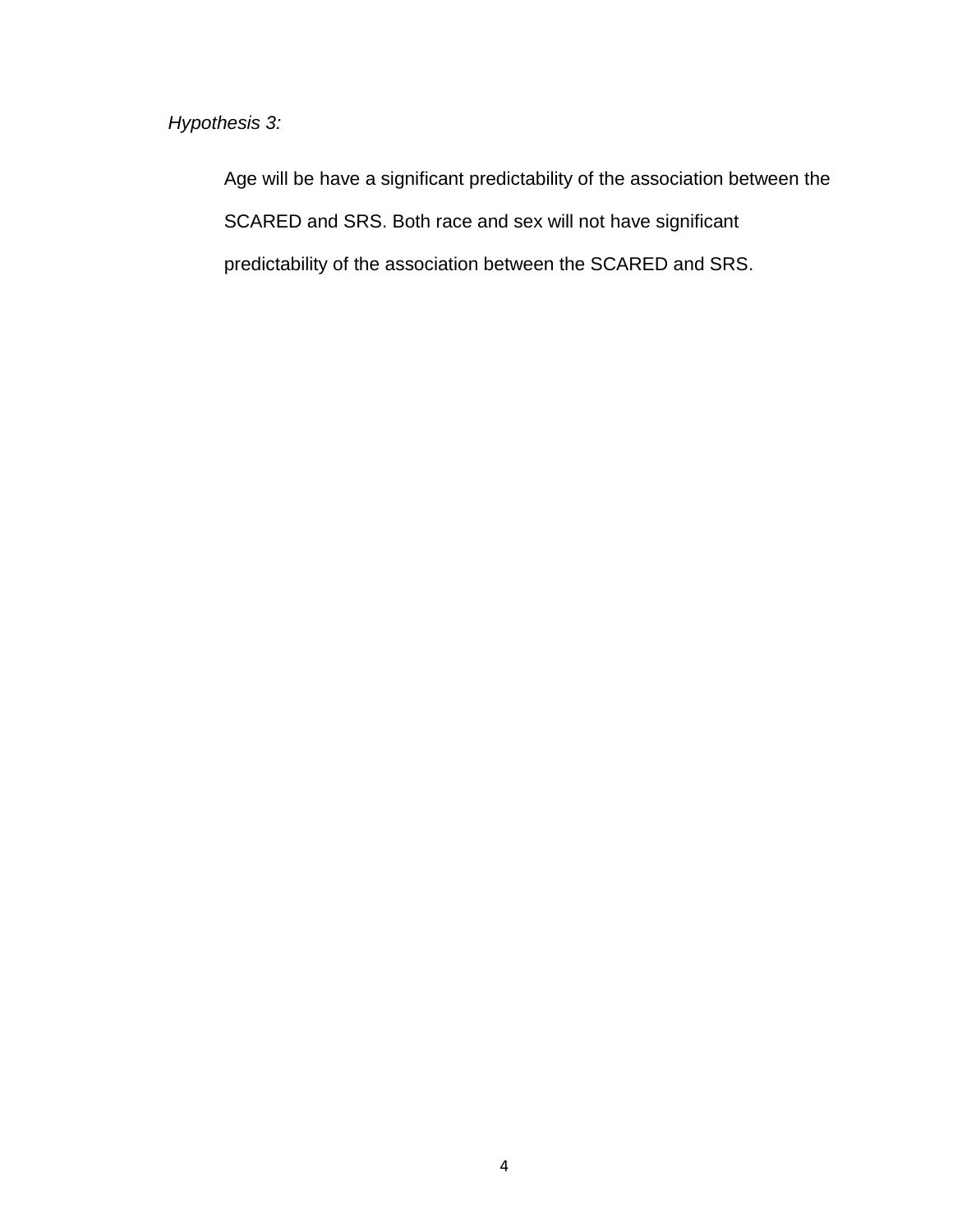## BACKGROUND AND RATIONALE

#### **Description of Conditions**

ASD is diagnosed using criteria laid out in the 5th edition of the Diagnostic and Statistical Manual of Mental Disorders (DSM-5(4)). This diagnosis is characterized by constant impairments in social communications and interactions, along with intellectual and language impairments.

Anxiety disorders are also diagnosed using the criteria laid out by the DSM-5 (4). This diagnosis includes the presence of excessive anxiety and worry about a variety of topics often for at least 6 months and causes the patient to have noticeable psychical or cognitive symptoms, such as edginess, tiring easily, and irritability.

# **Epidemiology of ASD and Anxiety Disorders in Children in the General U.S. Population**

According to the Center for Disease Control and Prevention, the prevalence of ASD in children who are 8 years old is approximately 1 in 68 (5). With approximately 74.2 million children living in the United States (6), approximately 1.09 million children have been diagnosed with ASD. The estimated prevalence is significantly higher in boys (23.6 in 1,000) than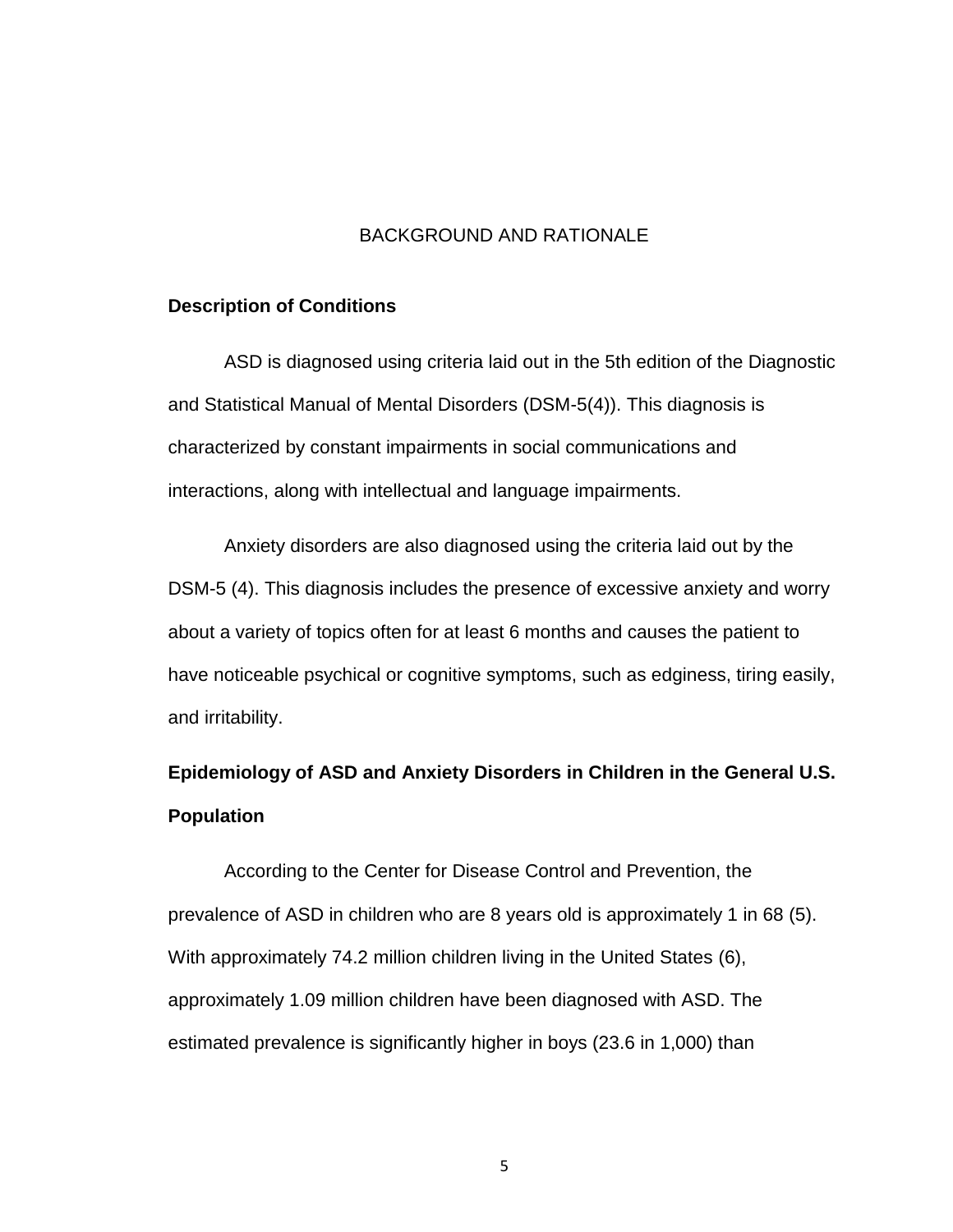girls (5.3 in 1,000). Non-Hispanic White children have the highest prevalence (15.5 per 1,000), followed by non-Hispanic Black children (13.2 per 1,000), and finally Hispanic children (10.1 per 1,000; (5)). According to the National Institute of Mental Health, approximately 31.9% of children ages 13 to 18 years old are diagnosed with anxiety disorders (7). With approximately 74.2 million children living in the United States (6), approximately 23.67 million children have been diagnosed with anxiety disorders. Females have a higher prevalence of all anxiety disorders when compared to males (7).

## **Symptoms of ASD**

According to the DSM-5, ASD can be diagnosed with a variety of criteria, including: deficits in social communication and interaction, restricted and repetitive patterns of behavior, present in early development, clinically significant impairment in social or occupational areas, and is not better explained by an intellectual disability (4). According to the CDC, other symptoms include avoiding eye contact, avoiding physical contact, obsessive tendencies, and having delayed speech and language (8).

### **Symptoms of Anxiety Disorders**

According to the DSM-5, anxiety disorders can be diagnosed with a variety of criteria, including: restlessness, being easily fatigued, difficulty concentrating, irritability, muscle tension, chronic worrying, and sleep problems (4). Anxiety also causes children to be afraid when away from parents, extreme fear of specific things or situations, being afraid of social situations, including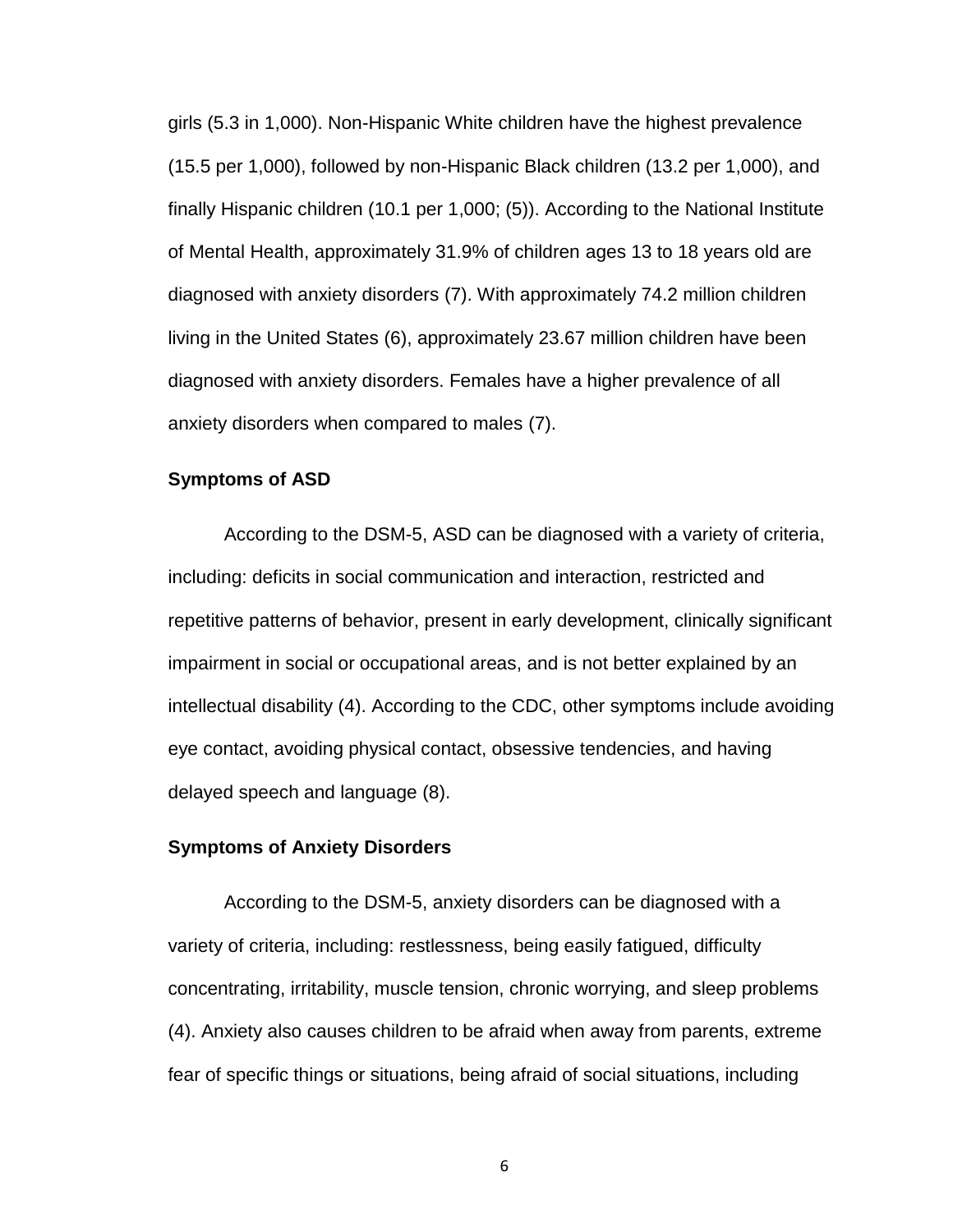school, and repeated episodes of sudden and intense fear that can come with symptoms such as increased heart rate, having trouble breathing, or feeling dizzy and shaky.

#### **Risk Factors of Anxiety Disorders and ASD**

While there is no all-inclusive hypothesis on what risk factors are associated with anxiety, there are many that are suggested to be a possible cause of anxiety disorders. Possible risk factors include substance abuse, childhood traumas, stresses of everyday life, a family history of anxiety disorders, and pre-existing medical conditions, including heart disease, diabetes, and asthma. Most of these, however, pertain to anxiety in adults.

While there is no all-inclusive hypothesis on the causes of ASD, there are many factors that have been suggested as causes to multiple types of ASD. Most experts agree that genes are one of the risk factors that makes a person more likely to develop ASD (9), along with certain genetic or chromosomal conditions, such as fragile X syndrome (10-13) or tuberous sclerosis (10, 11, 13). Children who are born to older parents are also at a greater risk of developing ASD (14), along with children who have siblings with ASD (15-20). Other known risk factors that are associated with ASD include: taking valproic acid and thalidomide during pregnancy (21, 22), multiple births, fetal distress, low birth weight, feeding difficulties, umbilical-cord complications, and hyperbilirubinemia (23). Children of foreign-born Black, Filipino, and Vietnamese mothers have higher risks of developing ASD when compared to White US-born children (24).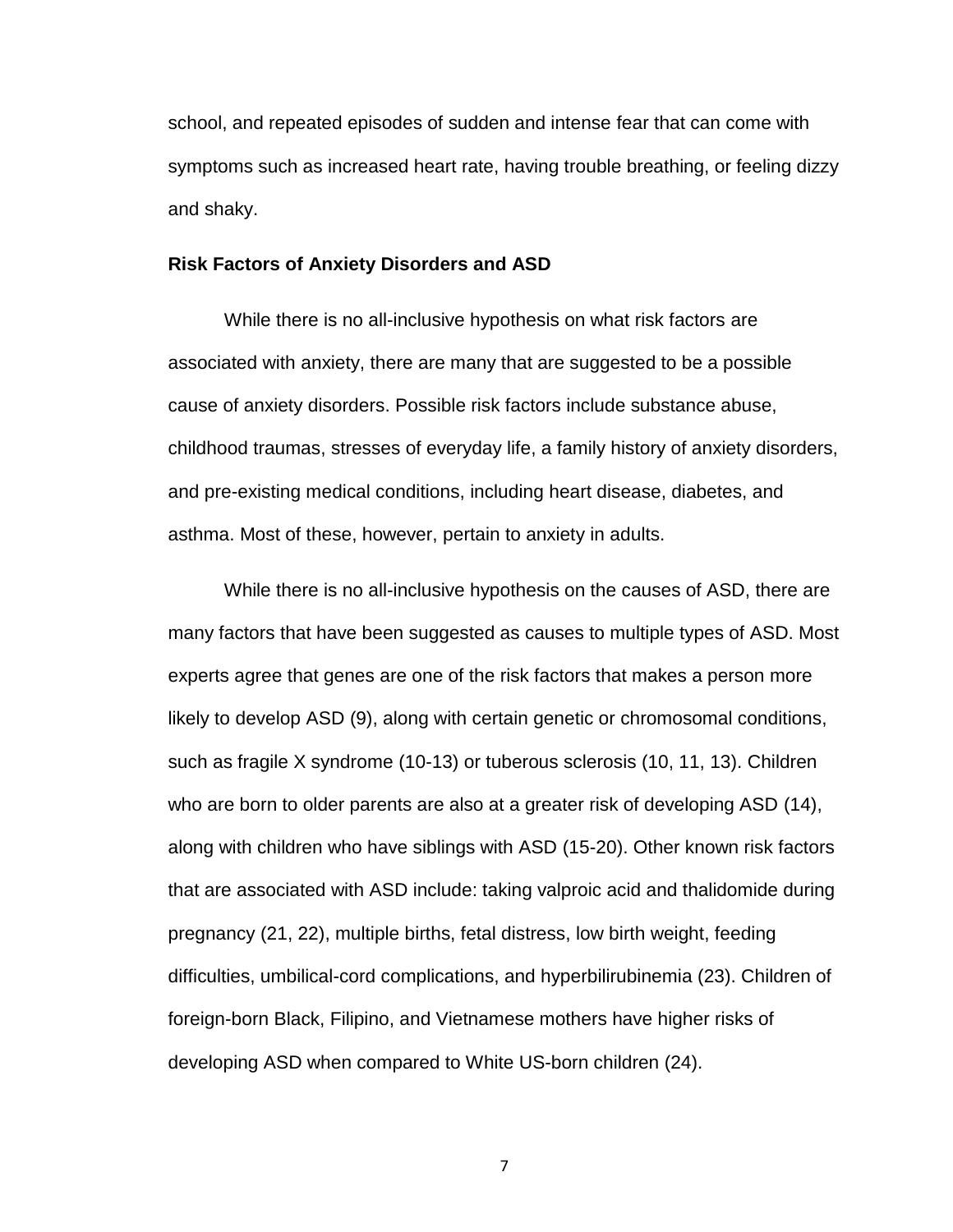There are several potential, but inconsistent risk factors for developing anxiety in children diagnosed with ASD. Risk factors such as age (25-27), sex (27-31), subtype of ASD, and IQ score (verbal and non-verbal) have been suggested, but studies have shown conflicting results for each (32). Looking into these different risk factors as a possible cause for increased anxiety would lead to better and more accurate treatments.

#### **Co-occurrence of Anxiety Disorders in Children with ASD**

Anxiety disorders have been shown to be the leading source of additional symptoms in ASD with estimates of comorbid anxiety symptoms as high as 84% (1), and 2.6 times more common than in children without ASD (7). Patients with ASD and comorbid anxiety have an increased risk at having behavior disorders compared to patients with ASD alone (25), difficulties establishing relationships with friends and family, difficulty sleeping, disrupting family functioning (33, 34), and social avoidance (35) when compared to youth with ASD alone. Youths experiencing both ASD and anxiety have a reported increased disruptive behavior in class, noncompliance with teacher's demands and disinterest in peers and peer-centered activities (36-39). Adolescents with ASD have been found to suffer from anxiety disorders at a higher rate when compared to externalizing disorders such as Attention Deficit/ Hyperactivity Disorder (ADHD; (40))

A meta-analysis evaluating 31 studies examining co-occurrence of conditions suggested that 39.6% of children with ASD had at least one Diagnostic and Statistical Manual of Mental Disorders-Fourth Edition (DSM-IV)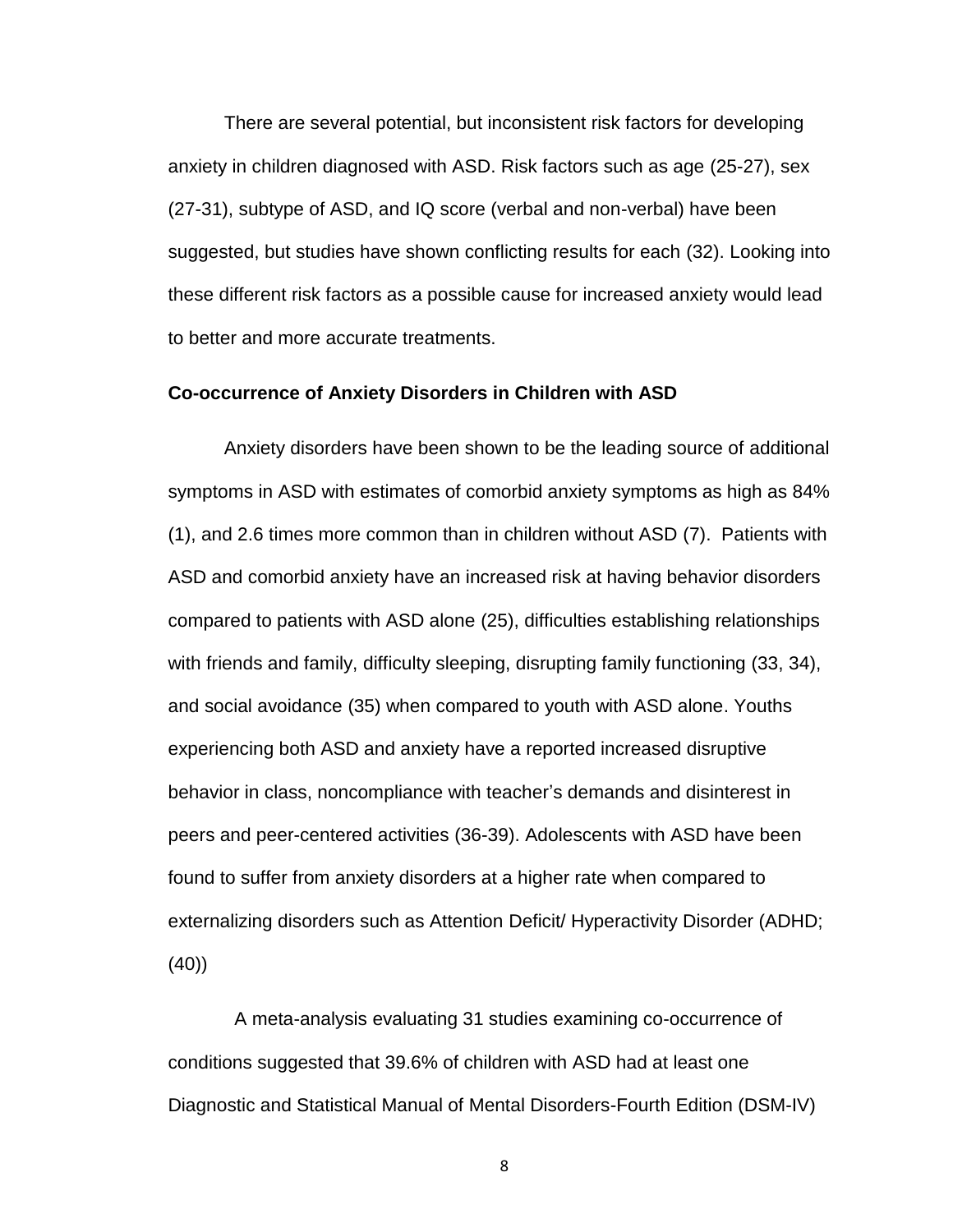anxiety disorder, and found that children with ASD have higher anxiety levels when compared to typically developing children (41). Mean age was found to be a significant moderator for anxiety for rates of several anxiety disorders, including generalized anxiety disorder (GAD;  $Z = 11.94$ ,  $p < .001$ ) and separation anxiety disorder ( $Z = 6.807$ ,  $p < .001$ ). Studies that had a higher mean age was found to report higher prevalence rate of anxiety in general and GAD. IQ was also found a significant moderating effect for rates of anxiety disorders such as separation anxiety disorder ( $Z = 5.873$ ,  $p < 0.001$ ). A longitudinal study found that a higher number of anxiety symptoms increases the risk of social communication impairment over time in children with ASD (β = .22, *p =*.008: (42)).

Misclassification of co-occurring ASD and anxiety is plausible, as many of symptoms of ASD (such as repetitive behaviors, communication deficits) are shared with anxiety disorders (43). There is currently no established method to reliably diagnose anxiety in children with ASD. Psychiatric diagnostic interviews have not been established as a reliable tool. The diagnosis of ASD from the DSM-IV does not measured traditional anxiety levels, which could lead to a missed diagnosis of anxiety from mislabeling anxiety symptoms as only ASD symptoms. There is a lack of distinction of symptomology resulting in opportunities to evaluate screening instruments for the co-diagnosis of these disorders, leading to better treatment options for patients.

#### **Previous Studies Linking Anxiety Disorders and ASD**

White et al. published a meta-analysis on anxiety in children with ASD (1). With a total of 38 studies being reviewed, the proportion of children with ASD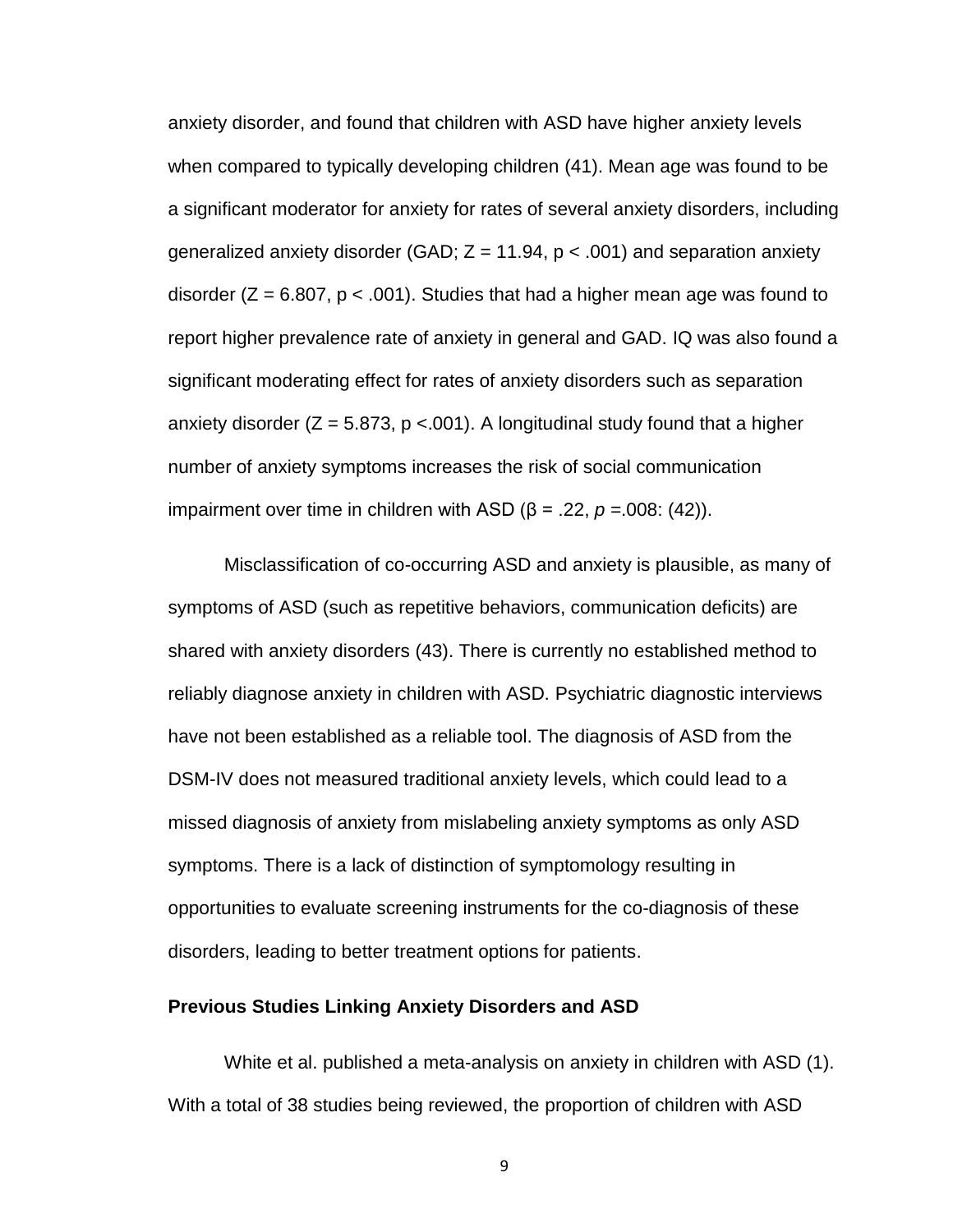experiencing with some degree of anxiety ranged from 11% to 84%. DeBruin et al. (44) and Siminoff et al. (45) both looked specifically at the diagnosis of mental anxiety disorders in children with ASD, finding 55% and 42% of criteria met for anxiety disorders respectively.

Joshi et al. assessed the difference of diagnosis of anxiety in children with ASD compared to those not diagnosed with ASD (46). With a total sample size of *N* = 2,323 (*n* = 217 diagnosed with ASD) a significant difference in the diagnosis of multiple anxiety disorders (ASD = 61%, non-ASD = 42%, *p* < .001) and GAD  $(ASD = 35\%$ , non-ASD = 30%,  $p < .001$ ) was observed between the study groups. However, there was no significant difference observed between separation anxiety disorder (ASD = 37%, non-ASD = 35%, *p* = .84) and panic disorder (ASD = 6%, non-ASD = 8%, *p* = .35).

#### **Screening Tools for Anxiety in Children with ASD**

Kaat and Lecavalier in 2015 studied the reliability and validity between parent and child rated anxiety measures in children with ASD (47). The researchers used the Autism Diagnostic Observation Schedule-Second Edition (ADOS-2) to assess for specific social behaviors (48). The Wechsler Intelligence Scales for Children-Fourth Edition (WISC-IV) was used as a standardized measure of intelligence of children ages 6 to 16 (49). The Revised Children's Anxiety and Depression Scale (RCADS) (50) and the Multidimensional Anxiety Scale for Children (MASC-2) (51) were both completed by the children and parents to measure anxiety disorders. With a population of 46 children with parents between the ages of 8 and 16 years (mean 12.4, SD:2.3 years), Kaat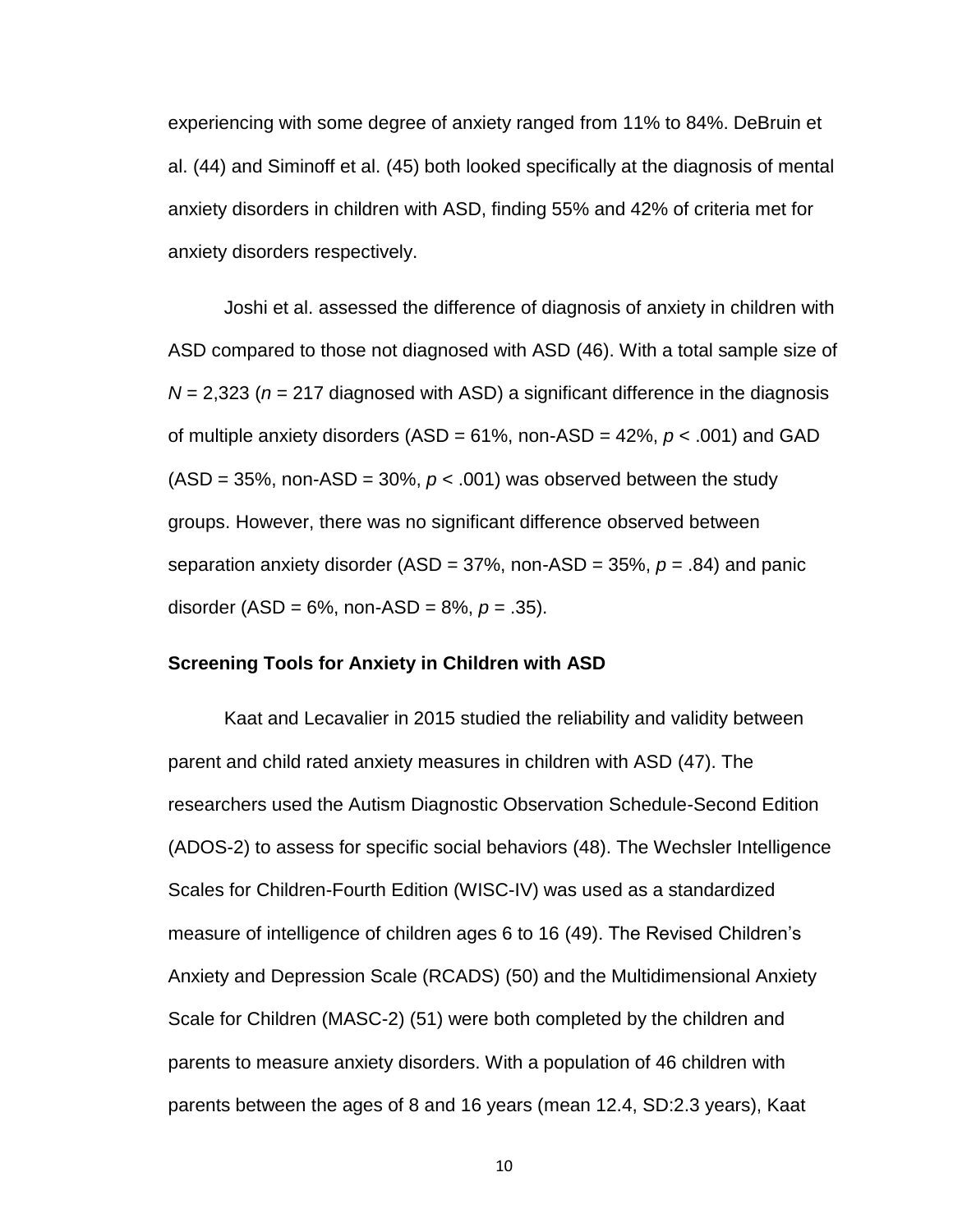and Lecavalier found that the reliability for the RCADS and MASC-2 were .82 (*p*  < .001) and .83 (*p* <.001), respectively.

There is no clinical assessment tool that is agreed upon to be the gold standard in accessing anxiety in ASD patients, leaving a gap in the literature (52). Previous studies have examined the predictive ability of the parent- and child-reported versions of the SCARED compared to other autism screening tools such as the ASEBA scales, the Child Behavior Checklist (CBCL), and the Youth Self-Report (YSR; (53)). However, no studies have evaluated the correlation and association between the SCARED and SRS scales.

#### **Screen for Child Anxiety-Related Emotional Disorders (SCARED)**

The Screen for Child Anxiety-Related Emotional Disorders (SCARED) is used to screen for anxiety in youth (54). The SCARED is a 41-item parent and child-report scale that screens for anxiety in youth, and shows good internal reliability and convergent validity with clinical structured interviews in children with ASD (55). Both versions of the SCARED are broken down into 5 subscales, which includes: Panic Disorder or Significant Somatic Symptoms ("When I get frightened, I feel like passing out" -child, "When my child feels frightened, it is hard for him/her to breathe" -parent), GAD ("I worry about being as good as other kids" -child, "My child is a worrier" -parent), Separation Anxiety SOC ("I have nightmares about something bad happening to me" -child, "My child is afraid to be alone in the house" -parent), Social Anxiety Disorder ("I feel nervous with people I don't know well" -child, "It is hard for my child to talk with people he/she doesn't know well" -parent), and Significant School Avoidance ("I am scared to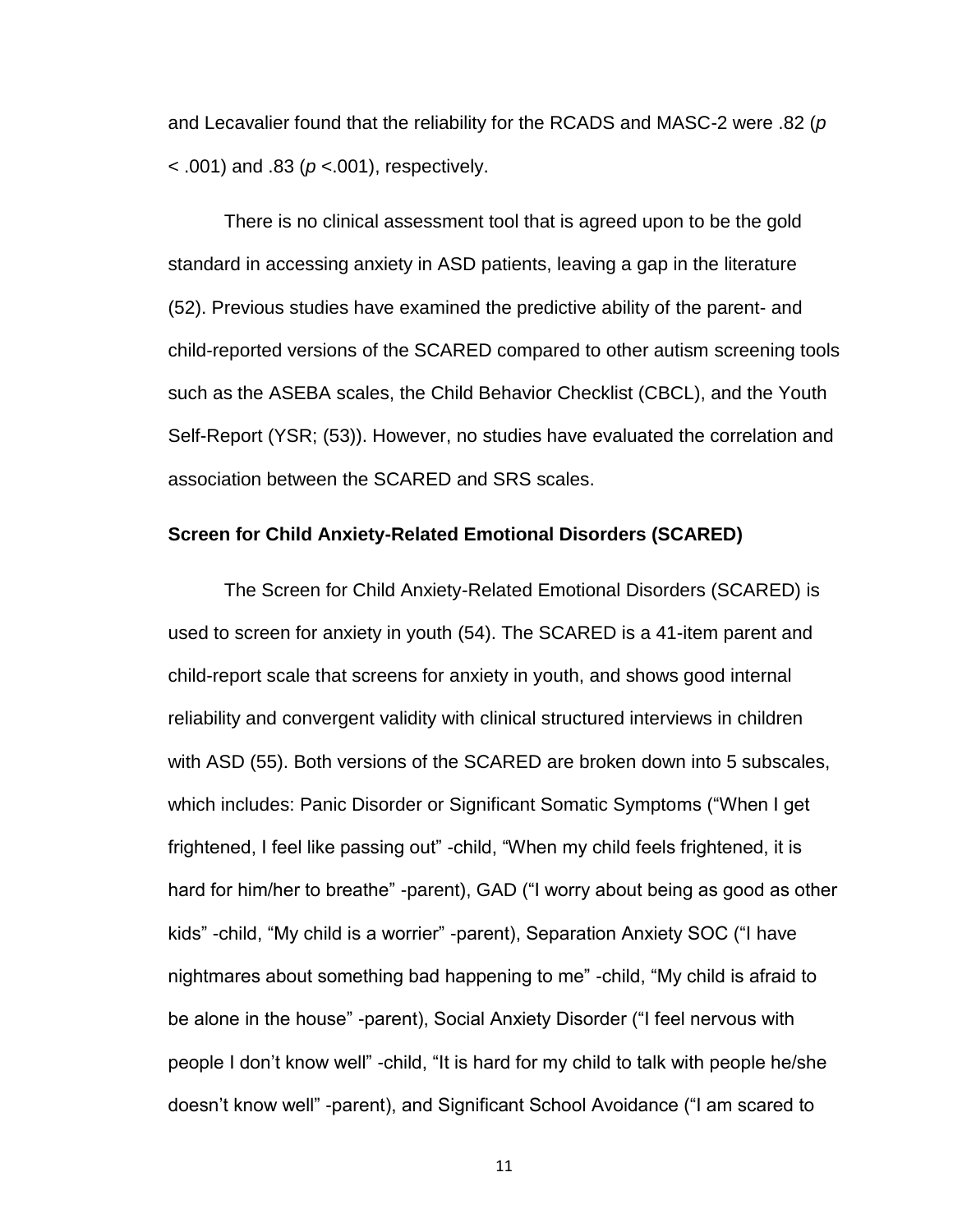go to school" -child, "My child gets stomachaches at school" - parent). The SCARED uses a 3-point Likert-scale, translating to a total score range of 0 to 82*.*  A total score of 25 or higher on the SCARED indicates the presence of an anxiety disorder in a child, with scores higher than 30 being more specific. Parents generally report more anxiety than children using this scale, with a mild correlation shown (56).

#### **Previous Studies Evaluating the SCARED Instrument**

Wigham and McConachie also investigated the structure and reliability of the SCARED instrument (57). A total 63 different articles were included, with a total of eight measurement tools for diagnosing ASD concluded that the SCARED instrument has good internal reliability ( $\alpha$  = .93) with evidence of testretest reliability for both total scores and subscores ( $\alpha$  = .86;(58)) between the two scales. A moderate correlation between the parent- and child- reported scales (*r* = .20 to *r* = .47, *p* < .001), with a correlation of *r* = .33 (*p* < .001) in children with ASD was reported. The SCARED has also been shown to be a valid measure of anxiety in children with autism by being cross-validated with the Achenbach System of Empirically Based Assessment Scales (ASEBA; (53)). The association of demographic variables (race, age, sex) to the child-reported SCARED score has also been studied, with only the sex of the participant being significant ( $\beta$  = 12.2, SE = 4.5,  $p$  = 0.008; (53)). This beta suggests that the childreported SCARED score is 12 points higher if the child is female compared to male.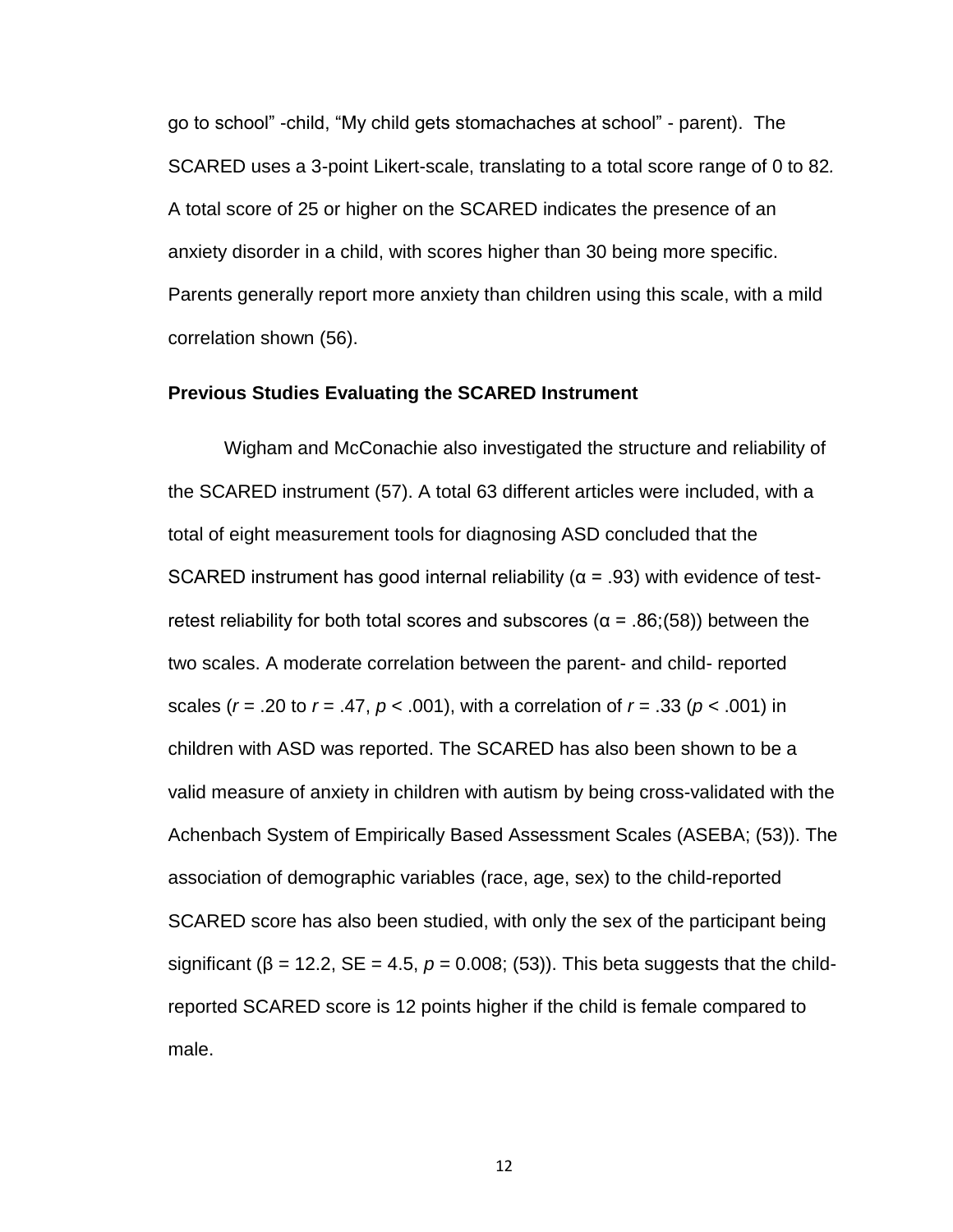DeSousa et al., examined the sensitivity and the specificity of the SCARED instrument in a population of 119 students aged 9-18 years (mean = 12.66, *SD* = 2.32) (59). Forty-four participants (37%) had at least one anxiety disorder, with 26 having GAD (21.8%), 24 having social phobia (20.2%), and 9 having separation anxiety disorder (7.6%). Results showed that the SCARED had a sensitivity of 81.8% and a specificity of 52.0% regarding any anxiety disorder. These results suggest that the SCARED is a useful instrument for the screening of anxiety disorders, both in general and for specific anxiety disorders.

Reaven et al., studied the SCARED and its ability to reliably measure ASD in children with at least one anxiety disorder (60). Following 50 children with ASD and anxiety disorder in a cognitive behavior therapy (CBT) for a 12-week period, Reaven found that scores on the SCARED were reduced by 34% in the CBT groups. This result was significantly better than the 6% reduction in the control group, supporting that the SCARED is an outcome measure to children with ASD. Given the small sample size of this study, additional studies need to be made to have full confidence in these results.

Stern et al., also looked at the psychometric characteristics of the SCARED in children with ASD seeking treatment for anxiety disorders (56). Results showed that the SCARED has good internal consistency for both the parent and child reports of the survey, with a Cronbach's alpha of .90 on the parent report and a .92 for the child report. The parent report on the GAD subscale was significantly higher (mean = 11.78, *SD* = 3.95) than the children report ((mean = 9.93, *SD* = 3.91), *F* (1, 114) = 5.54, *p* = .020). Parents also had a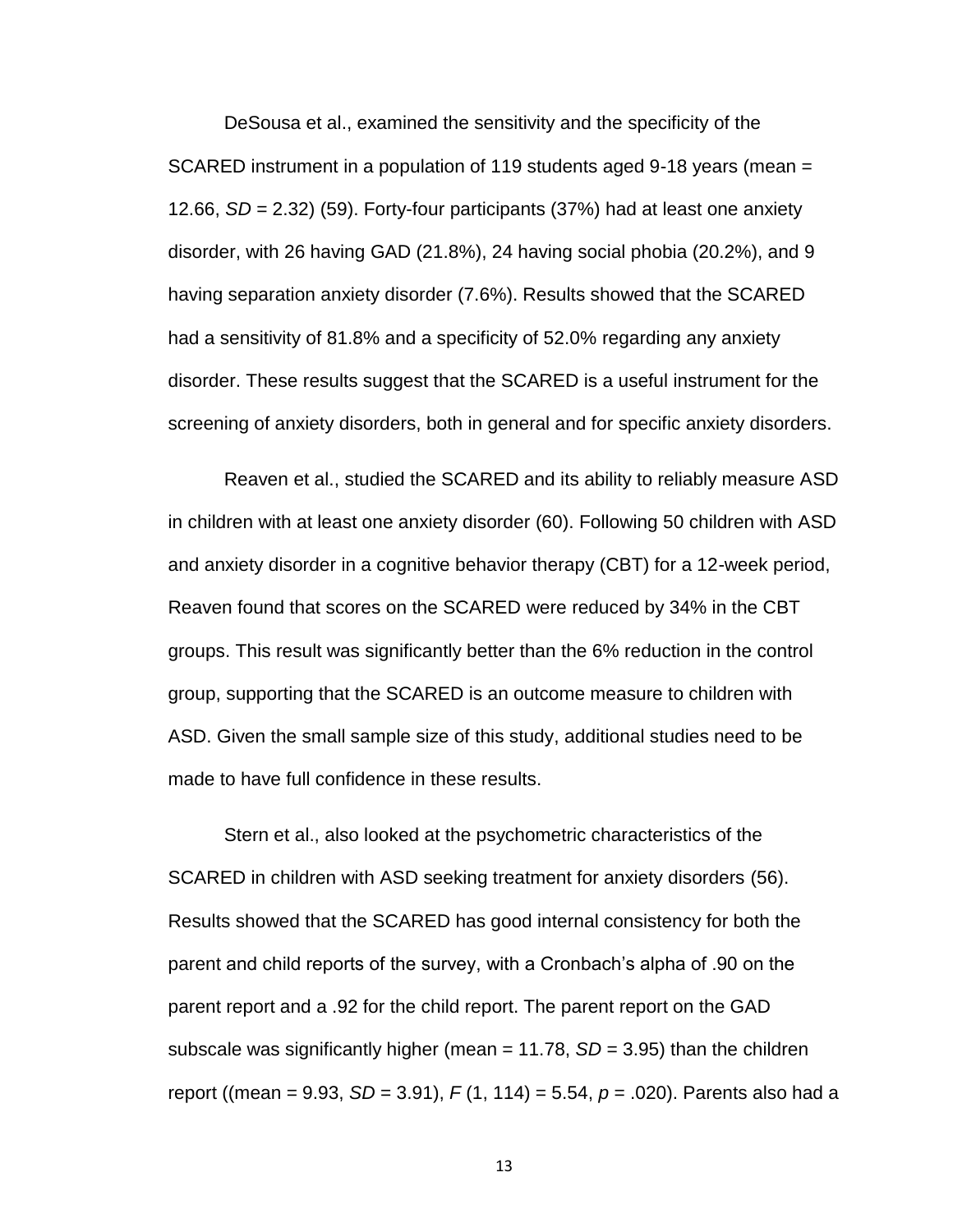total higher score on the SCARED (mean = 36.42, *SD* = 14.87) than the children  $((mean = 31.11, SD = 11.61), F(1, 104) = 3.98, p = .049)$ . From these findings, Stern et al. suggest that the SCARED "is a valid and clinically useful tool for assessing anxiety in treatment-seeking children and adolescents with ASD" ((56); page 7).

### **Social Responsiveness Scale (SRS)**

The Social Responsiveness Scale (SRS) is used to measure social and autistic behavior in 4 to 18 year-olds (61). The SRS is a 65-item parent/teacher questionnaire that can be completed in 15-20 minutes. The SRS can be broken into 5 subcategories, which include: Social Awareness ("Is aware of what others are thinking or feeling"), Social Cognition ("Takes things too literally and doesn't get the real meaning of a conversation"), Social Communication ("Is able to communicate his or her feelings to others"), Social Motivation ("Seems selfconfident when interacting with others"), and Autistic Mannerisms ("Behaves in ways that seem strange or bizarre"). The SRS uses a 4-point Likert-scale and has a total range of scores from 0 to 195. Total raw scores can be transformed into *T* scores with a higher score indicating a higher tendency for the child to exhibit autistic behaviors in a social setting.

#### **Previous Studies Evaluating the SRS**

Duvekot et al., studied the sensitivity and specificity of the SRS in a population of 596 children aged 4-10 years (62). Devekot implemented a twophase design (63), which oversampled children who screened positive on the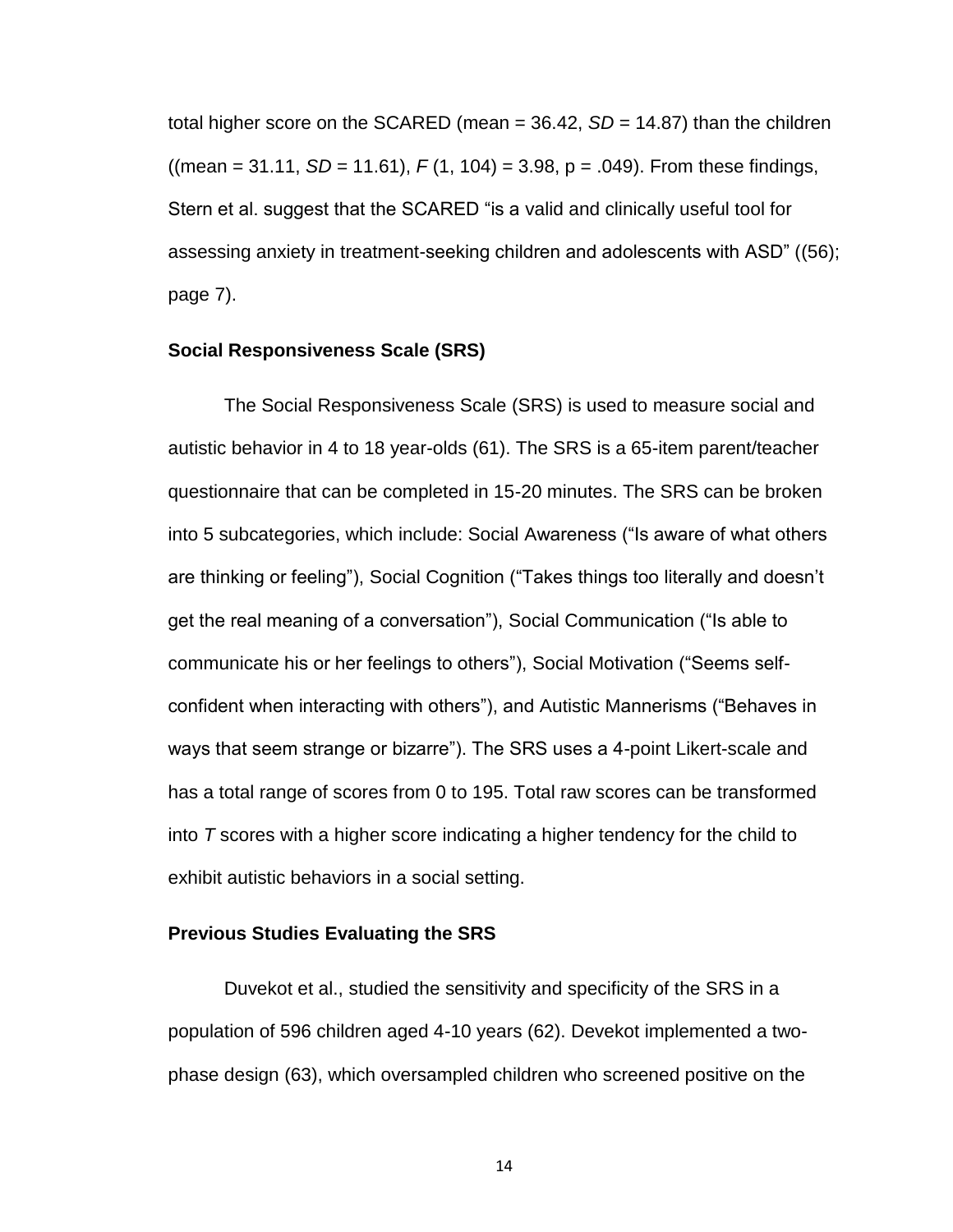SRS in an ASD-specific diagnosis. A total of 4,344 children were sent the SRS, with a total of 1,182 completed reports returned. Of the total 596 children, 393 screened positive (total score of ≥75 on the parent report), and 203 children who were randomly selected from the 789 children who screened negative. With the cutoff of 75, the SRS resulted in a sensitivity of .85 and specificity of .83, suggesting that the SRS is good at predicting children with autistic behaviors.

Cholemkery et al., looked at the validity of the SRS, and its ability to differentiate between ASD and other disruptive behavior disorders in 165 children aged 6-18 years (64). Cholemkery et al., recruited a total of 55 individuals with ASD, 55 individuals with oppositional defiant disorder (ODD) and conduct disorder (CD), and 55 individuals with typical development (TD) as controls. The highest results on the SRS was found in individuals with ASD (mean = 97.0, *SD*  $= 26.7$ ), followed by ODD/CD (mean  $= 59.1$ , *SD*  $= 12.9$ ), with the TD group scoring the lowest (mean  $= 19.4$ ,  $SD = 12.9$ ). The group differences on the SRS was statistically significant (F/χ2 = 42.22, df = 2, *p* < .0001).

Azad et al., examined the concordance of parents and teachers completion of the SRS for children with ASD (65). A total of 123 parents and teachers took the SRS at the beginning and the end of each school year for two school years for the appropriate child. The parents and teachers had a significant agreement on SRS total scores at the beginning (*r* = .28, *p* = .005) and end (*r* = .47, *p* < .0001) of each school year. At the beginning of the school year, there was a statistically significant correlation between parents and teachers in each of the SRS subscales, with an exception to autistic mannerisms (*r* = .16, *p* = .13). At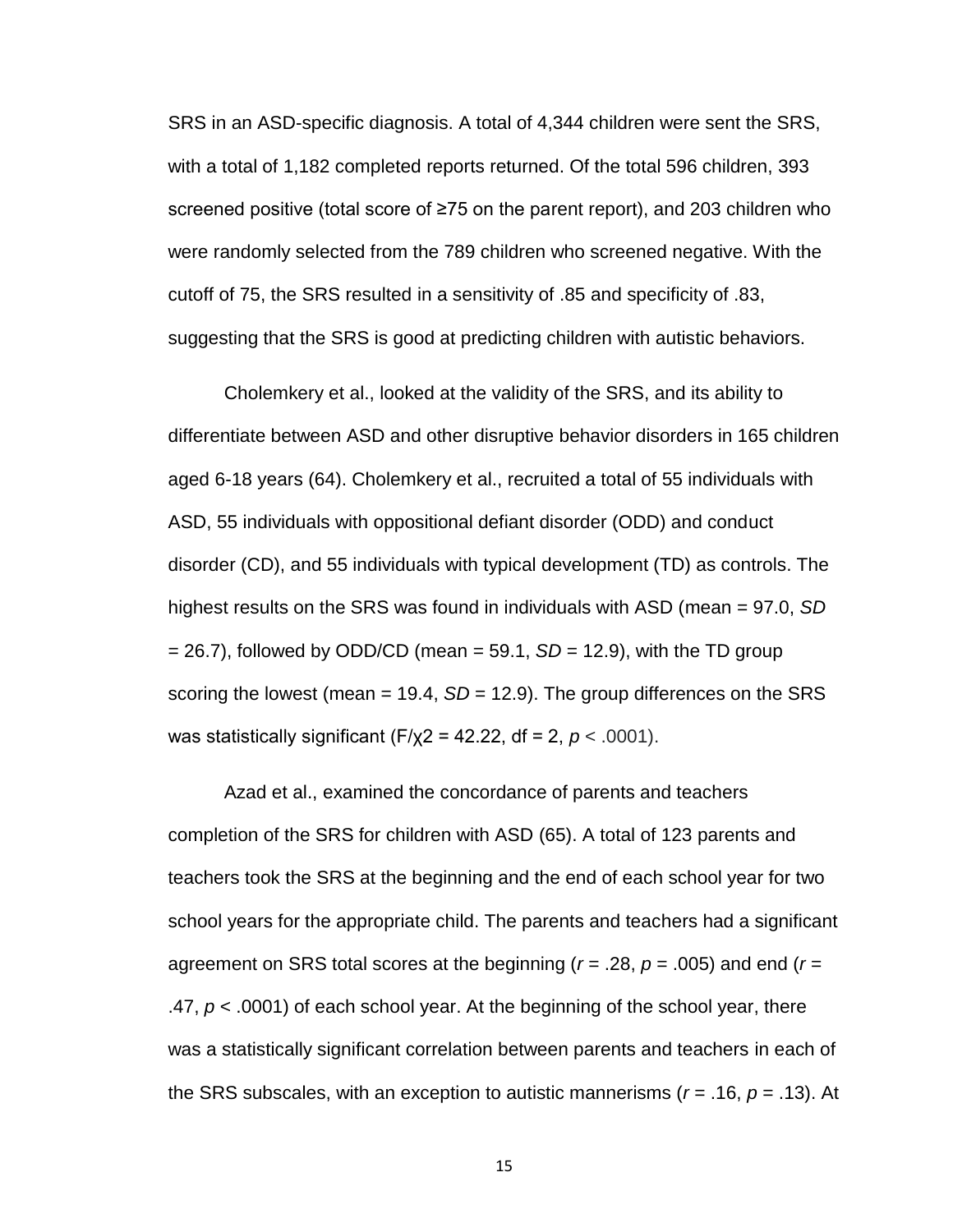the end of the school year, there was a statistically significant agreement between parents and teachers in each of the SRS subscales. For less severely ASD affected children, there was no statistically significant correlation in SRS scores at either the beginning (*r* = .14, *p* = .48) or end (*r* = .14, *p* = .46) of the school year.

Aldridge et al., evaluated the ability for the SRS to accurately predict a diagnostic outcome of ASD to a tertiary level (66). ASD was defined using the Diagnostic and Statistical Manual of Mental Disorders-Fourth Edition, Text Revision (DSM-IV-TR) (67), and information gathered from background reports of previous cognitive assessments and/or current academic functioning. Forty-eight children ages 4 to 15 years (mean  $= 8.83$ ,  $SD = 2.58$ ) were given the SRS before being accessed for ASD. Results show that the SRS had a high sensitivity (91% parent report, 84% teacher report), but had a considerably lower specificity (8% parent report, 41% teacher report).

Murray et al., also examined the SRS's ability to predict autism in children (68). Murray et al., looked at a population of 29 adolescents of 12- 17 years (mean = 14.5, *SD* = 1.5) who are suspected of having ASD, by giving them both the SRS and Autism Diagnostic Interview-Revised (ADI-R; (69)). Of these 29 adolescents, 25 had an SRS score at or above the cutoff point of 75, with 4 having an SRS score lower than the cutoff point. With 86.2% of the population scoring at or above the cutoff point of 75, the SRS has been shown to be a good predictor of ASD in adolescents.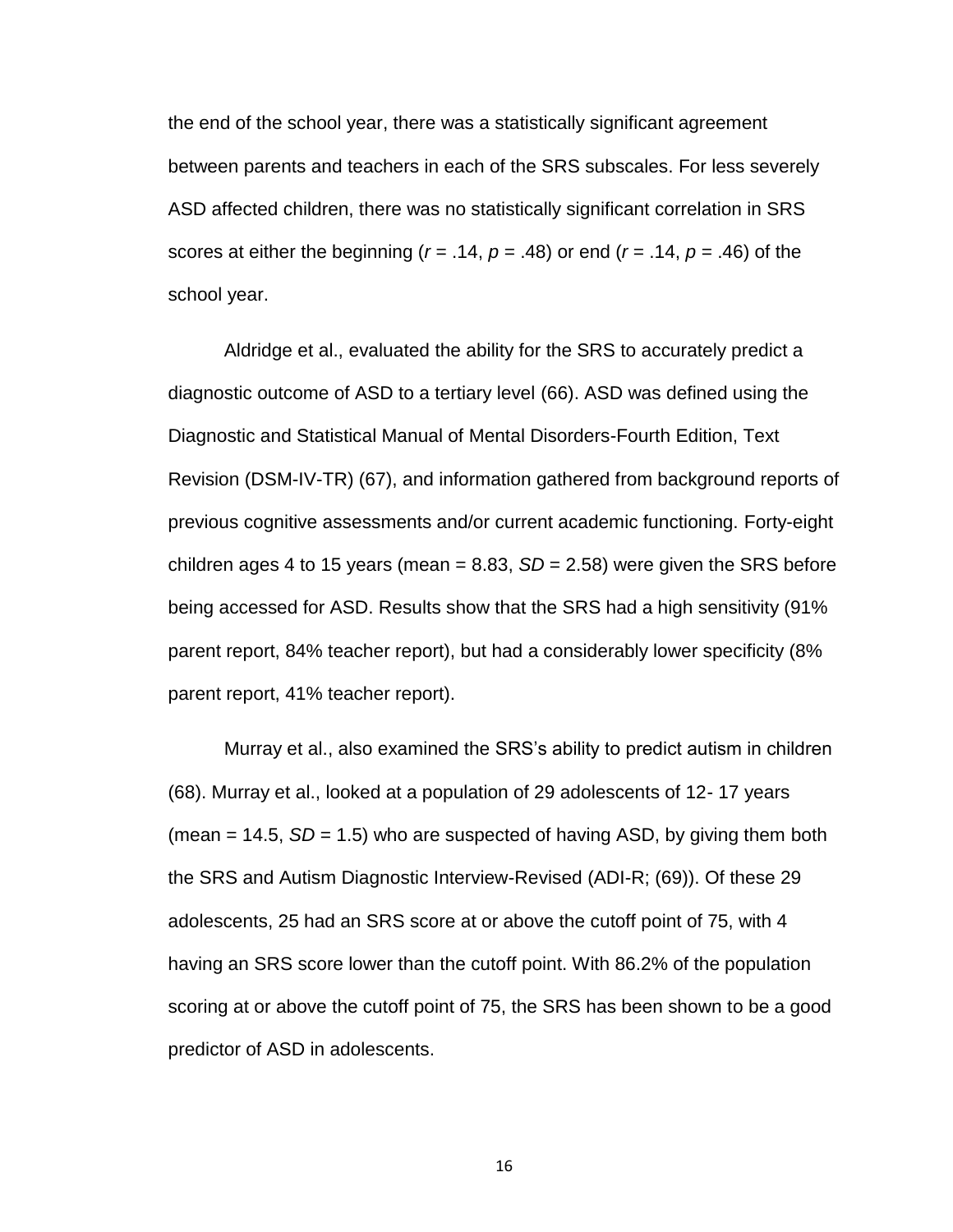#### **Biological Mechanisms for the Co-occurrence of ASD and Anxiety**

Previous studies have shown that the amygdala is smaller in patients with both autism and anxiety when compared to those with autism alone (70). The amygdala is the primary part of the brain with the role of perception, encoding, and retrieval of emotional information, and has been widely implicated in ASD (71), and is hypothesized to have a decreased volume in ASD patients suffering from anxiety due to excitotoxicity. The increased activity can lead to degradation of the cellular architecture and cell death of that section of the brain. Black mon et al. hypothesized that increased usage of the amygdala due to anxiety caused degradation of gray matter (72). Herrington et al. found that the right amygdala from a sample of adolescents with both autism and anxiety had a significantly decreased volume when compared to adolescents with ASD alone  $(p = .04)$ , while finding that the total brain volume is not significantly different  $(p = .04)$ .08; (70)).

Another explanation that has been proposed from previous studies is that abnormalities of serotonin 5-hydroxyindoleacetic acid (5-HT) can represent a causal link in autism and anxiety (30). Studies have shown that the developmental process of serotonin synthesis in the brain is disrupted in children with ASD between the ages of 2 and 15 years, causing impulsive symptoms, repetitive movements, and social features (73-75). Decreased levels of serotonin has also been shown to increase the risk of anxiety (76).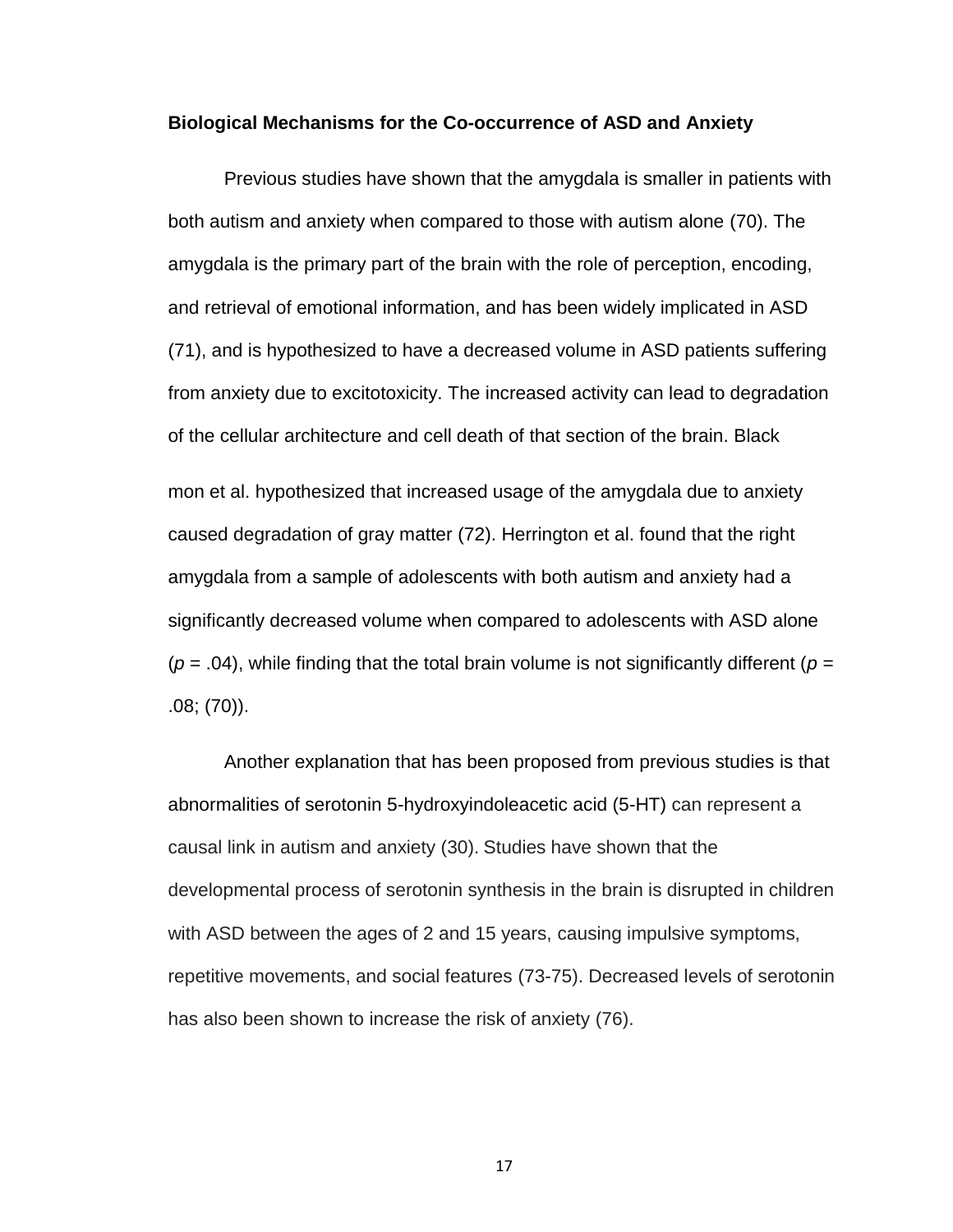Another possible explanation that have been suggested is the difficulty children with autism and anxiety have in processing diverse sources of information, causing these children to experience these everyday interactions as chaotic and freighting (77).

## **Summary**

A review of the literature has shown a difficulty in traditional face-to-face diagnosis of co-occurring ASD and anxiety in adolescents. While the literature has begun to look at the predictability of instruments measuring anxiety in children with ASD, there is no gold standard of co-diagnosis. Previous studies have shown a predictive ability of the SCARED with ASD diagnostic instruments such as the ASEBA (53). However, there has not been a study that has looked at the correlations between both versions of the SCARED and the SRS, nor has there been a study that has looked at these different demographic variables and their effect on the association between the SCARED and SRS, leaving a gap in the literature.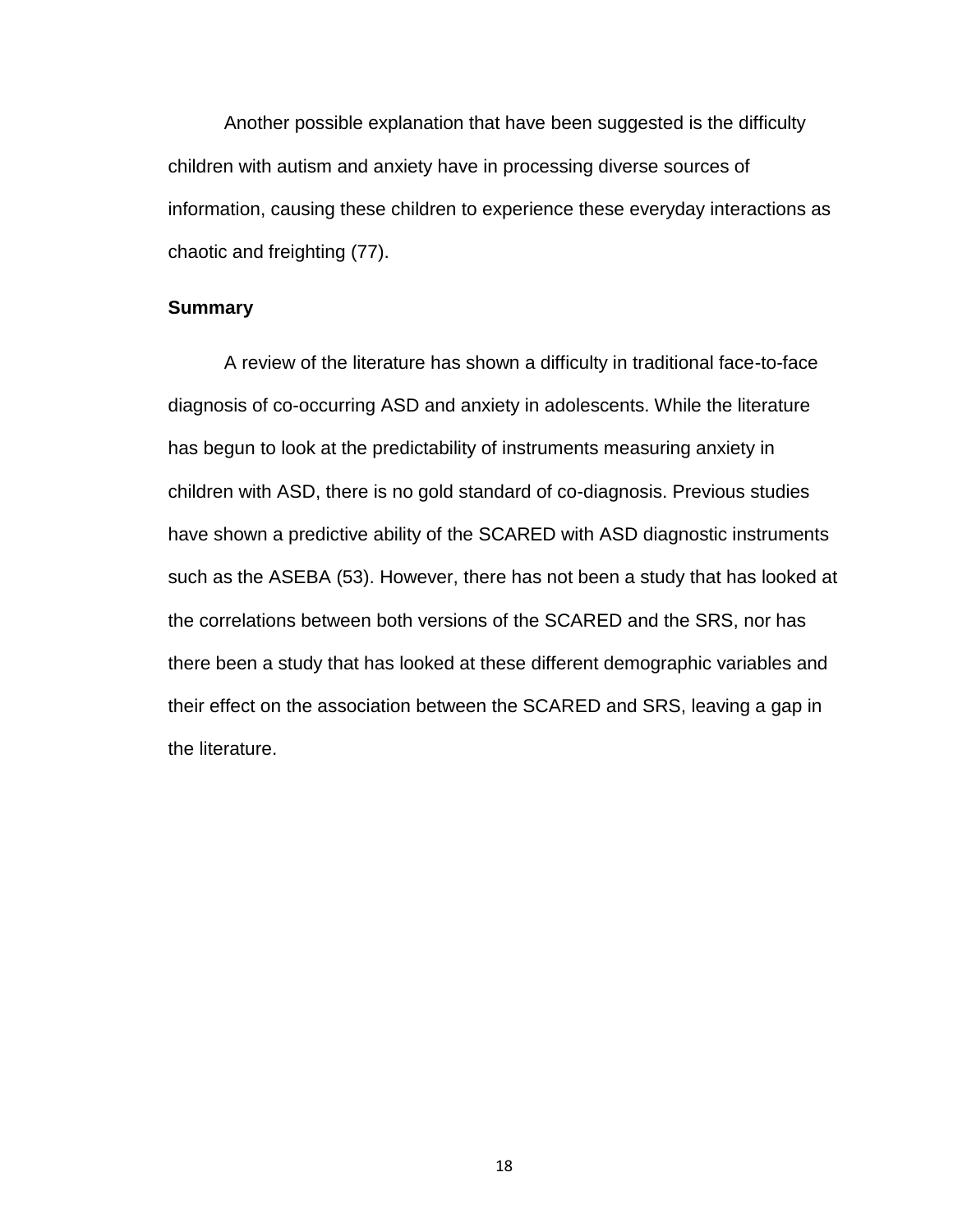## MATERIALS AND METHODS

## **Study Population**

This study was conducted using data collected from Lohr et al. and methods have been previously described (53). In brief, the Bingham Clinic is a general child psychiatry clinic with referrals from providers, families, and inpatient units. The Weisskopf Child Evaluation Center provides diagnostic evaluations for children with possible developmental disabilities, genetic disorders, autism, ADHD, and other learning disabilities. The University of Louisville Autism Center provides diagnostic evaluations of autism, conducts clinical research of ASD, and provides training for caregivers and educators working with these children. To recruit participants, referrals were obtained from posted notices to the Bingham Clinic, the Weisskopf Child Evaluation Center, and the University of Louisville Autism Center, along with treating clinicians in clinics. Participants and their parents completed demographics and questionnaires during their next clinic visit or at a scheduled appointment. It took both participants and their parents about an hour to complete the questionnaires. Cases were ascertained from July 2013 through December 2014. Inclusion criteria include adolescents aged 8 to 18 years who have an established clinical diagnosis of high-functioning autism to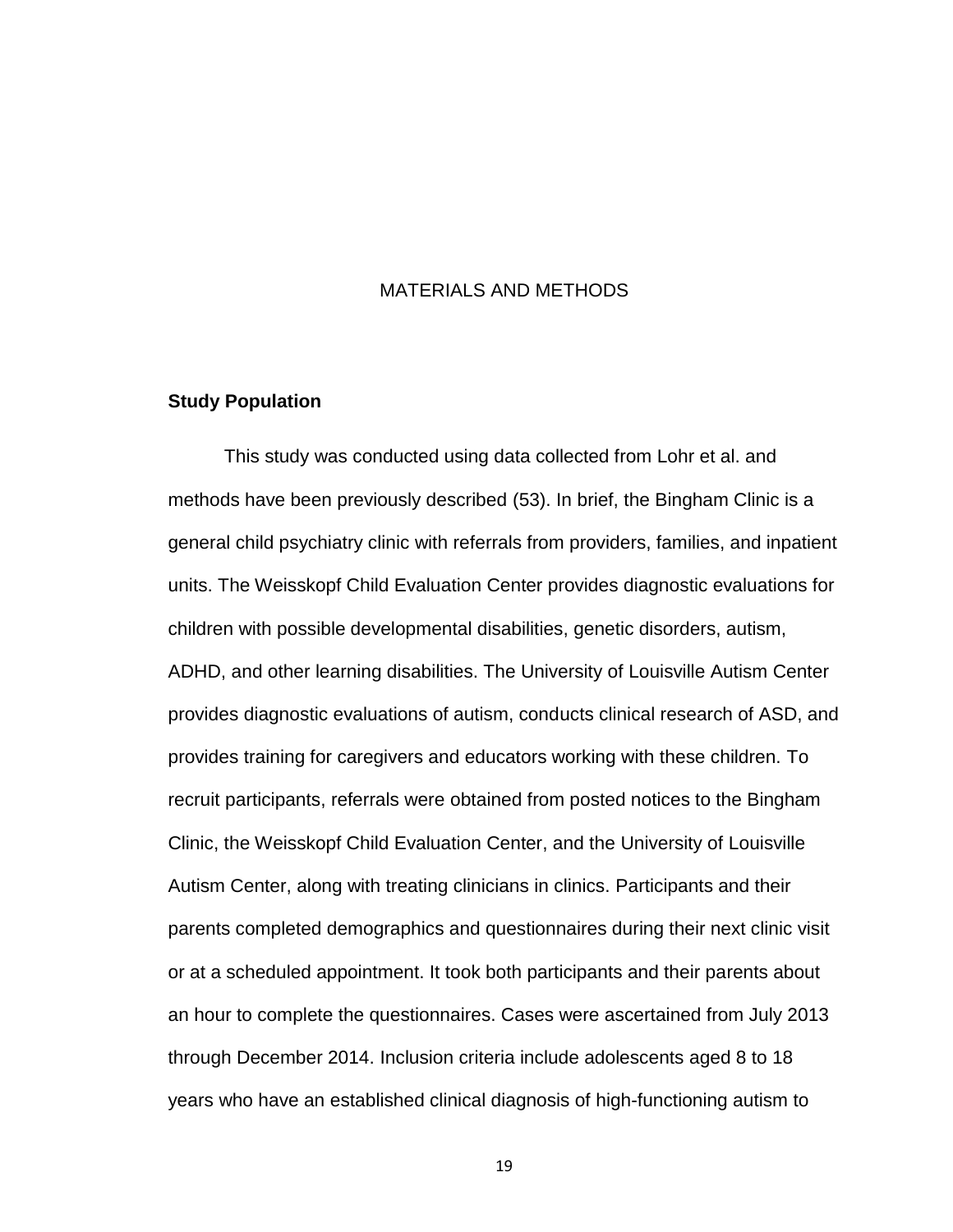limit possible response bias and were able to read and complete the questionnaires without any assistance. Missing data was addressed through contacting family members to fill in missing question items.

A total of 100 patients were recruited, 88 males and 12 females, aged 8- 18 years (mean = 12.9 years, *SD* = 2.8 years). Eighty-eight of the subjects selfidentified as Caucasian. Sixty-four of the subjects were diagnosed with ASD with a psychological test including the use of the Autism Diagnostic Observation Schedule (ADOS). The other thirty-six subjects were diagnosed with ASD by trained clinical professionals according to the DSM-IV and DSM-5 criteria. Eighty seven percent of the subjects had at least one comorbid psychiatric disorder, with anxiety disorder being the most common (*n =* 70). All comorbid diagnoses of the study population were obtained from the subject's medical records. All participants and their families completed informed consent as approved by the University of Louisville IRB.

#### **Predictor**

The SCARED was used to screen for anxiety in youth. The SCARED has a total range of scores ranging from 0 to 82, with scores higher than or equal to 25 reflecting a more specific screen for at least one anxiety disorder, as per suggested by Birmaher et al. (58). Individual questions will be entered as a continuous variable, with responses of  $0 =$  "never true",  $1 =$  "sometimes true" and  $2 =$  often true".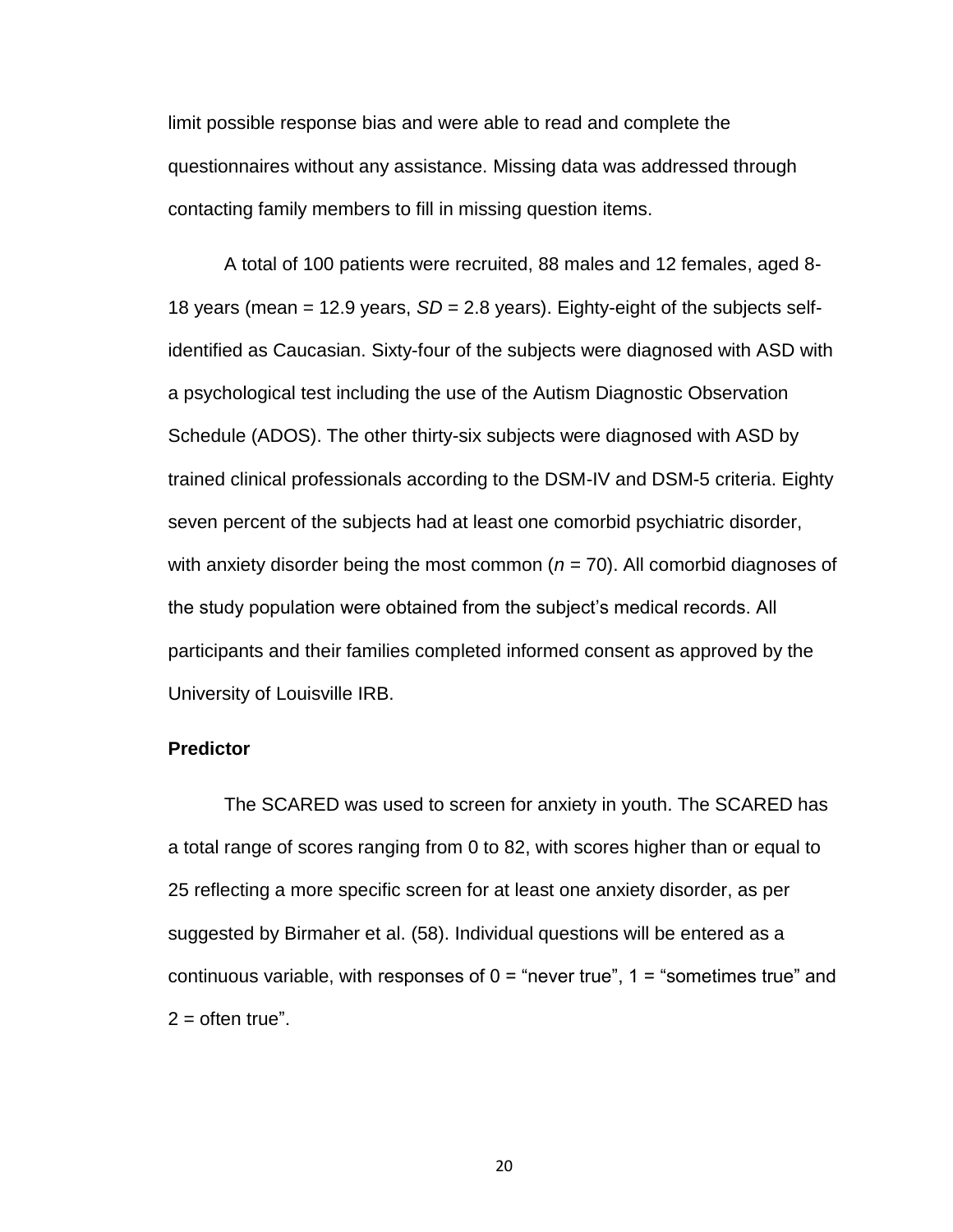#### **Outcome**

The SRS was used to screen for autistic tendencies in adolescents. The SRS has a total range of scores ranging from 0 to 195. The total score will be converted into a dichotomous variable, severe range of diagnosis of ASD and mild to moderate range of diagnosis of ASD. For the purposes of this study, a screening in the severe range of diagnosis (≥87) will be considered a positive screening, and a screening in the mild to moderate range (≤86) will be considered a negative screening. These cut offs will be based on recommendations given by Constantino et al. (61).

#### **Other Variables**

Race was converted into a dichotomous variable of White and non-White. Age was self-reported and was collected at the completion of the questionnaires for Lohr et al. (53). Age group was broken into 8-10 years, 11-13 years, and 14- 18 years to reflect the break between school levels (elementary, middle, and high school) in the public and private schools of Jefferson County. Sex was selfreported as either being male or female.

#### **Data Analysis Procedure**

We started with a raw data set of  $N = 100$  with demographics and multiple self-reporting surveys. This raw data set was reduced to only include only the age, sex, race, total SRS score, total SCARED parent, and child score, and both the parent and child responses to the SCARED. This data set was further broken into two separate data sets that either included the parent or the child responses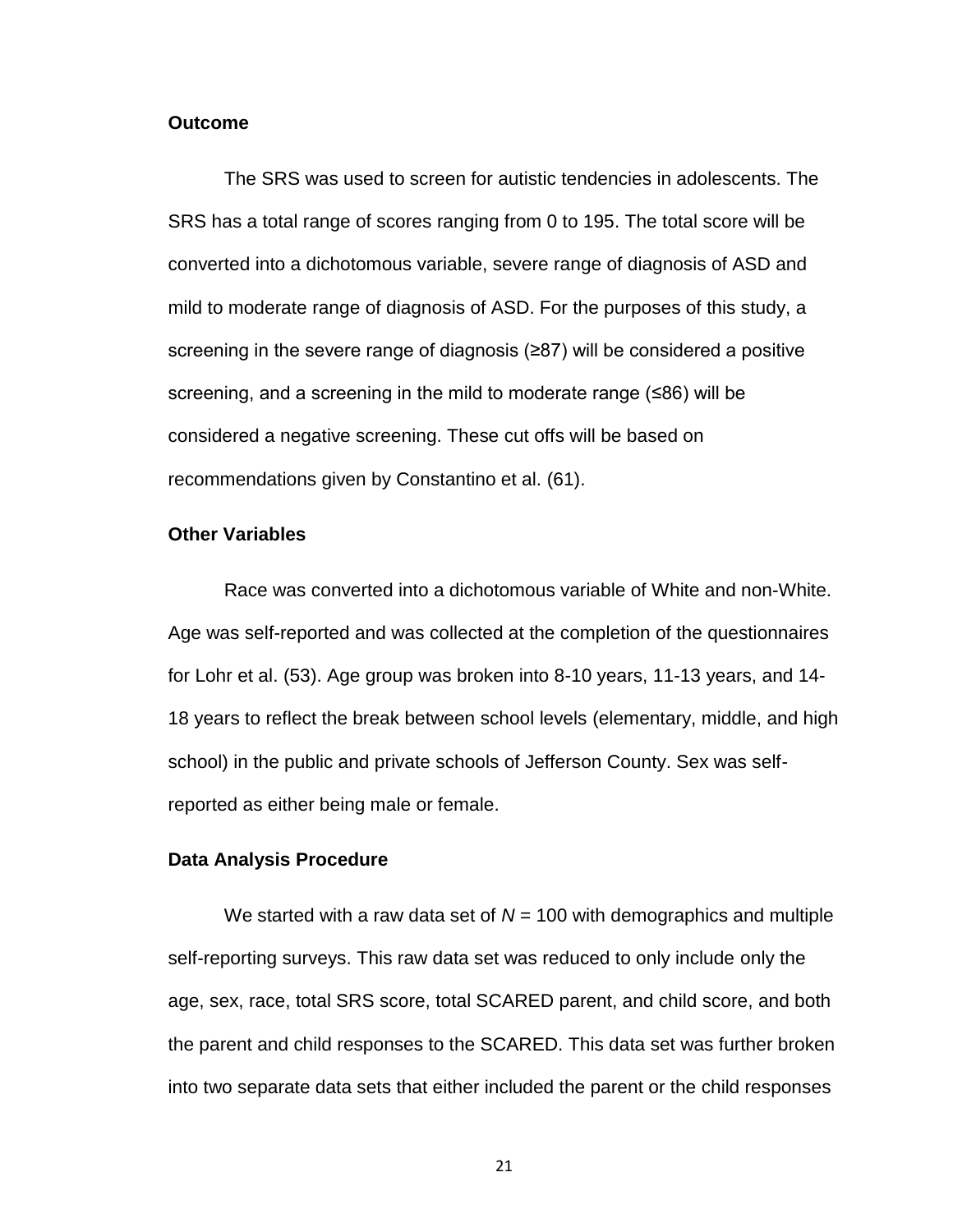to the SCARED, along with the corresponding total SCARED scores. For each of these separate datasets, participants were deleted for having missing data in any response options of the SCARED. A total *n* = 6 was deleted from the parent sample, leaving  $N = 94$ , and a total  $n = 11$  was deleted from the child sample, leaving  $N = 89$ .

#### **Statistical Methods**

Statistical analysis was performed using R v. 3.4.2. The correlation between both total scores of the parent- and child-version of the SCARED compared to a positive screening on the SRS was assessed using the pointbiserial correlation method (78). The parent-reported SCARED and childreported SCARED was assessed using the Pearson correlation method (79). These methods gives an *r* statistic, which explains the total correlation between the two variables, ranging from -1 to 1. These associations were measured as 0 to 0.3 as a weak association, 0.3 to 0.7 as a moderate association, and 0.7 to 1.0 as a strong association (80).

The analysis of the ability of the SCARED to accurately predict scores of the SRS was completed using penalized logistic regression, utilizing the Least Absolute Shrinkage and Selection Operator (LASSO) regression (81). LASSO regression is a method used in conjunction with logistic regression, and the LASSO takes the sum of the absolute values of the coefficients found using logistic regression to be less than a fixed value, forcing some variables to approach zero, effectively removing these variables from the model. This method can make the resulting model simpler and easier to interpret. This penalty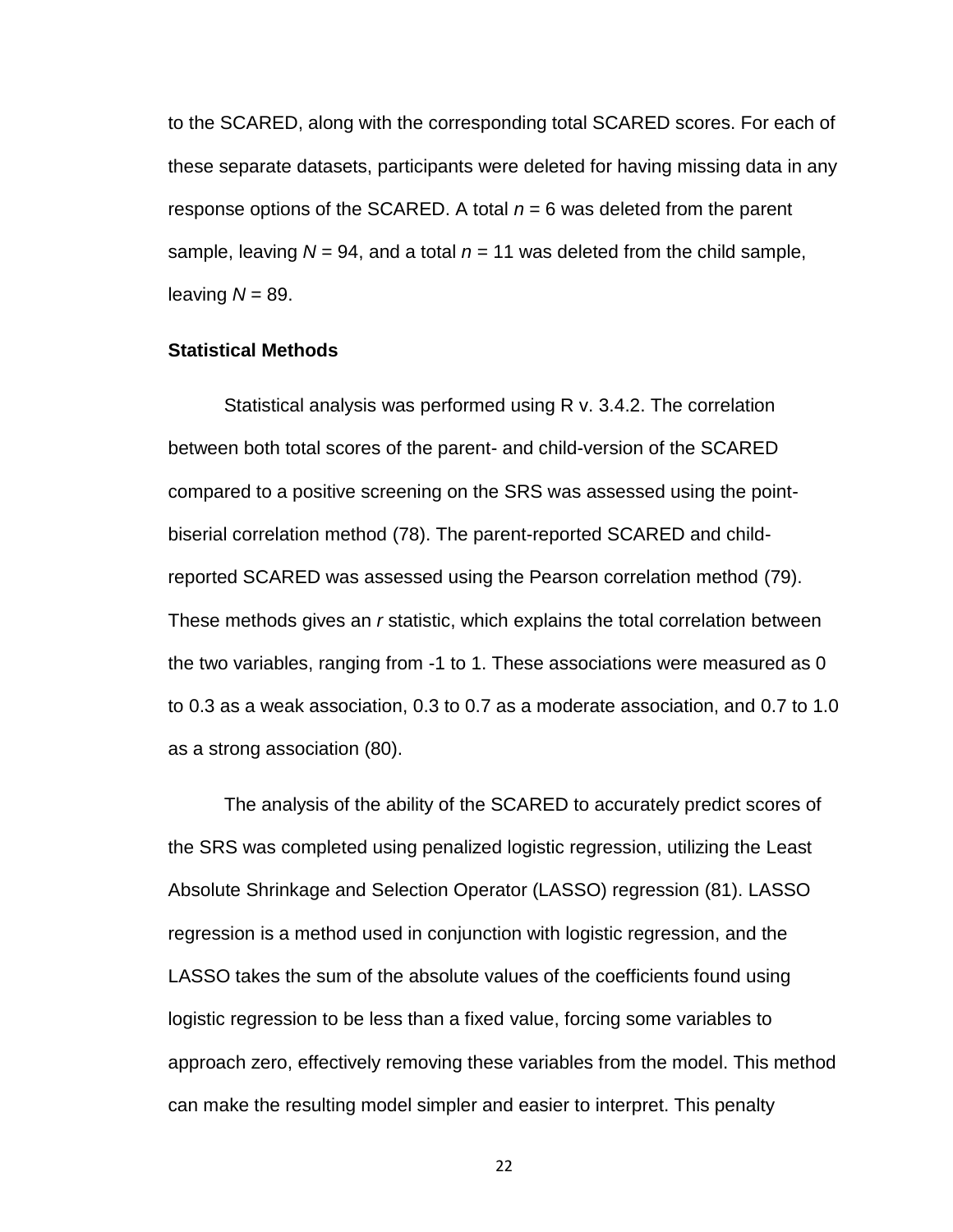regression model has been shown to be an effective device for models where the number of predictors is similar to or exceeds the number of observations (81, 82). The LASSO regression model gives a greater prediction accuracy along with a lower bias in the model when compared to traditional regression methods in models with a large number of variables.

The initial cross-validation model of the LASSO regression will find the optimal tuning parameter (λ) of the model. The cross-validation model will select the tuning parameter using the mean-squared error to predict the maximum value for the sum of coefficients. The tuning parameter chosen was the lambda value that is the most regularized within one standard deviation of the minimum error as determined by the model. The selected tuning parameter gave best fit of the model by setting a limit to the level of shrinkage in the model. This selected tuning parameter was used in a second model that will select the optimal subset of variables for predicted a positive screening of the SRS. The data was also standardized to address differently scaled predictors, and to ensure the proper λ will be calculated from the model.

With the resulting model from the LASSO regression, a logistic regression model was made using the items in the SCARED that were identified as significant in predicting the SRS. The lambda value that produced the most regularized model within one standard deviation of the lambda value that produced the minimum mean-squared error will be used, as per the suggestions by Krstajic et al. (83). An odds ratio (OR) and 95% Confidence Intervals (CI) was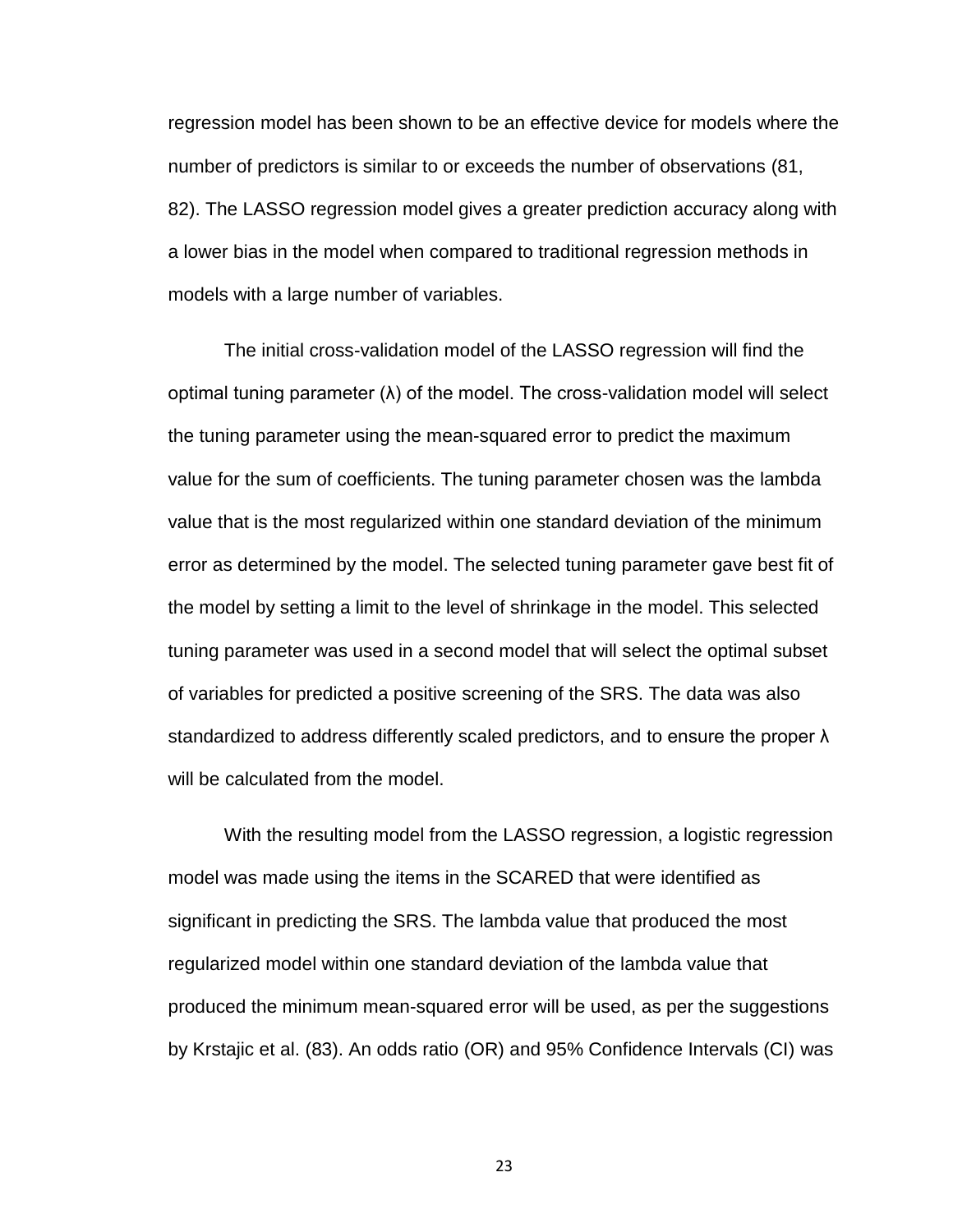produced for each item, explaining whether the odds of a positive screening of the SRS occurred given the score from a selected item from the SCARED.

To evaluate the effects of a child's age group, sex, and race on the association of both the parent- and child- versions of the SCARED and the SRS, unconditional logistic regression was used. Each potential confounder was taken out of each model to find the most parsimonious model that gave the closest result to the crude model. This was achieved by selecting the model that reflected the most similar ORs when compared to the crude model. An OR and 95% CIs was produced for each demographic, explaining the odds that a positive screening of the SRS will occur given the specific demographic characteristic. The referent group for race was White, for sex was male, and age-group was entered as a continuous variable (8-10 years, 11-13 years, 14-18 years).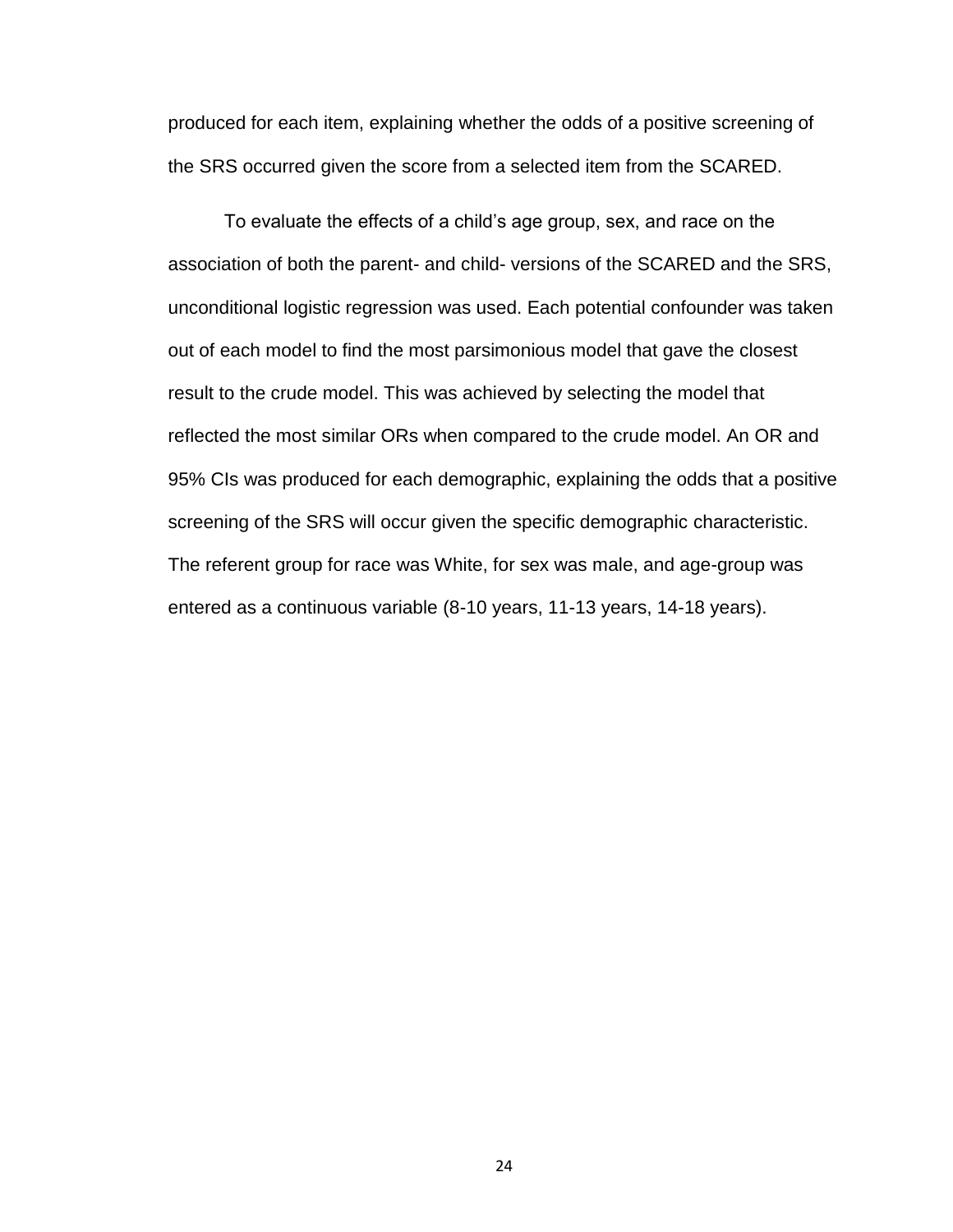## RESULTS

### **Descriptive Results**

Majority of the sample was male (88%), between 11 to 13 years of age (44%) with 88% percent White (Table 1). A majority suffered from two (34%) or three (28%) different psychiatric disorders, with anxiety disorder (70%) and ADHD (66%) being the most common.

A majority of the population had a positive screening on the SRS, which indicates a severe range of diagnosis for ASD. The age group with the highest positive screening were those ages 14-18 years (80.8%) A higher proportion of males had a positive screening compared to females (75% vs. 66.7%), as well as those who self-reported White race compared to non-White race (75% vs. 60%). Positive screening data was not available for these analyses including comorbid diagnosis and type of psychiatric disorder.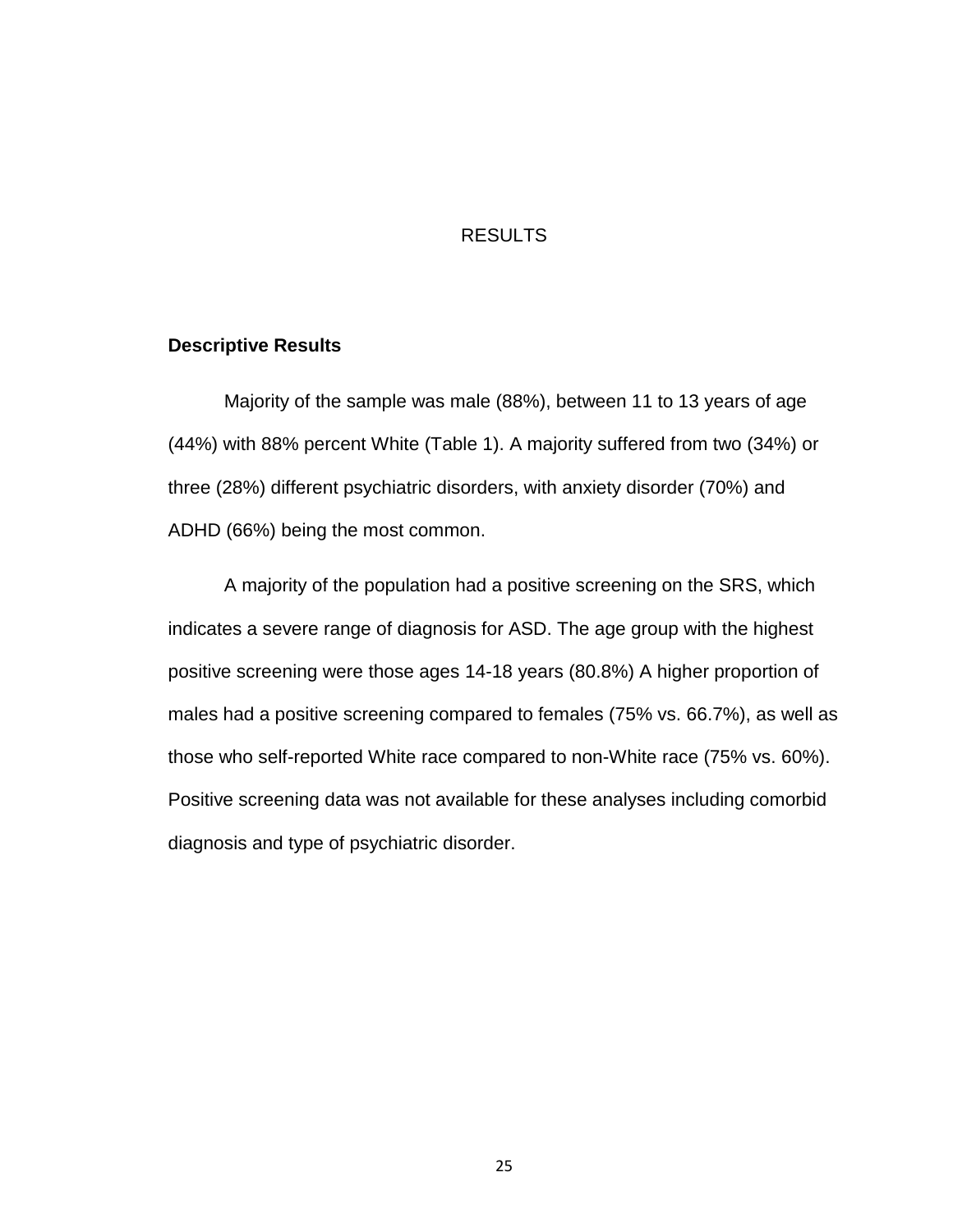| <b>Variables</b>                         | <b>Frequency</b> | <b>Positive SRS</b> |
|------------------------------------------|------------------|---------------------|
|                                          |                  | Screening (%)       |
| Age Group (years)                        |                  |                     |
| $8 - 10$                                 | 30               | 20 (66.7)           |
| $11 - 13$                                | 44               | 33 (75.0)           |
| $14 - 18$                                | 26               | 21(80.8)            |
| Gender                                   |                  |                     |
| Male                                     | 88               | 66 (75.0)           |
| Female                                   | 12               | 8(66.7)             |
| Race                                     |                  |                     |
| White                                    | 88               | 66 (75.0)           |
| Non-White                                | 10               | 6(60.0)             |
| Comorbid diagnosis <sup>a</sup>          |                  |                     |
| Zero                                     | 13               |                     |
| One                                      | 22               |                     |
| Two                                      | 34               |                     |
| Three or More                            | 31               |                     |
| <b>Type of psychiatric</b>               |                  |                     |
| disorder                                 |                  |                     |
| GAD                                      | 70               |                     |
| <b>ADHD</b>                              | 66               |                     |
| <b>OCD</b>                               | 15               |                     |
| Major depression                         | 12               |                     |
| Impulsive control disorder<br><b>NOS</b> | 8                |                     |
| Mood disorder NOS                        | 6                |                     |
| <b>PTSD</b>                              | 5                |                     |
| <b>Oppositional defiant</b><br>disorder  | $\overline{4}$   |                     |

**Table 1: Demographic Characteristics of Study Sample (***N* **= 100)**

ADHD, Attention Deficit Hyperactivity Disorder; GAD, Generalized Anxiety Disorder; NOS, Not otherwise specified; OCD, Obsessive Compulsive Disorder; PTSD, Post-Traumatic Stress Disorder

a Number of psychiatric disorders diagnosed in total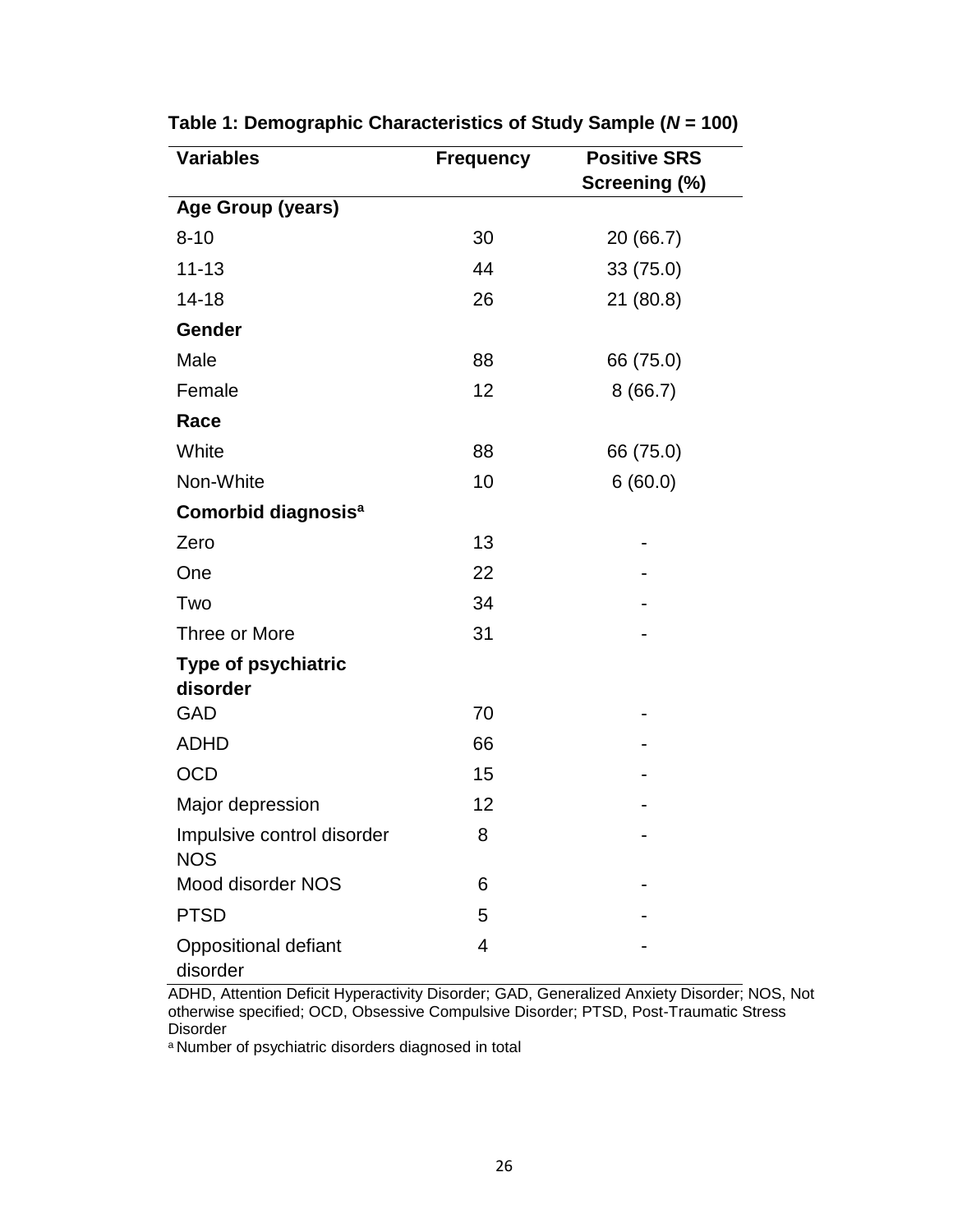The average total score on the SRS was 110.48 (SD  $\pm$  29.20; range 53 -176) (Table 2). A total of 74 participants had a severe range of ASD diagnosis with total scores greater than or equal to 87, as per suggested by Constantino et al. (61). The highest average total score on the subscales was for Social Communication (37.28, SD  $\pm$  10.94), followed by Autistic Mannerisms (21.87, SD  $\pm$  7.14) and Social Cognition (20.73, SD  $\pm$  6.47). Social Communication has the highest subscore due to the fact that it has the most questions in the instrument, and did not have the highest average score per question (1.69) between each subscale.

The average total of the child-reported SCARED was 27.06 (SD  $\pm$  15.88; range 2 - 63) (Table 2). A total of 52 participants had significant total score with greater than or equal to 25, as per suggested by Birmaher et al. (54). The highest average total score on the subscales was for GAD (7.08, SD  $\pm$  0.57), followed by Panic Disorder (6.47, SD  $\pm$  0.54) and Social Anxiety Disorder (6.40, SD  $\pm$  0.52). GAD was the highest subscore due to a higher average score per question (0.79), making it the highest contributor to the total score of the SCARED.

The average total of the parent-reported SCARED was 28.49 (SD  $\pm$  13.85; range 5 - 60) (Table 2). A total of 55 participants had a significant total score with greater than or equal to 25, as per suggested by Birmaher et al. (54). The highest average total score on the subscales was for GAD (8.63, SD  $\pm$  0.22), followed by Social Anxiety Disorder (7.13, SD  $\pm$  0.29) and Panic Disorder (5.54, SD  $\pm$  0.26). GAD was the highest subscore due to a higher average score per question (0.96), and also had the highest participants with a significant score in the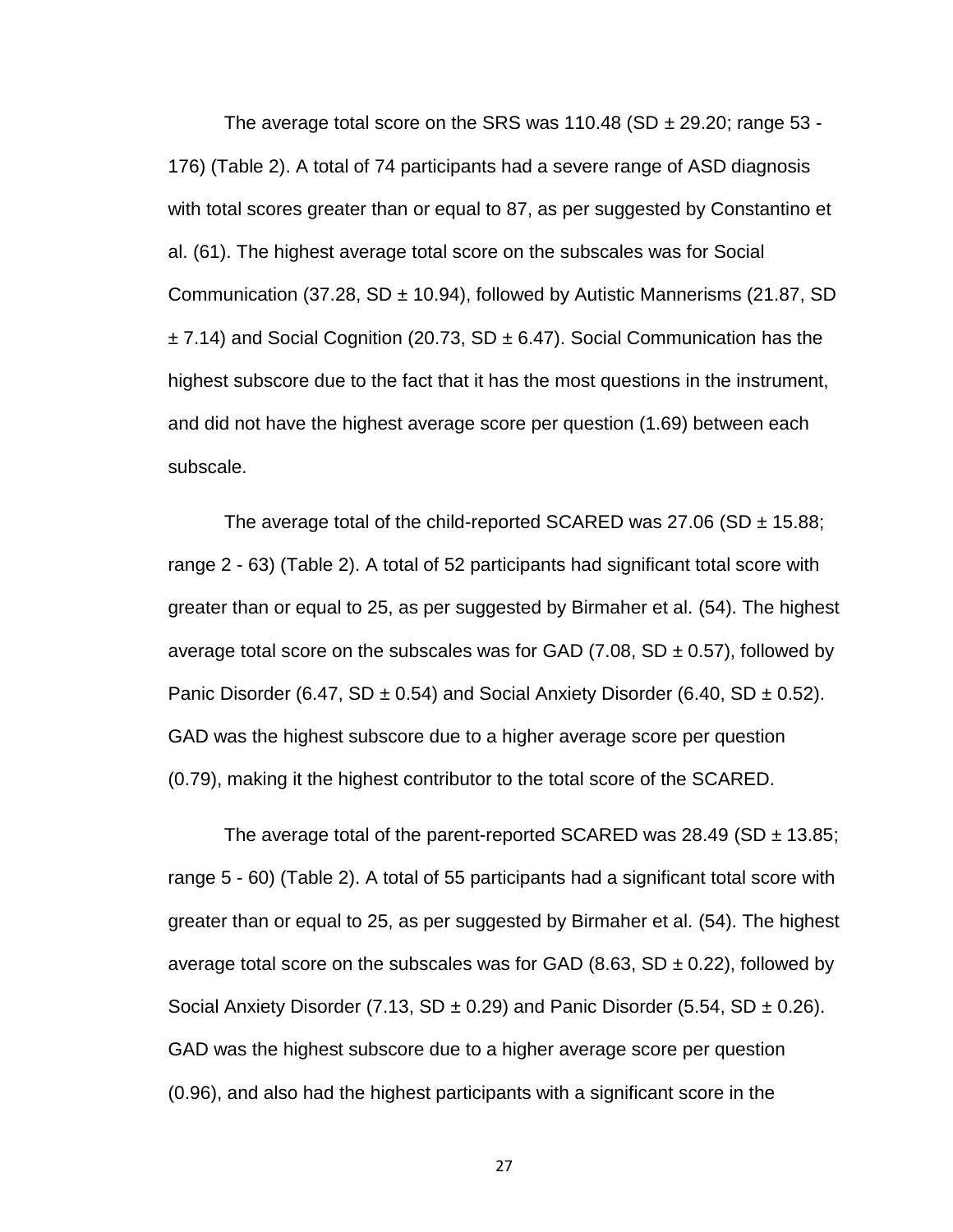subscore (51); this subscale may be a notable contributor to symptoms when compared to other subscales.

| <b>Instrument</b> | Subscale (# of             | <b>Total Score</b> | Average        | <b>Significant</b> |
|-------------------|----------------------------|--------------------|----------------|--------------------|
|                   | <b>Questions)</b>          | <b>SD</b>          | score/question | score (n)          |
| <b>SRS</b>        | Total Score (65)           | $110.48 \pm$       | 1.70           | 74                 |
|                   |                            | 29.19              |                |                    |
|                   | Social Awareness (8)       | $13.14 \pm 3.75$   | 1.64           | 49                 |
|                   | Social Cognition (12)      | $20.73 \pm 6.47$   | 1.73           | 73                 |
|                   | Social                     | $37.28 \pm$        | 1.69           | 79                 |
|                   | Communication (22)         | 10.94              |                |                    |
|                   | <b>Social Motivation</b>   | $16.78 \pm 5.81$   | 1.53           | 54                 |
|                   | (11)                       |                    |                |                    |
|                   | <b>Autistic Mannerisms</b> | $21.87 \pm 7.14$   | 1.82           | 93                 |
|                   | (12)                       |                    |                |                    |
| <b>SCARED</b>     | Total Score (41)           | $27.06 \pm$        | 0.66           | 38                 |
| (Child)           |                            | 15.88              |                |                    |
|                   | Panic Disorder (13)        | $6.47 \pm 5.71$    | 0.50           | 41                 |
|                   | <b>Separation Anxiety</b>  | $5.23 \pm 3.52$    | 0.65           | 54                 |
|                   | (8)                        |                    |                |                    |
|                   | <b>Social Anxiety</b>      | $6.40 \pm 4.24$    | 0.91           | 31                 |
|                   | Disorder (7)               |                    |                |                    |
|                   | School Avoidance (4)       | $2.38 \pm 2.07$    | 0.60           | 42                 |
| <b>SCARED</b>     | Total Score (41)           | $28.49 \pm$        | 0.69           | 42                 |
| (Parent)          |                            | 13.85              |                |                    |
|                   | Panic Disorder (13)        | $5.54 \pm 5.14$    | 0.43           | 30                 |
|                   | <b>Generalized Anxiety</b> | $8.63 \pm 4.57$    | 0.96           | 51                 |
|                   | Disorder (9)               |                    |                |                    |

## **Table 2: Instrument Total Scores**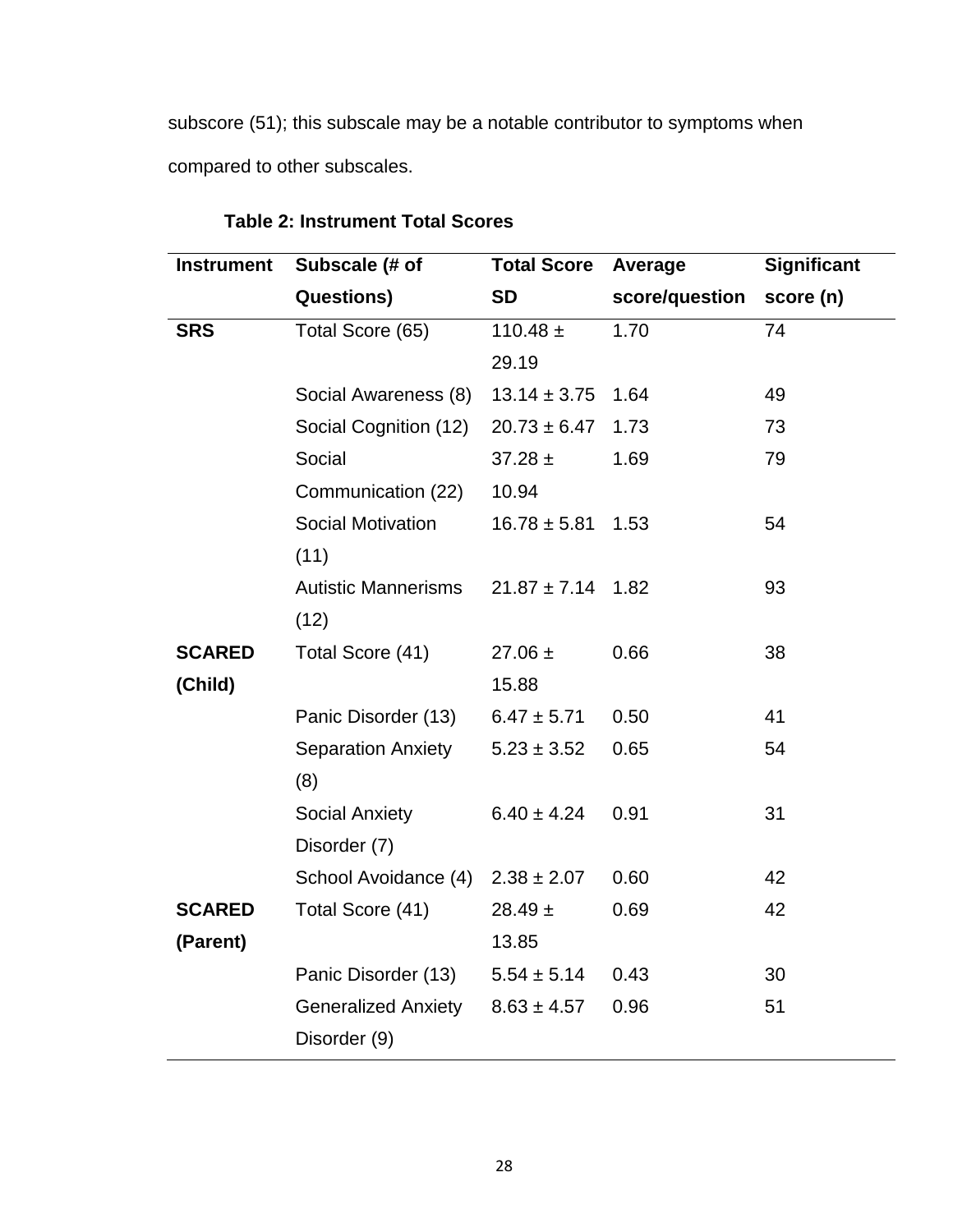| <b>Instrument</b> | Subscale (# of                         | <b>Total Score</b> | Average        | <b>Significant</b> |
|-------------------|----------------------------------------|--------------------|----------------|--------------------|
|                   | <b>Questions</b> )                     | <b>SD</b>          | score/question | score (n)          |
|                   | <b>Separation Anxiety</b>              | $4.72 \pm 3.60$    | 0.59           | 47                 |
|                   | (8)                                    |                    |                |                    |
|                   | <b>Social Anxiety</b>                  | $7.13 \pm 4.18$    | 1.02           | 41                 |
|                   | Disorder (7)                           |                    |                |                    |
|                   | School Avoidance $(4)$ 2.48 $\pm$ 2.31 |                    | 0.62           | 43                 |

# **Correlation between the parent- and child-reported of the SCARED and the SRS**

A moderate, statistically significant correlation between the parentreported of the SCARED and a positive screening of the SRS (*r* = 0.399, *p* =< 0.001) was observed. A weak, non-significant correlation was found between the child-reported of the SCARED and a positive screening of the SRS (*r =* 0.105, *p*  = 0.300). A moderate, statistically significant correlation was found between the parent- and child- reported of the SCARED ( $r = 0.447$ ,  $p = <0.001$ ).

# **Predictive ability of the SCARED on positive screening of the SRS via LASSO regression**

The cross-validation of the LASSO of the child-reported SCARED (*N* = 89) produced lambda value with the lowest mean-squared error of 0.100. This lambda value was used to help identify the tuning parameter  $\lambda$  for the LASSO regression model, but a lambda that was most regularized within one standard error was not reported. The most regularized lambda value is used for this model to prevent overfitting of the model to the dataset. Figure 1 shows the cross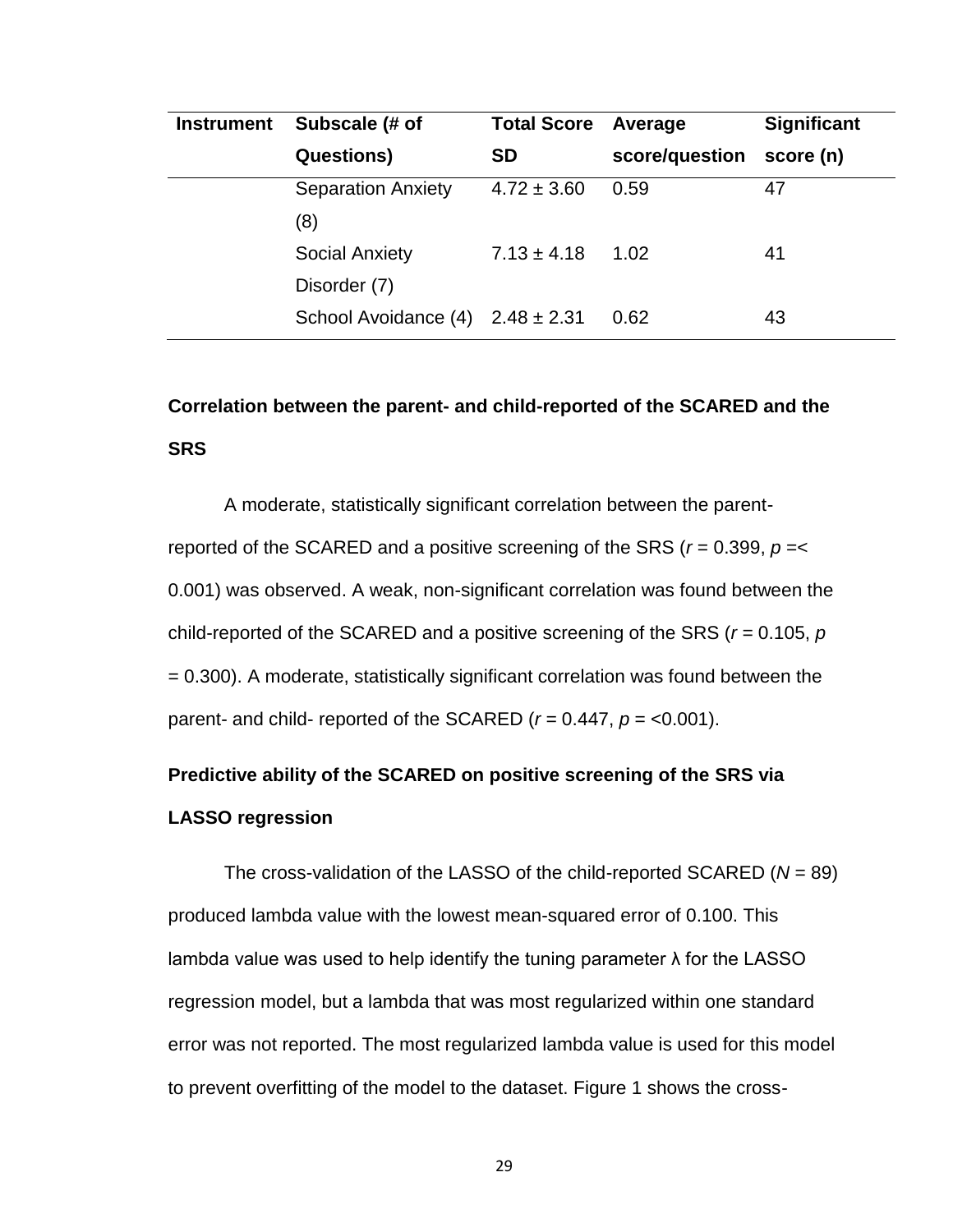validation results of the child-reported SCARED. Each bar shown in Figure 1 is a lambda value and 95% CI for the mean-squared error used in each iteration of the LASSO model, with the dotted line signifying the lambda value that gives the minimum mean-squared error in the cross-validation model. The top axis of Figure 1 explains how many questions of the SCARED are left in the model at each lambda value. With no optimal lambda value found from the crossvalidation model, this suggests that the most regularized lambda value is the model nearest to a lambda value of 0. This result suggests that there is no optimal lambda value for this data, which can be due to insufficient sample size and limited statistical power to detect an association. The LASSO regression analysis resulted in none of the questions in the child-reported SCARED having a significant predictive ability of a positive screening on the SRS. The five questions with the largest lambda values before being dropped from the model are shown in Table 3.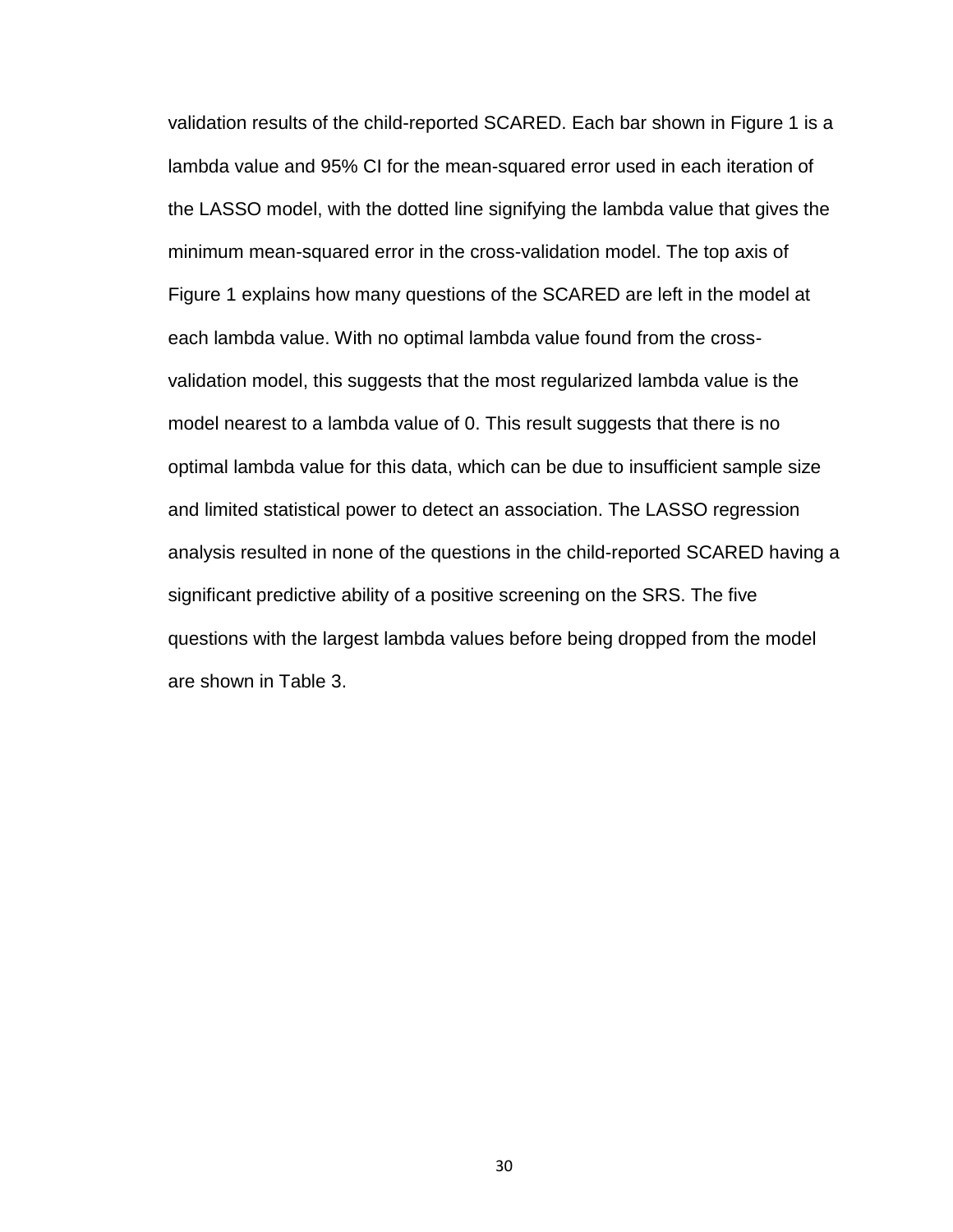**Figure 1: Cross-validation of the child-reported SCARED**



The cross-validation of the LASSO of the parent-reported SCARED (*N* = 94) produced a lambda with the lowest mean-squared error of 0.062, and found the most regularized lambda within one standard deviation of the minimum as 0.157. Figure 2 shows the cross-validation results of the parent-reported SCARED. Each bar shown in Figure 2 is a lambda value and 95% confidence interval used in each iteration of the LASSO model. The left most dotted line signifies the lambda value that gives the minimum mean-squared error in the cross-validation model, while the right most dotted line signifies the lambda value that produces is the most regularized model that is within one standard error of the minimum error model. The top axis of Figure 2 explains how many questions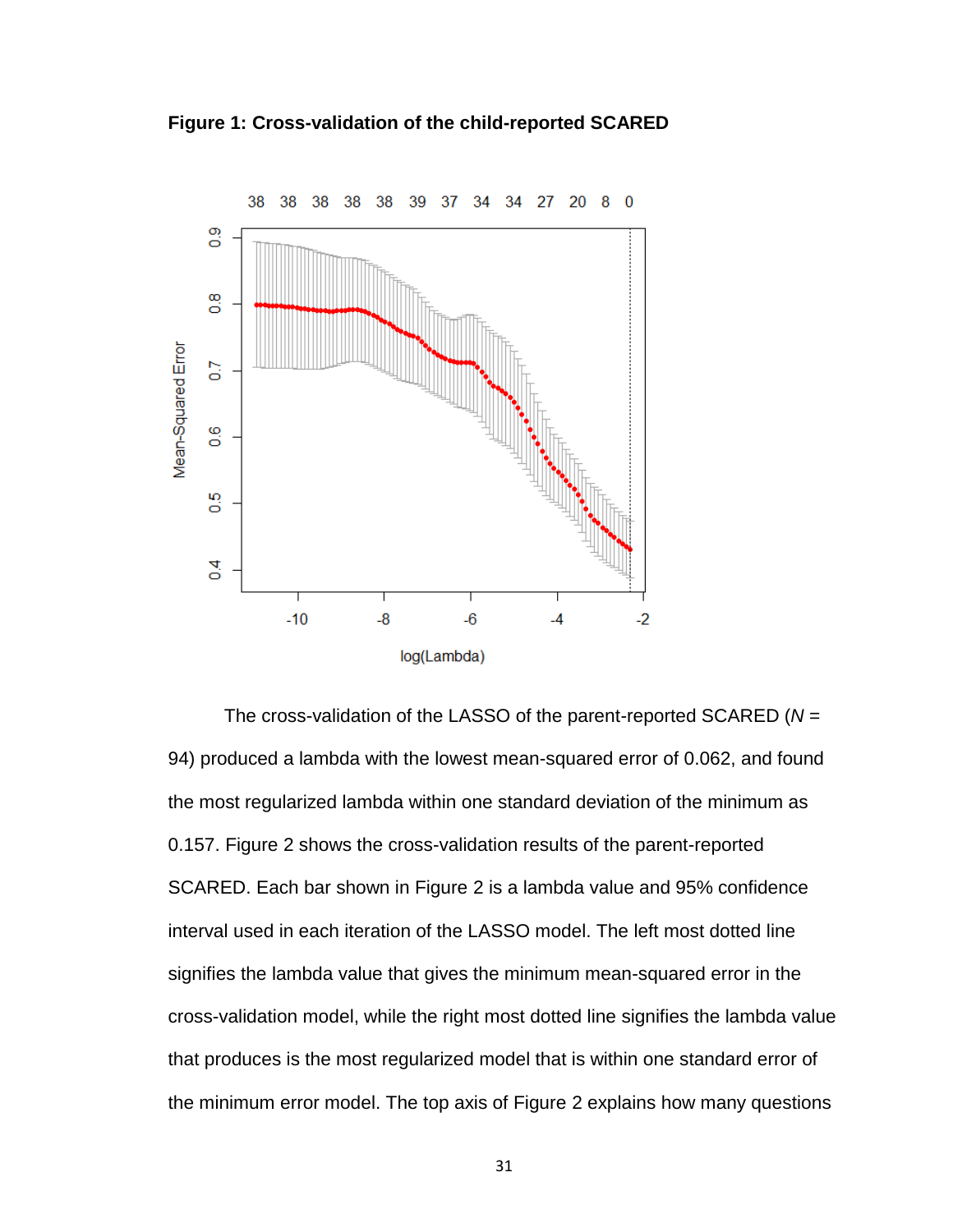of the SCARED are left in the model at each lambda value. The LASSO regression resulted in the ninth ("People tell me that my child looks nervous") and thirty-seventh ("My child worries about things that have already happened") question on the SCARED having a significant ability to predict a positive screening on the SRS. The five questions with the largest lambda values before being dropped from the model are shown in Table 3.



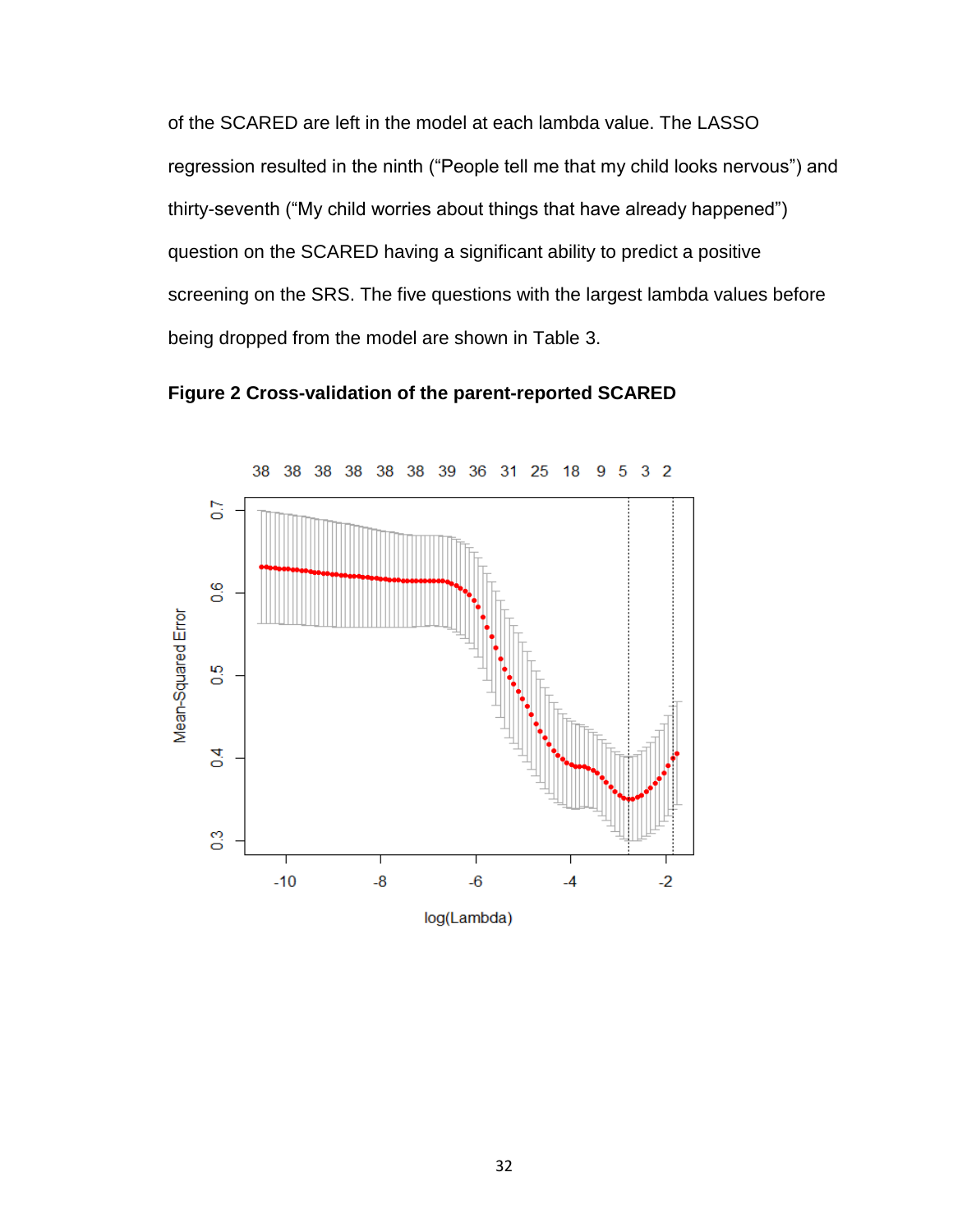| <b>SCARED instrument</b> |       | <b>Question # Lambda value</b> |
|--------------------------|-------|--------------------------------|
| <b>Child</b>             | 1     | 0.088                          |
|                          | 5     | 0.073                          |
|                          | 6     | 0.100                          |
|                          | 25    | 0.073                          |
|                          | 30    | 0.067                          |
| <b>Parent</b>            | 1     | 0.115                          |
|                          | $9*$  | 0.172                          |
|                          | 11    | 0.088                          |
|                          | 19    | 0.074                          |
|                          | $37*$ | 0.159                          |

**Table 3: Largest Lambda Values via the LASSO**

\* Indicates significant predictability

Both question 9 ("Child looks nervous") and question 37 ("Child worries about things") were found to have a significant association with a positive screening of the SCARED when each question is put into the model individually and when each question is put into the same both logistic models (Table 4). Crude analysis shows that "Child looks nervous" of the parent-reported SCARED has a significantly higher odds of predicting a positive screening on the SRS, OR  $= 1.278$  (95% CI = 1.144 – 1.429). Entered as a continuous variable, going from "not true" to "sometimes true" and "sometimes true" to "often true", there is a 27.8% increase in the odds that a patient will have a positive screening on the SRS. This is also when going the opposite way from "often true" to "sometimes true" to "not true. "Child worries about things" of the parent-reported SCARED also has a significant ability to predict a positive screening on the SRS, OR = 1.232 (95% CI =  $1.113 - 1.364$ ). Entered as a continuous variable, going from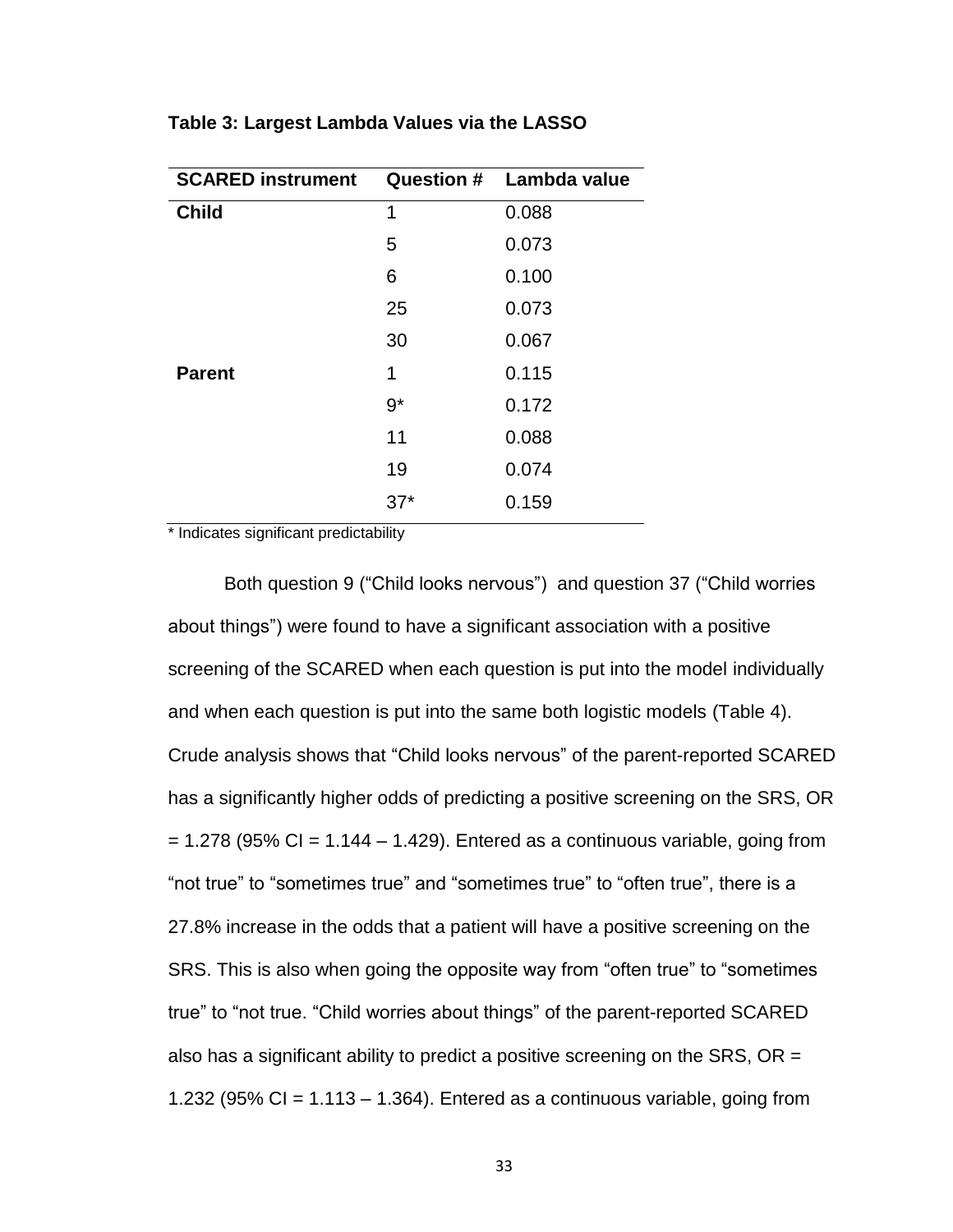"not true" to "sometimes true" and "sometimes true" to "often true", there is a 23.2% increase in the odds that a patient will have a positive screening on the SRS. This is also when going the opposite way from "often true" to "sometimes true" to "not true.

| <b>SCARED Question</b>       | <b>Crude OR (95% CI)</b> |
|------------------------------|--------------------------|
| "Child looks nervous"        | $1.278(1.144 - 1.429)$   |
| "Child worries about things" | $1.232(1.113 - 1.364)$   |

**Table 4: Assessment of Variables and Screening Positive on SRS** 

# **Associations between the child- and parent-reported of the SCARED and SRS when stratified by demographics**

The relationship between "Child looks nervous" and "Child worries about things" from the parent-reported SCARED and a significant screening of the SRS was modeled including age, race, and sex. No collinearity was found in a model containing both "Child looks nervous" and "Child worries about things" (variance inflation factor = 1.175). No interaction term was found to be significant in the model (lowest p-value age\*race: 0.334), thus none were entered into the final model.

Models containing age, race, and sex were completed, resulting in crude OR =  $1.199$  (95% CI =  $1.067 - 1.347$ ) for "Child looks nervous" and OR =  $1.190$  $(95\% \text{ CI} = 1.070 - 1.324)$  for "Child worries about things". The model containing age and sex gave the most parsimonious model that fit closest to the crude model (age "Child looks nervous":  $OR = 1.288$  [95% CI = 1.142 – 1.399], "Child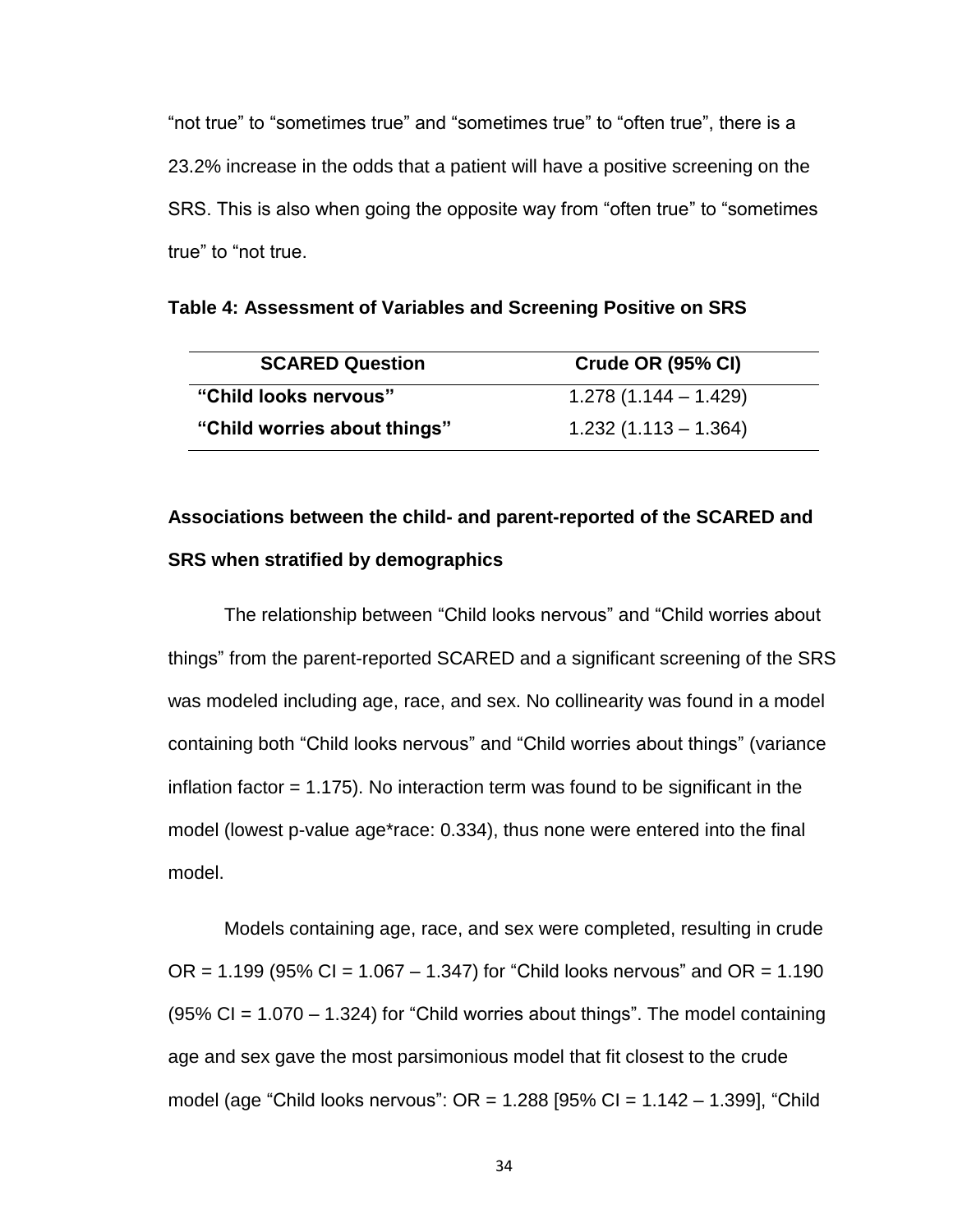worries about things":  $OR = 1.264$  [1.142 – 1.387], sex "Child looks nervous" OR  $= 1.199$  [1.069 – 1.345], "Child worries about things": OR = 1.186 [1.067 – 1.317]), and was used for further analysis (Table 5).

| <b>Model</b>        | "Child looks nervous"  | "Child worries about things" |
|---------------------|------------------------|------------------------------|
|                     | OR (95% CI)            | OR (95% CI)                  |
| <b>Age/Race/Sex</b> | $1.199(1.067 - 1.347)$ | $1.190(1.070 - 1.324)$       |
| <b>Age/Race</b>     | $1.207(1.074 - 1.356)$ | $1.181(1.062 - 1.313)$       |
| Race/Sex            | $1.196(1.137 - 1.429)$ | $1.165(1.046 - 1.297)$       |
| Age/Sex*            | $1.199(1.069 - 1.345)$ | $1.186(1.067 - 1.317)$       |
| Age                 | $1.207(1.076 - 1.354)$ | $1.175(1.058 - 1.304)$       |
| Race                | $1.201(1.066 - 1.352)$ | $1.161(1.043 - 1.292)$       |
| <b>Sex</b>          | $1.197(1.064 - 1.347)$ | $1.160(1.043 - 1.291)$       |
| <b>None</b>         | $1.202(1.069 - 1.351)$ | $1.156(1.040 - 1.285)$       |

#### **Table 5: Breakdown of Model Selection**

\* Model used in analysis

Age was found to have a significant association between "Child looks nervous" and "Child worries about things" and a significant screening on the SRS  $(OR = 1.141 [95\% CI = 1.027 - 1.268])$  (Table 6). These results suggest that an increase in age group will have 14.1% higher odds to have a positive SRS screening from "Child looks nervous" and "Child worries about things" of the parent-reported SCARED compared to children in lower age groups. Sex was not found to be significant association between "Child looks nervous" and "Child worries about things" and a significant screening on the SRS (OR = 0.853 [95%  $CI = 0.670 - 1.084$ ]). If significant, these results would suggest that females have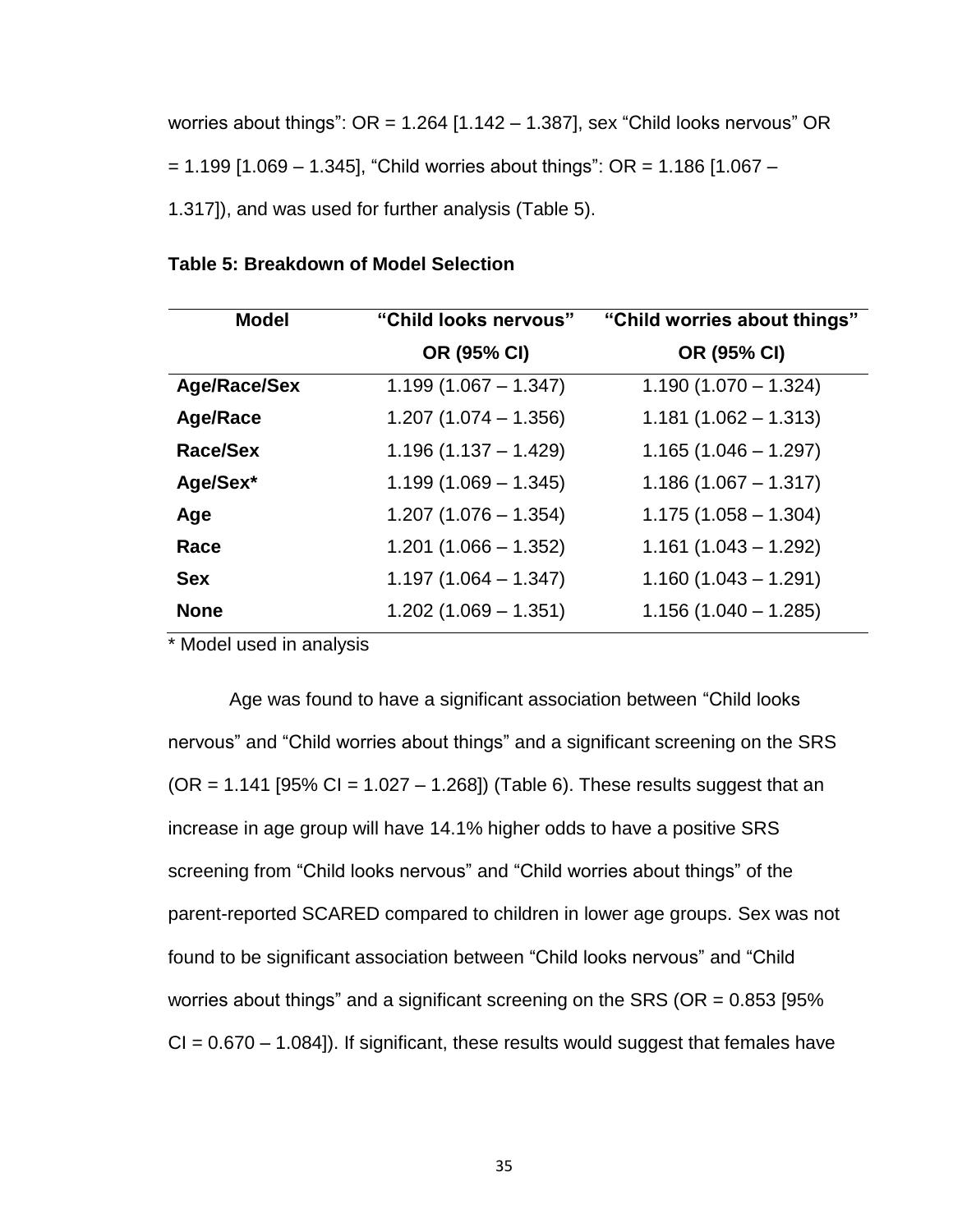a decrease of 14.7% odds of finding a positive screening on the SRS from "Child looks nervous" and "Child worries about things" of the parent-reported SCARED.

**Table 6: Most Parsimonious Model for Assessment of Demographics**

| <b>Model</b>                 | OR (95% CI)              |
|------------------------------|--------------------------|
| "Child looks nervous"        | $1.199(1.069 - 1.345)$   |
| "Child worries about things" | $1.186(1.067 - 1.317)$   |
| <b>Sex</b>                   | $0.853(0.670 - 1.084)$   |
| Age                          | $1.141(1.027 - 1.268)$ * |

\* Indicates significance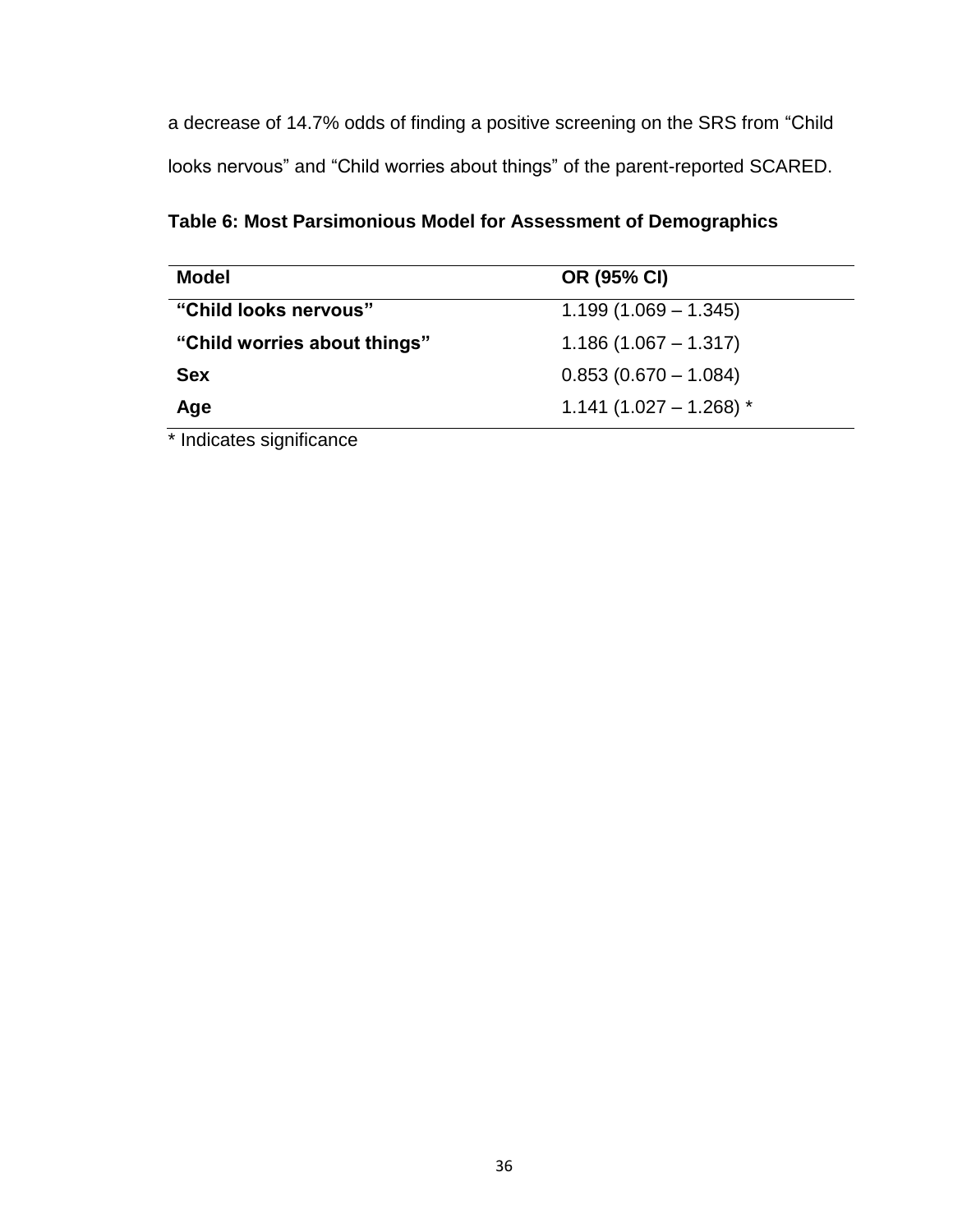#### **DISCUSSION**

This is the first known report of comparing the SCARED and its ability to predict a positive screen for ASD using the SRS instrument, and illustrates crucial information on how anxiety and autism co-occur and how they are perceived by children and parents.

The parent-reported SCARED was significantly correlated with the childreported SCARED and significant score on the SRS; however a significant correlation between the child-reported SCARED and significant score on the SRS was not found. These results could be explained as parents interpreting externalized behaviors as anxiety, per suggested by Lohr et al. (55). The SRS was completed only by parents, and could result in a tendency to answer similar questions identically.

Logistic regression analysis via the LASSO showed there was no significant association between the child-reported version of the SCARED and a positive screening of ASD using the SRS instrument. There was a significant association between question nine and question thirty-seven of the parentreported version of the SCARED to a positive screening of the SRS.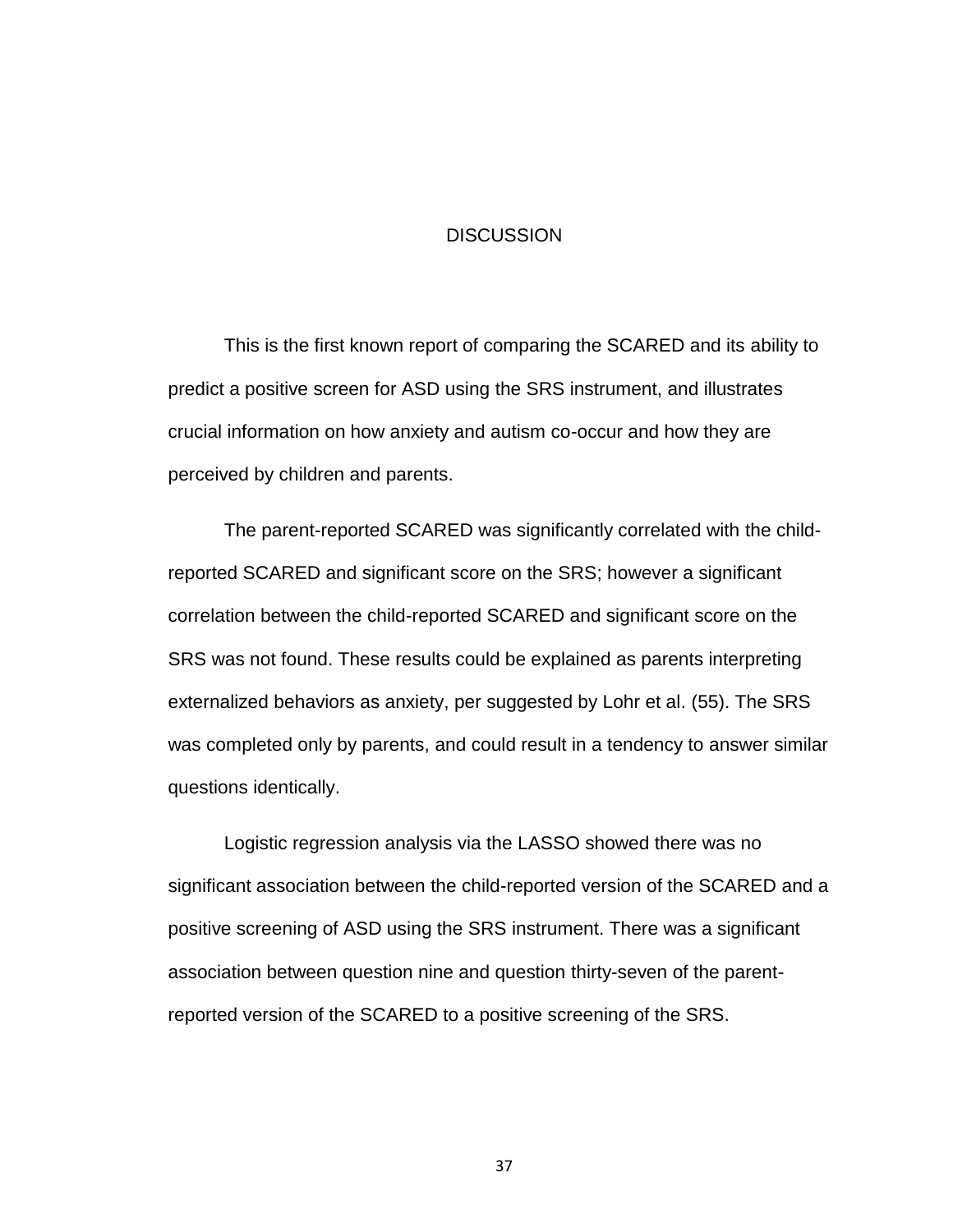Sex and age were tested to have significant predictability of the association between these SCARED questions and a positive screening of ASD using the SRS instrument. Logistic regression models showed age as being a predictor of this association, meaning older children are more likely to have a positive screening on the SRS from question nine and thirty-seven of the parentreported SCARED. Previous studies report age as a significant risk factor on the co-occurrence of autism and anxiety (25, 26). This relationship could be explained by delayed development of cognitive and motor functions and the ability to express anxiety symptoms until later ages, as suggested by Davis et al. (26). Another possible explanation to this relationship is to the effects of public school and increasing anxiety symptoms in children with ASD compared to children with ASD who are home schooled due to the severity of the disorder.

Sex was not found to significantly predict the association between these SCARED questions and a positive screening of the SRS. This result contradicts previous studies looking at anxiety in children with ASD (29,30), while supporting the results of other studies (28,30,31). This could possibly be explained by shared neurobiological dysfunctions in both boys and girls with ASD having an overriding effect on psychopathology, resulting in the effects of anxiety levels being similar in boys and girls, as suggested by Brereton et al. (84). The small sample size of twelve females in the population could lead to an inability to detect a significant difference in the analysis.

Previous studies found as high as 84% co-occurrence of ASD and anxiety disorders in children, similar to the 87% of co-occurrence found in this study (1).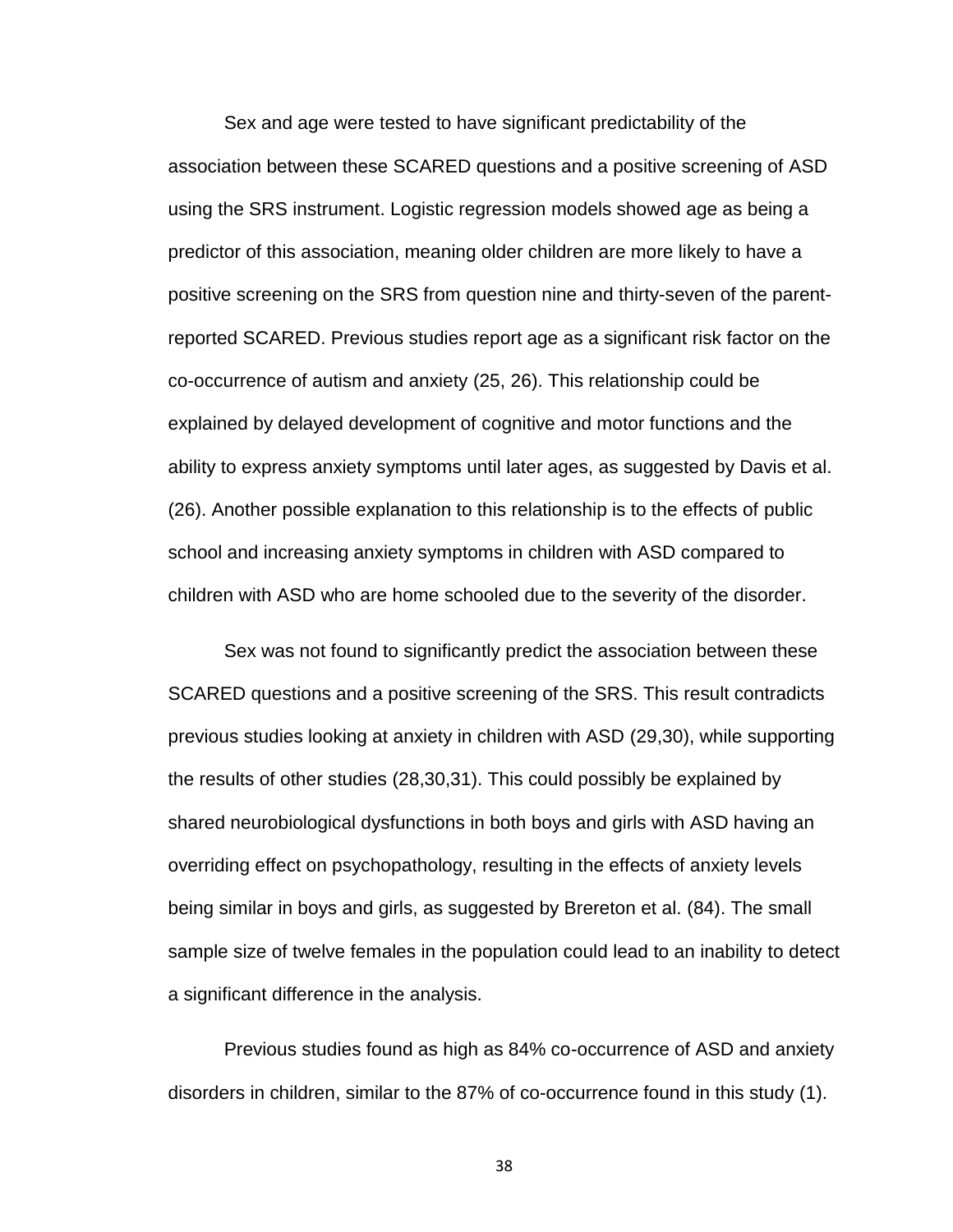Higher correlations were found in the parent-reported SCARED to positive screenings of autism from the SRS compared to findings from the child-reported SCARED to positive screenings of autism, showing similar conclusions gathered from other studies (53, 56, 57). Similar significant predictability of co-occurrence in anxiety and ASD was found in studies using a different instrument (30, 41, 47), as well as studies using the SCARED (53).

This study was conducted using data using non-stringent clinical diagnostic procedures, limiting its replicability. Clinical diagnoses were mostly conducted under the guidelines of the DSM-IV, but has been noted as to still diagnose social communications, allowing for the SCARED to yield clinically useful information (53). This population comes from a local psychiatry clinics, thus limiting the generalizability to the community at large.

## **Strengths and Limitations**

There are several strengths to this study. This study is the first of its kind to look at the predicative abilities of both the parent-reported and child-reported versions of the SCARED for a significant score on the SRS. Each of these are validated and standardized measures, with each shown to be a valid measure in children with both anxiety and autism. The primary author of Lohr et al. (53) reviewed all diagnoses, along with review of school records prior to participation in the study. While there is no gold standard for co-diagnosis of these disorders, this study gives more information into how a correct co-diagnosis can occur, allowing for more precise treatments. All patients in the population are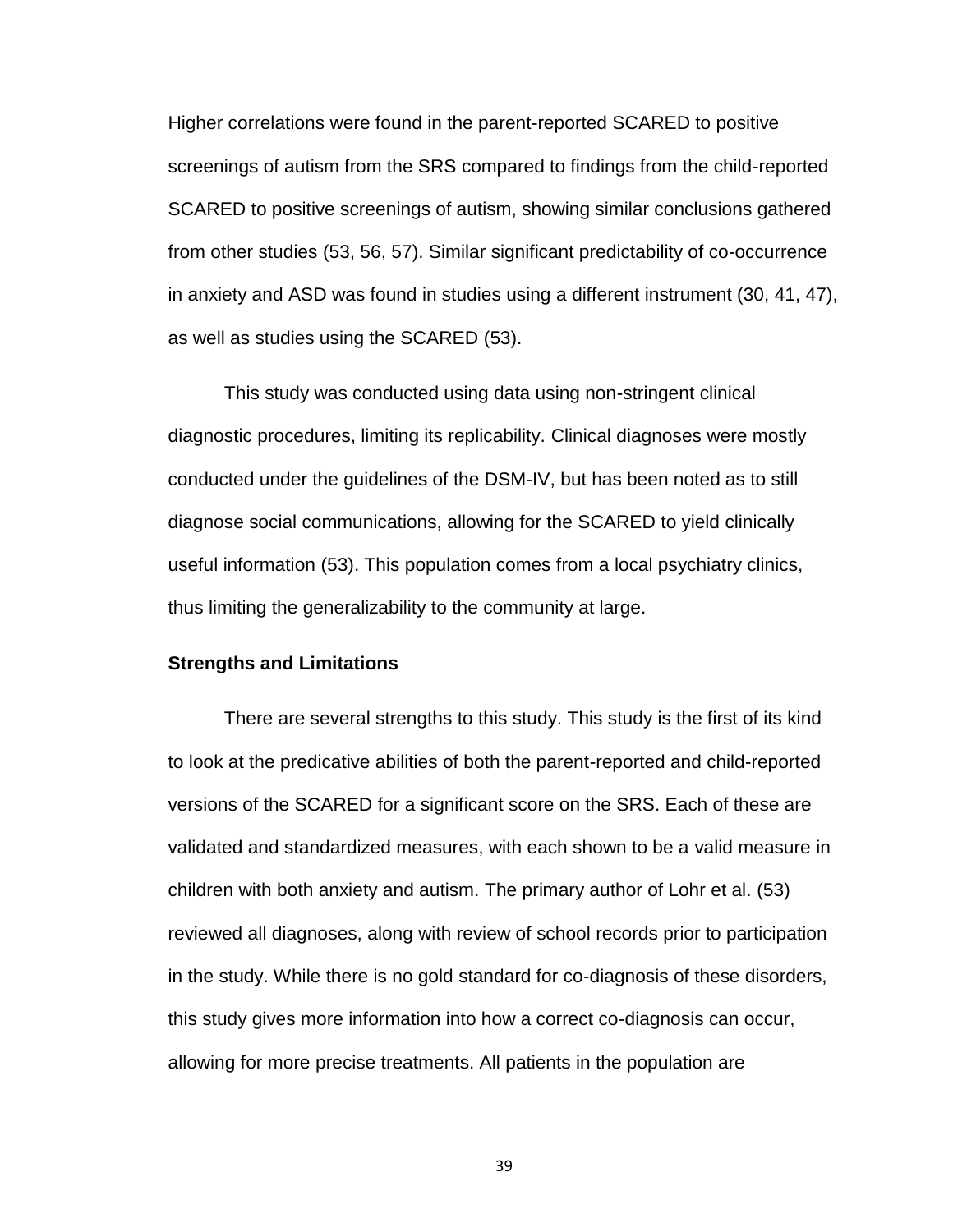considered to have high-functioning autism, suggesting that patients are more likely to understand and properly answer questionnaires, limiting response bias.

This study is the first to utilize a novel method, LASSO regression, to predict the outcomes of one instrument from the scores on another instrument. Utilizing this once never used method gave a new look at the predictive abilities of instruments with a similar number of questions to number of participants. Using penalty regression methods, such as LASSO, can yield a wealth of new information, such as reliable predictability in populations of rare diseases with high levels of possible predictors, and should be used in future studies looking at predictive abilities of instruments.

This analysis has several limitations that require consideration. It was difficult to detect a significant predictive ability due to the small sample size. While no significant effects were found from the child-reported SCARED and only two found from the parent-reported SCARED, this analysis adds new and relevant data to the literature. Missing data limited the overall numbers that were used for the analysis.

Data for the child- and parent-reported SCARED were reported as continuous variables, causing possible cofounding of demographics to possibly be missed. The analysis of only two of the possible forty-one items of the parentreported SCARED could limit the overall predictability of the instrument, and exclude possible items that have a significant predictability of autism from the SRS instrument.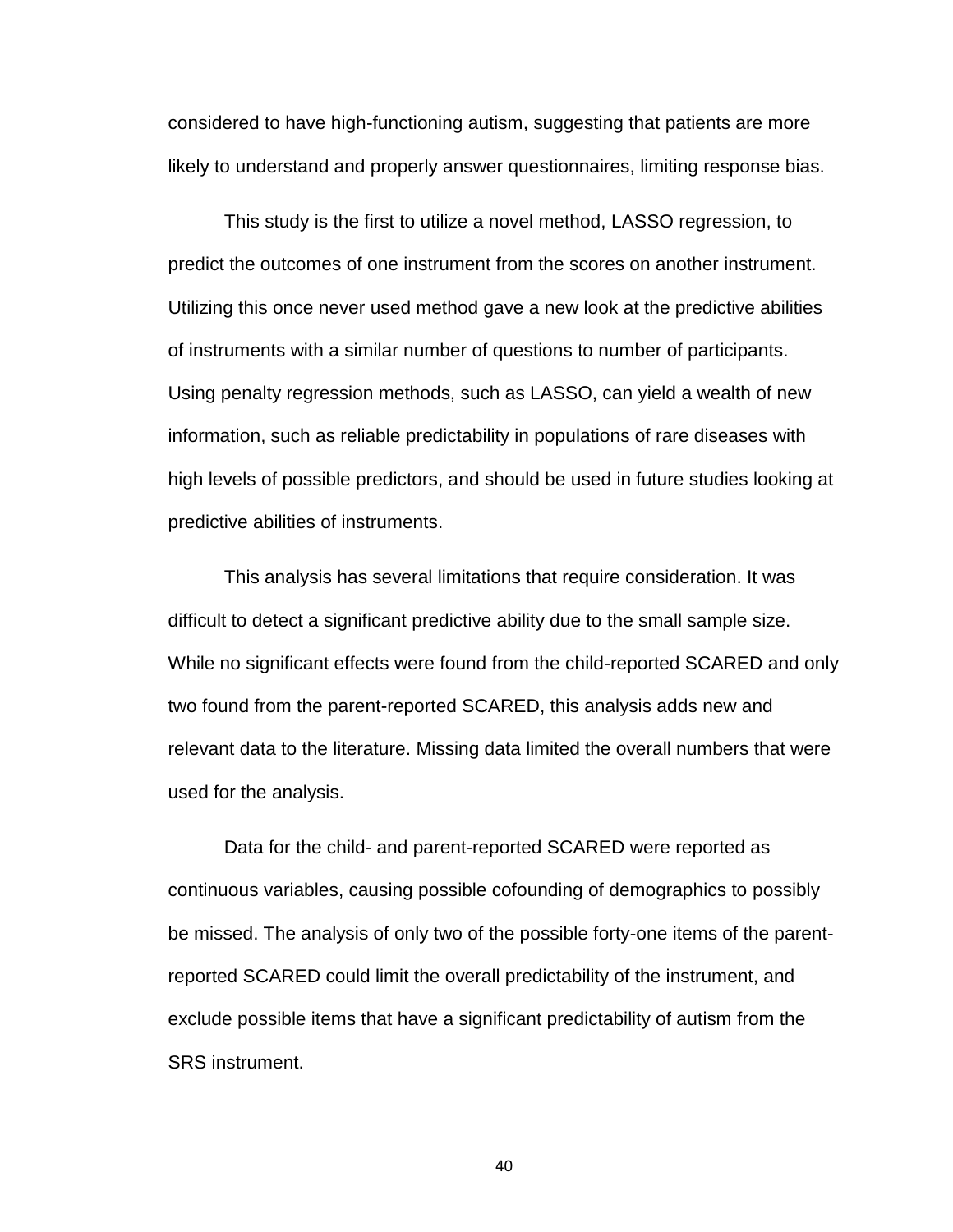Another limitation to address is the possibly of missing confounders by unmeasured measures (e.g., type of schooling, genetic factors, depression). The population only included *n* = 12 females and non-White patients, limiting the ability to draw conclusions.

This population comes from local psychiatry clinics, thus limiting the generalizability to the community at large. Each clinical diagnosis was preexisting according to DSM-IV and DSM-5 criteria. A possible limitation from variability in diagnoses of across multiple clinics and physicians could lead to anchoring or confirmation bias. This could have an effect on the estimates as some patients in the population might be misclassified as having ASD or having an anxiety disorder. Most patients were diagnosed under the DSM-IV criteria, but has been noted as to still diagnose social communication, allowing for the SCARED to yield clinically useful information (53).

#### **Conclusion**

This study is the first to evaluate the predictive ability of the SCARED to the SRS, along with being the first study to examine the ability of the LASSO to identify the predictive abilities of one instrument to another. Although conducted with a small sample, two questions from the parent-reported SCARED were found to have a significant predictive ability of a significant score on the SRS. Future research using a larger sample and inclusion of possible confounders, such as genetic factors, schooling, and other co-occurring disorders will expand the knowledge between this association, allowing for a more precise estimation of co-occurring diagnosis, leading to better treatments for patients. Future studies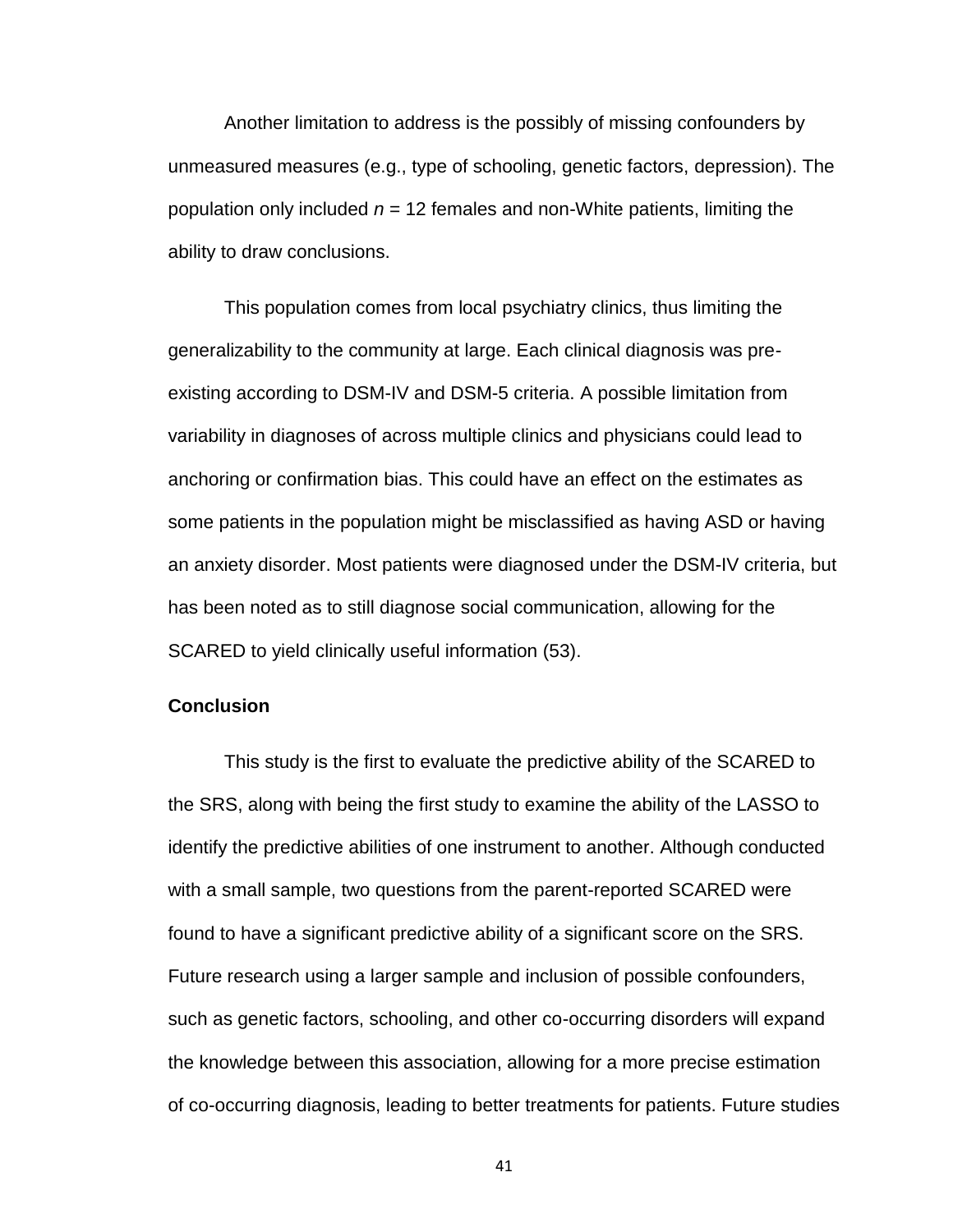may also look at the predictability of the SRS to a positive anxiety screening, and compare these results to determine if there are similar conclusions.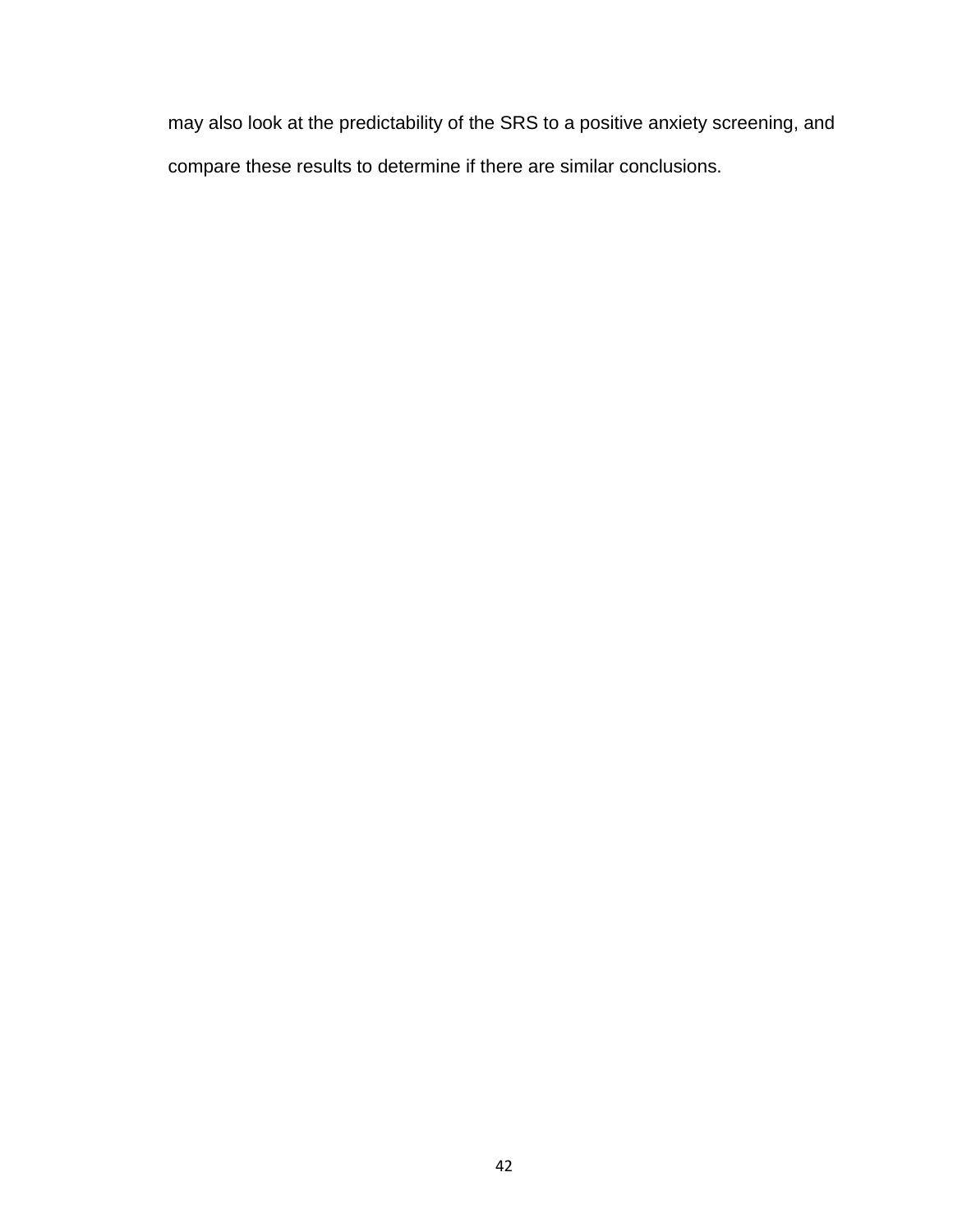### REFERENCES

1. White SW, Oswald D, Ollendick T, Scahill L. Anxiety in children and adolescents with autism spectrum disorders. Clin Psychol Rev. 2009;29(3):216- 29.

2. American Psychiatric Association. (2000). Diagnostic and statistical manual of mental disorders (4th ed., rev.). Washington, DC. (Pg. 74).

3. Mazefsky CA, Kao J, Oswald DP. Preliminary evidence suggesting caution in the use of psychiatric self-report measures with adolescents with highfunctioning autism spectrum disorders. Res Autism Spectr Disord. 2011;5(1):164- 74.

4. Diagnostic and statistical manual of mental disorders. Arlington: American Psychiatric Publishing; 2013.

5. Christensen DL, Baio J, Braun KV, et al. Prevalence and Characteristics of Autism Spectrum Disorder Among Children Aged 8 Years — Autism and Developmental Disabilities Monitoring Network, 11 Sites, United States, 2012. MMWR Surveill Summ 2016;65(No. SS-3)(No. SS-3):1–23.

6. O'Hare W. The Changing Child Population of the United States: Analysis of Data from the 2010 Census 2011.

7. Merikangas K, He J, Burstein M, Swanson S, Avenevoli S, Cui L, et al. Lifetime Prevalence of Mental Disorders in US Adolescents: Results from the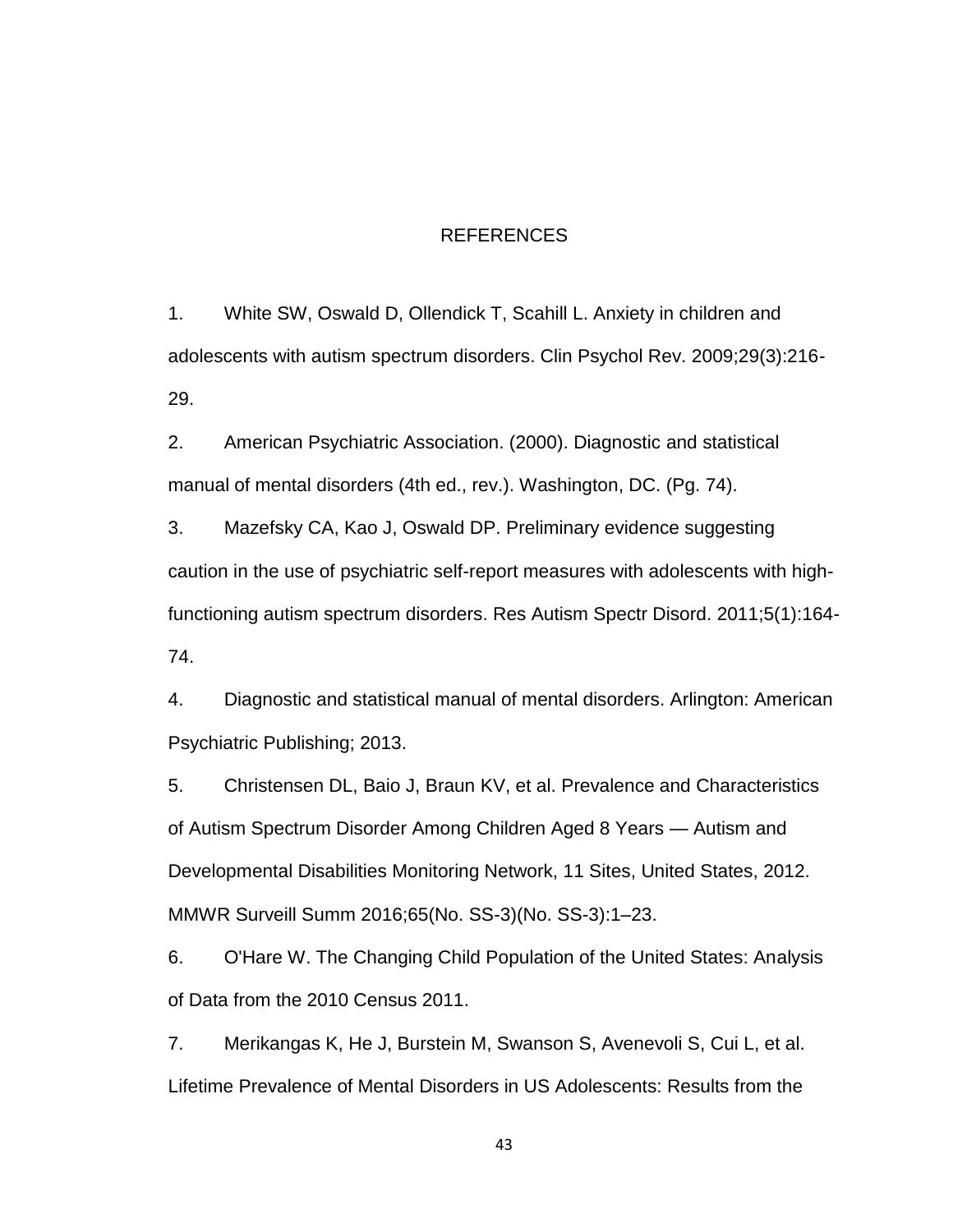National Comorbidity Study-Adolescent Supplement (NCS-A). J Am Acad Child Adolesc Psychiatry. 2011;49:980-9.

8. Autism Spectrum Disorder: Signs and Symptoms Centers for Disease Control and Prevention 2017.

9. Huquet G, Ey E, Bourgeron T. The genetic landscapes of autism spectrum disorders. Annual Re Genomics of Human Genetics. 2013;14:191-213.

10. DiGuiseppi C, Hepburn S, Davis JM, Fidler DJ, Hartway S, Lee NR, et al. Screening for autism spectrum disorders in children with down syndrome: population prevalence and screening test characteristics. J Dev Behav Pediatr. 2010;31:181-91.

11. Cohen D, Pichard N, Tordjman S, Baumann C, Burglen L, Excoffier E, et al. Specific genetic disorders and autism: clinical contribution towards their identification. J Autism Dev Disord. 2005;25:103-16.

12. Hall SS, Lightbody AA, Reiss AL. Compulsive, self-injurious, and autistic behavior in children and adolescents with fragile X syndrome. Am J Ment Retard. 2008;113(1).

13. Zecavati N, Spence SJ. Neurometabolic disorders and dysfunction in autism spectrum disorders. Curr Neurol Neurosci Rep. 2009;9(2):129-36.

14. Durkin MS, Maenner MJ, Newschaffer CJ, Lee LC, Cunniff CM, Daniels JL, et al. Advanced parental age and the risk of autism spectrum disorder. Am J Epidemiol. 2008;168(11):1268-76.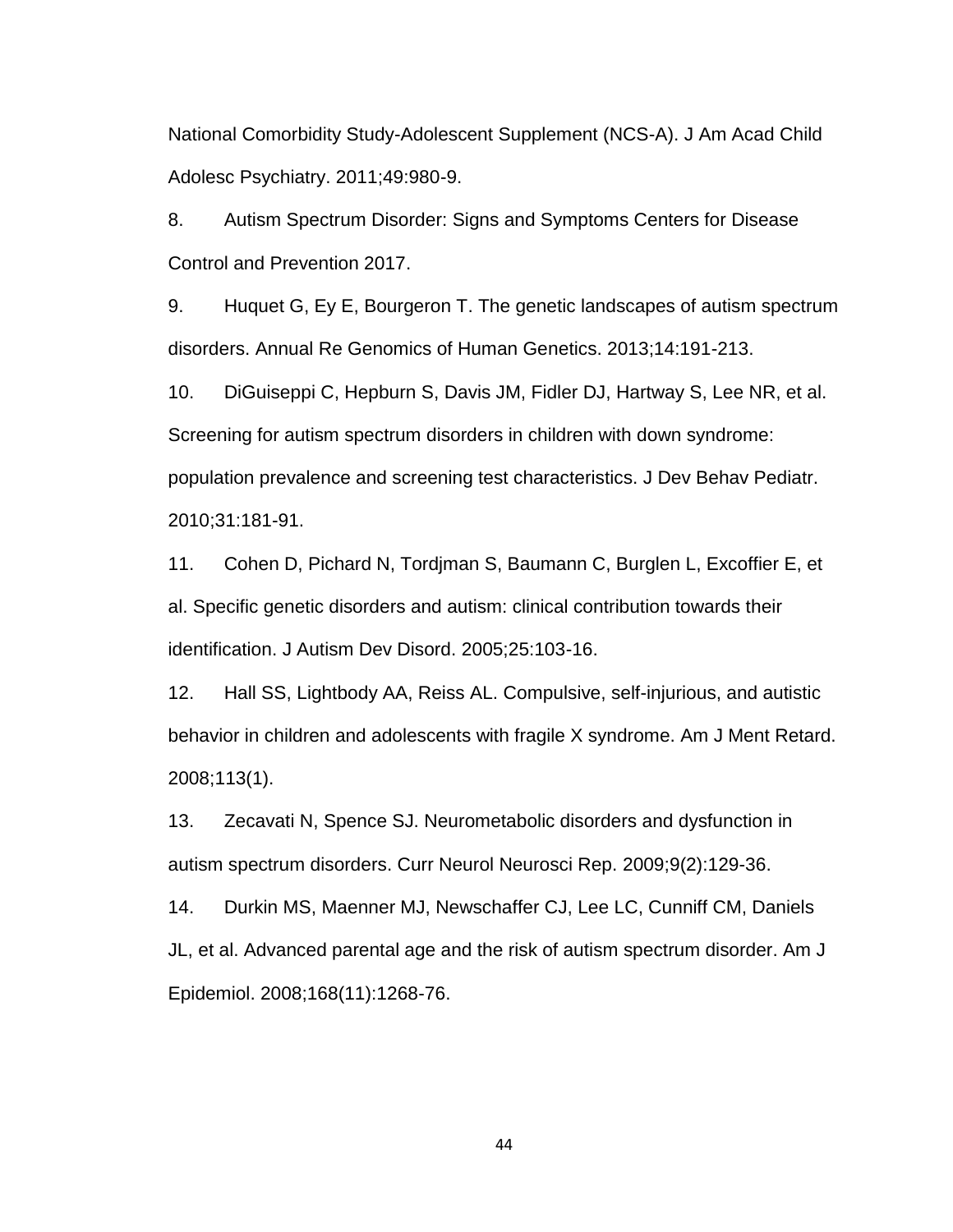15. Rosenberg RE, Law JK, Yenokyan G, McGready J, Kaufmann WE, Law PA. Characterisitics and concordance of autism spectrum disorders among 277 twin pairs. Arch Pediatr Adolesc Med. 2009;163(10):907-14.

16. Hallmayer J, Cleveland S, Torres A, Phillips J, Cohen B, Torigoe T, et al. Genetic heritability and shared environmental factors among twin pairs with autism. Arch Gen Psychiatry. 2011;68(11):1095-102.

17. Ronald A, Happe F, Bolton P, Butcher LM, Price TS, Wheelwright S, et al. Genetic heterogeneity between the three components of the autism spectrum: A twin study. J Am Acad Child Adolesc Psychiatry. 2006;45(6):691-9.

18. Taniai H, Nishiyama T, Miyahci T, Imaeda M, Sumi S. Genetic influences on the board spectrum of autism: Study of proband-ascertained twins. Am J Med Genet B Neuropsychiatr Genet. 2008;147B(6):844-9.

19. Ozonoff S, Young GS, Carter A, Messinger D, Yirmiya N, Zwaigenbaum L, et al. Recurrence risk for autism spectrum disorders: A Baby Siblings Research Consortium study. Pediatrics. 2011;128:488-95.

20. Sumi S, Taniai H, Miyahci T, Tanemura M. Sibling risk of pervasive developmental disorder estimated by means of an epidemiologic survey in Nagoya, Japan. J Hum Genet. 2006;51:518-22.

21. Christensen J, Gronborg TK, Sorensen MJ, Schendel D, Parner ET, Pedersen LH, et al. Prenatal valproate exposure and risk of autism spectrum disorders and childhood autism. JAMA. 2013;309(16):1696-703.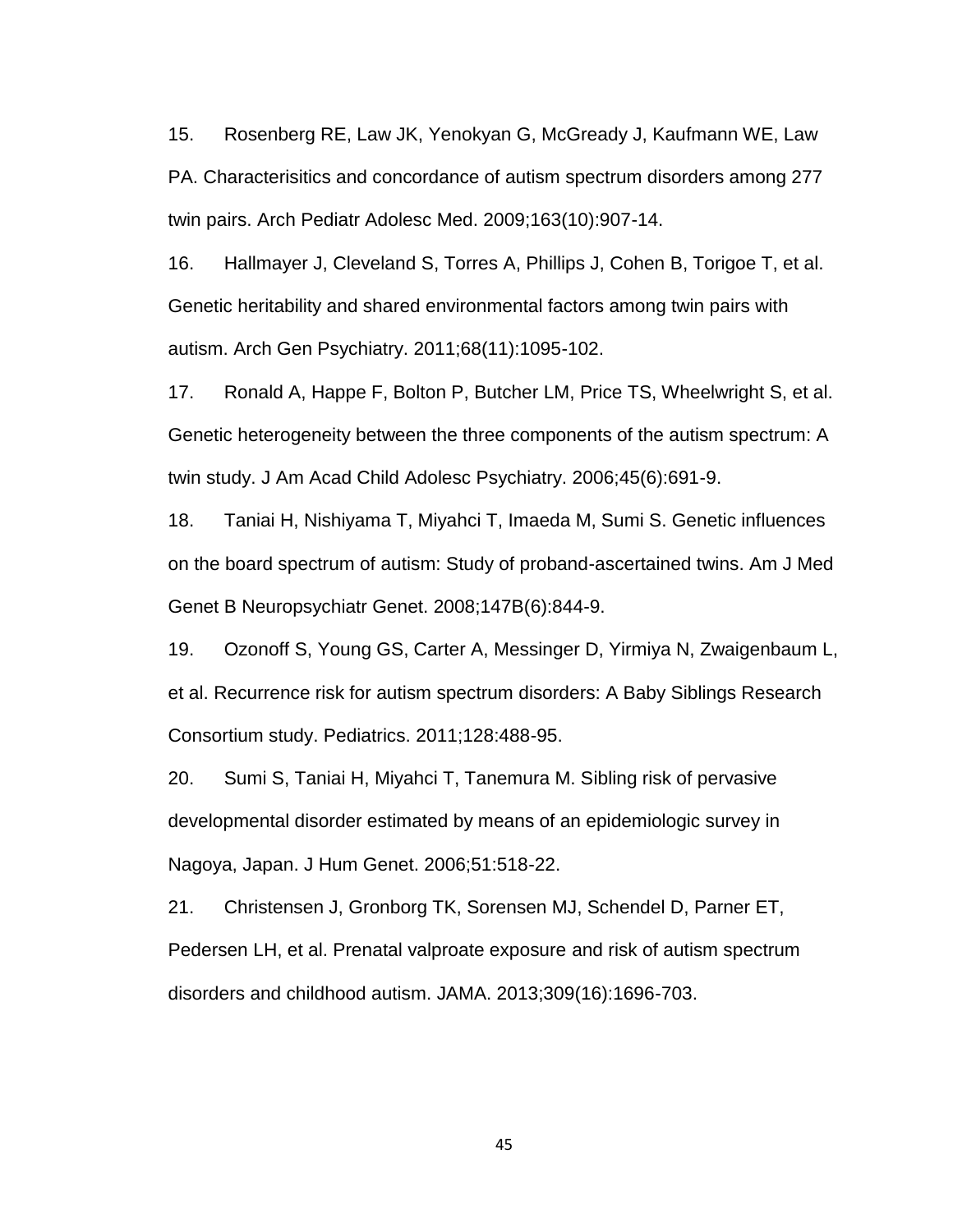22. Stromland K, Nordin V, Miller M, Akerstrom B, Gillberg C. Autism in thalidomide embryopathy: a population study. Dev Med Child Neurol. 1994;36(4):351-6.

23. Gardener H, Spiegelman D, Buka SL. Perinatal and neonatal risk factors for autism: a comprehensive meta-analysis. Pediatrics. 2011;128(2):344-55.

24. Becerra TA, von Ehrenstein OS, Heck JE, Olsen J, Arah OA, Jeste SS, et al. Autism spectrum disorders and race, ethnicity, and nativity: a populationbased study. Pediatrics. 2014;134(1):e63-71.

25. Davis TE, Hess JA, Moree BN, Fodstad JC, Dempsey T, Jenkins WS, et al. Anxiety symptoms across the lifespan in people diagnosed with autistic disorder. Research in Autism Spectrum Disorders. 2011;5:112-8.

26. Dickerson Mayes SD, Calhoun SL, Murray MJ, Zahid J. Variables Associated with Anxiety and Depression in Children with Autism. Journal of Developmental and Physcial Disabilities. 2011;23:325-37.

27. Vasa RA, Kalb L, Mazurek M, Kanne S, Freedman B, Keefer A, et al. Agerelated differences in the prevalence and correlates of anxiety in youth with autism spectrum disorders. Research in Autism Spectrum Disorders. 2013;7:1358-69.

28. Gadow KD, Devincent CJ, Pomeroy J, Azizian A. Comparison of DSM-IV symptoms in elementary school-age children with PDD versus clinic and community samples. Autism. 2005;9:392-415.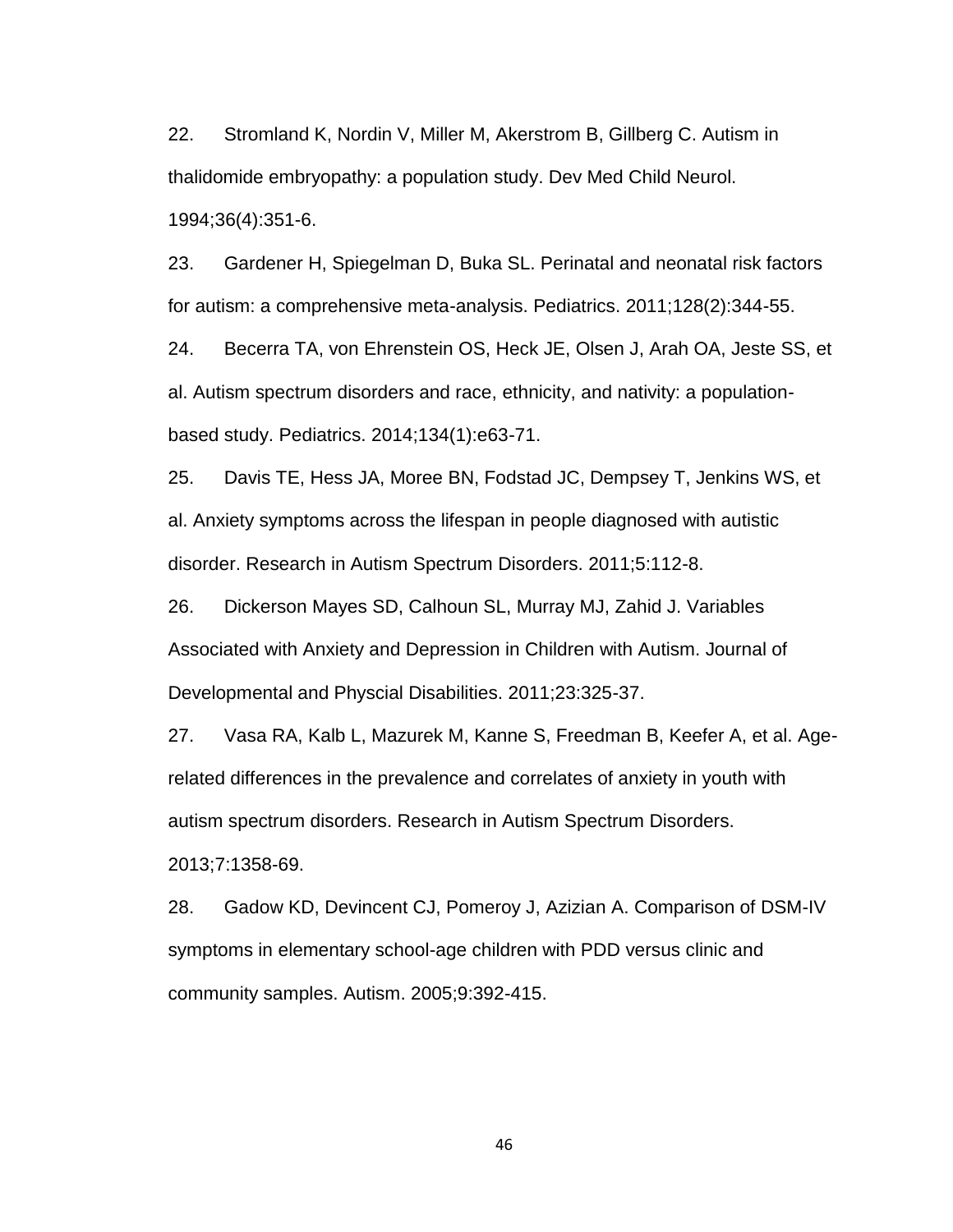29. Dubin AH, Lieberman-Betz R, Michele Lease A. Investigation of Individual Factors Associated with Anxiety in Youth with Autism Spectrum Disorders. J Autism Dev Disord. 2015;45(9):2947-60.

30. Sukhodolsky DG, Scahill L, Gadow KD, Arnold LE, Aman MG, McDougle CJ, et al. Parent-rated anxiety symptoms in children with pervasive developmental disorders: frequency and association with core autism symptoms and cognitive functioning. J Abnorm Child Psychol. 2008;36(1):117-28.

31. Worley JA, Matson JL, Sipes M, Koziowski AM. Prevalence of autism spectrum disorders in toddlers receiving early intervention services. Research in Autism Spectrum Disorders. 2010;5:920-5.

32. Wijnhoven L, Creemers DHM, Vermulst AA, Granic I. Prevalence and Risk Factors of Anxiety in a Clinical Dutch Sample of Children with an Autism Spectrum Disorder. Front Psychiatry. 2018;9:50.

33. Higgins DJ, Bailey SR, Pearce JC. Factors associated with functioning style and coping strategies of families with a child with an autism spectrum disorder. Autism. 2005;9(2):125-37.

34. Rao PA, Beidel DC. The impact of children with high-functioning autism on parental stress, sibling adjustment, and family functioning. Behav Modif. 2009;33(4):437-51.

35. Bellini S. Social skill deficits and anxiety in high-functioning adolescents with autism spectrum disorders. Focus on Autism and Other Developmental Disabilities. 2004;19:78-86.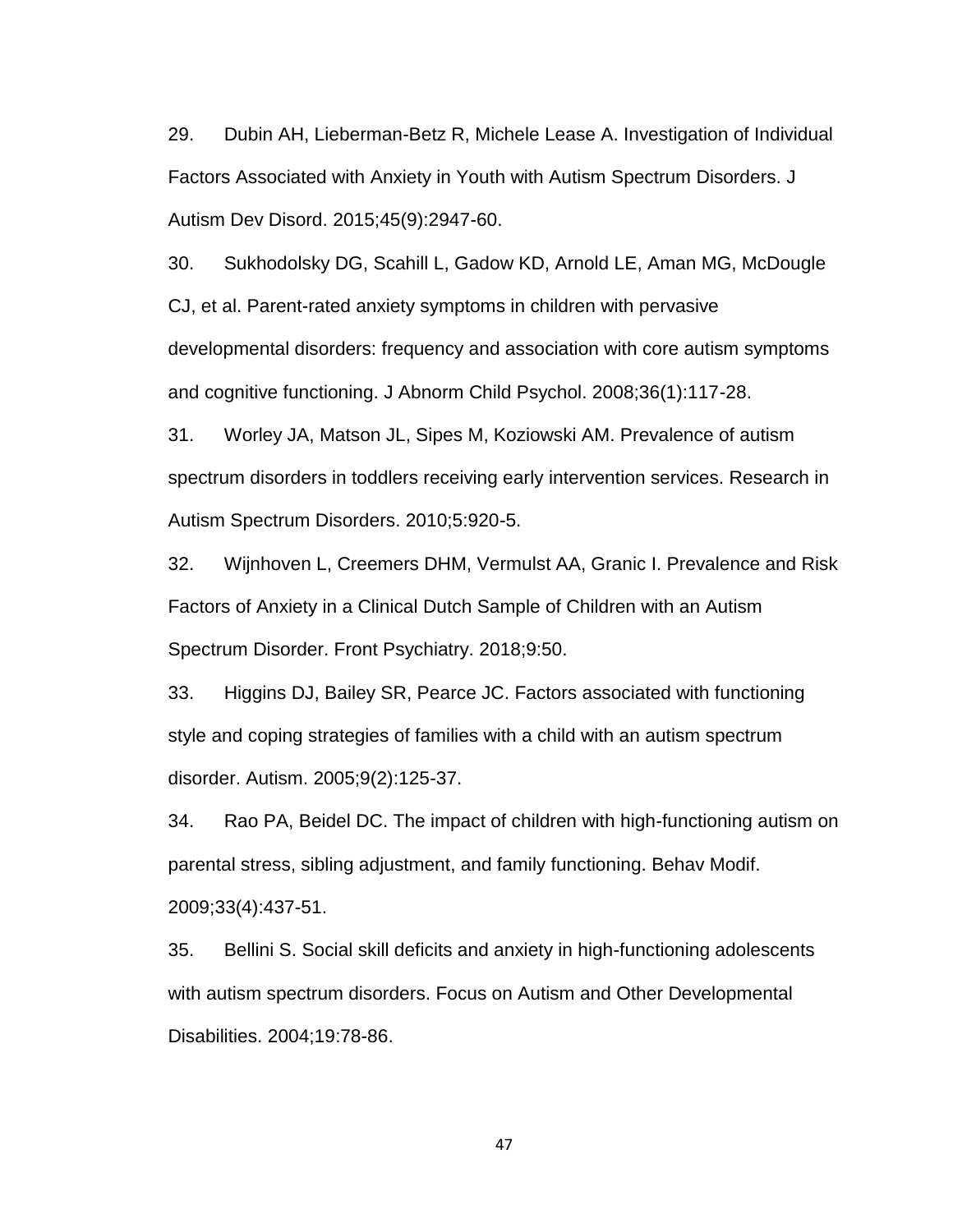36. Bauminger N, Kasari C. Loneliness and friendship in high-functioning children with autism. Child Dev. 2000;71(2):447-56.

37. Chamberlain B, Kasari C, Rotheram-Fuller E. Involvement or isolation? The social networks of children with autism in regular classrooms. J Autism Dev Disord. 2007;37(2):230-42.

38. Lounds J, Seltzer MM, Greenberg JS, Shattuck PT. Transition and change in adolescents and young adults with autism: longitudinal effects on maternal well-being. Am J Ment Retard. 2007;112(6):401-17.

39. Montes G, Halterman JS. Characteristics of school-age children with autism. J Dev Behav Pediatr. 2006;27(5):379-85.

40. Park S, Park MH, Kim HJ, Yoo HJ. Anxiety and depression symptoms in children with Asperger syndrome compared with attention-deficit/hyperactivity disorder and depressive disorder. Journal of Child and Family Studies. 2013;22:559-68.

41. van Steensel FJ, Bogels SM, Perrin S. Anxiety Disorders in children and adolescents with autistic spectrum disorders. Clin Child Fam Psychol Rev. 2011;14(3):302-17.

42. Duvekot J, van der Ende J, Verhulst FC, Greaves-Lord K. Examining bidirectional effects between the autism spectrum disorder (ASD) core symptom domains and anxiety in children with ASD. J Child Psychol Psychiatry. 2017.

43. Wood JJ, Gadow KD. Exploring the Nature and Function of Anxiety in Youth with Autism Spectrum Disorders. Clinical Psychology Science and Practice 2010;17:281-92.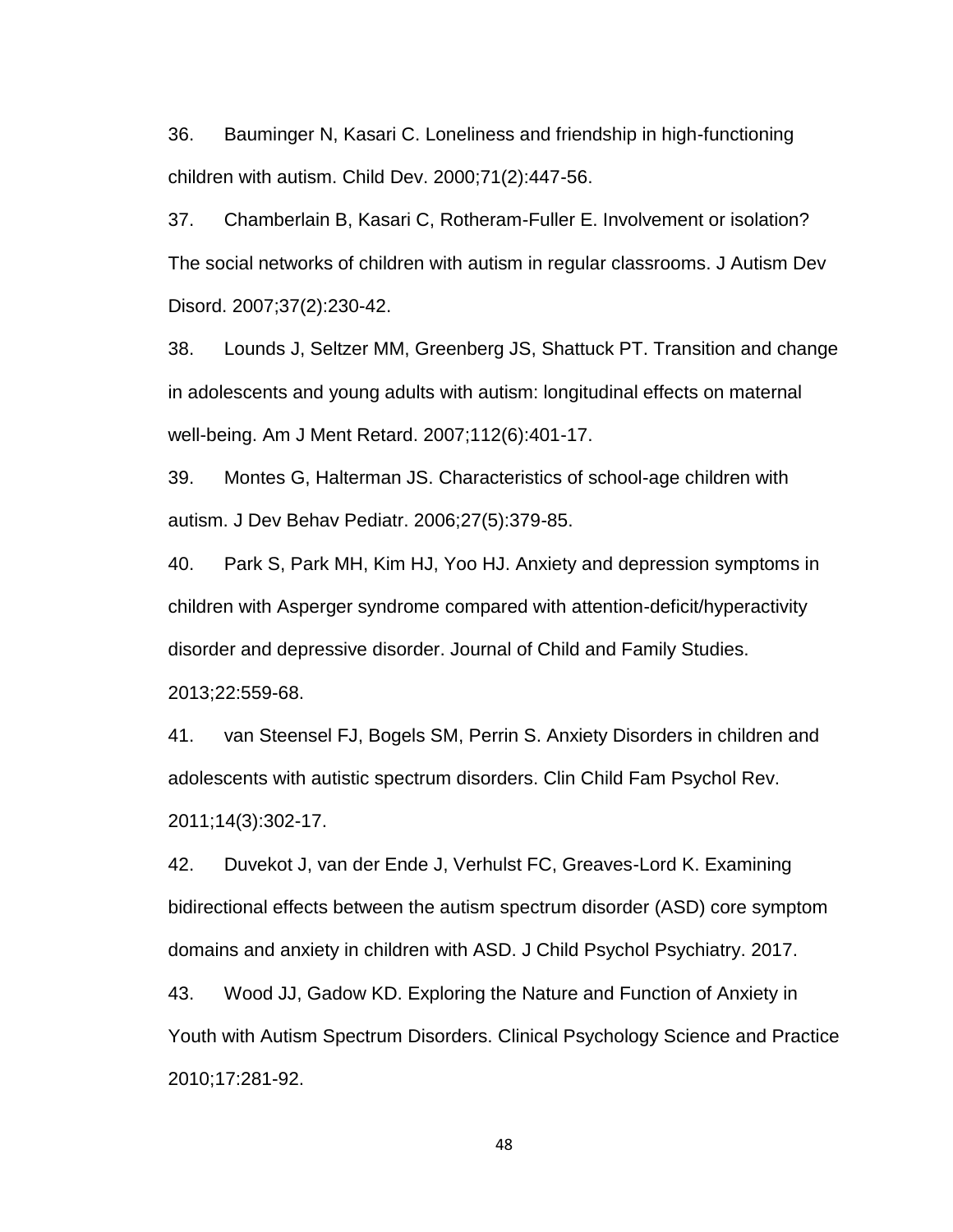44. de Bruin EI, Ferdinand RF, Meester S, de Nijs PF, Verheij F. High rates of psychiatric comorbidity in PDD-NOS. Journal of Autism and Developmental Disorders. 2006;37:877-86.

45. Simonoff E, Pickles A, Charman T, Chandler S, Loucas T, Baird G. Psychiatric disorders in children with autism spectrum disorders: prevalence, comorbidity, and associated factors in a population-derived sample. . Journal of the American Academy of Child and Adolescent Psychiatry. 2008(47):921-9. 46. Joshi G, Petty C, Wozniak J, Henin A, Fried R, Galdo M, et al. The heavy

burden of psychiatric comorbidity in youth with autism spectrum disorders: a large comparative study of a psychiatrically referred population. J Autism Dev Disord. 2010;40(11):1361-70.

47. Kaat AJ, Lecavalier L. Reliability and validity of parent- and child-rated anxiety measures in autism spectrum disorder. J Autism Dev Disord. 2015;45(10):3219-31.

48. Gotham K, Risi S, Pickles A, Lord C. The Autism Diagnostic Observation Schedule: Revised algorithms for improved diagnostic validity. . Journal of Autism and Developmental Disorders. 2007;37:613-27.

49. Sattler JM. Assessment of Children: Cognitive foundations. 5 ed. La Mesa, CA: Jerome M. Sattler Publisher Inc.; 2008.

50. Chorpita BF, Yim LM, Moffitt CE, Umemoto LA, Francis SE. Assessment of symptoms of DSM-IV anxiety and depression in children: A revised child anxiety and depression scale. Behaviour Research and Therapy. 2000;38:835- 55.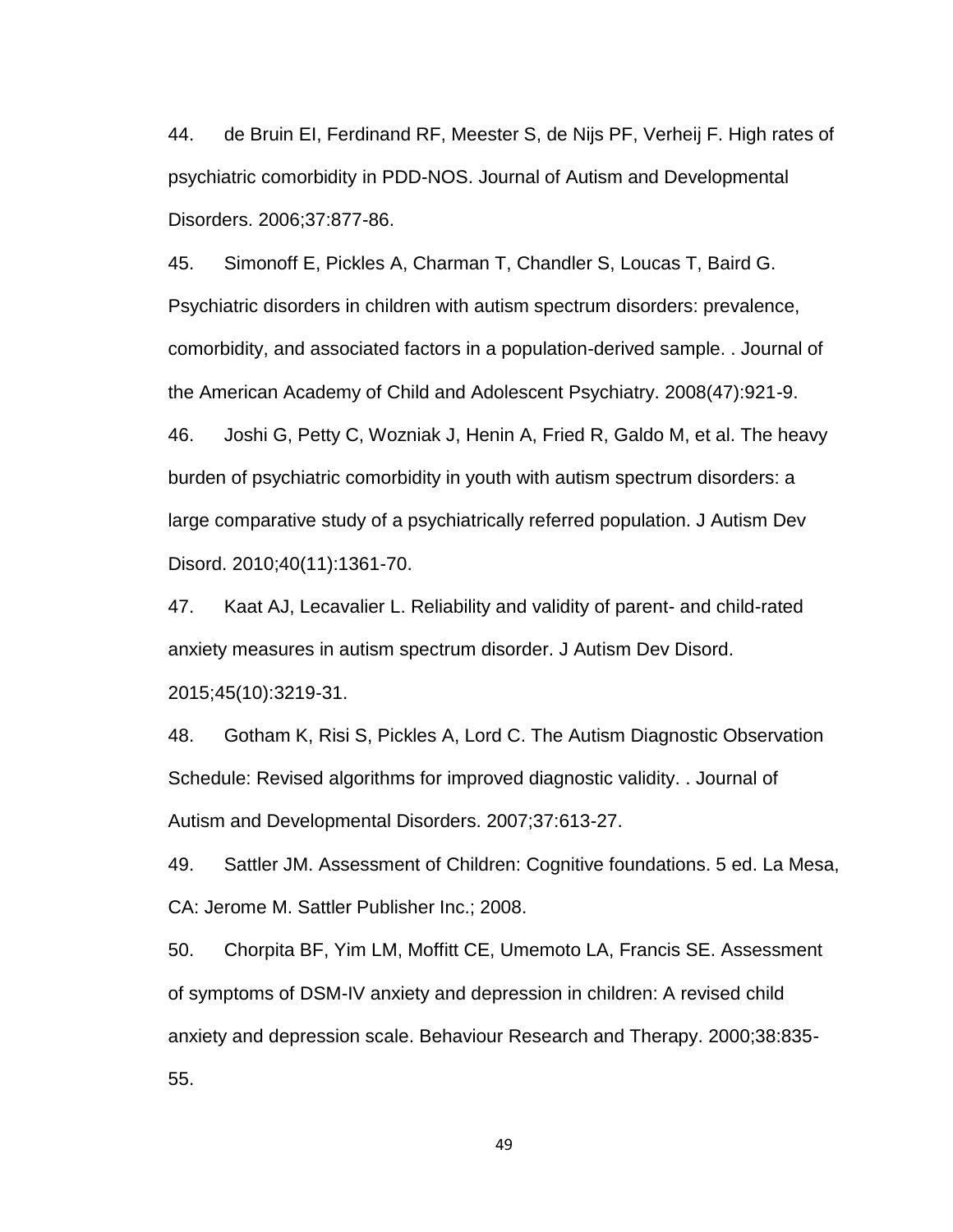51. March JS. Multidimensional Anxiety Scale for children. 2 ed. North Tonawanda, NY: Multi-Heath Systems; 2012.

52. Spain D, Sin J, Linder KB, McMahon J, Happe F. Social anxiety in autism spectrum disorder: A systematic review. Research in Autism Spectrum Disorders. 2018;52:51-68.

53. Lohr WD, Daniels K, Wiemken T, Williams PG, Kelley RR, Kuravackel G, et al. The Screen for Child Anxiety- Related Emotional Disorders is Sensitice but not Specific in Identifying Anxiety in Children with High-Functioning Autism Spectrum Disorder: A Pilot Comparison to the Achenbach System of Empirically Based Assessment Scales. Frontiers in Psychiatry 2017;8:1-10.

54. Birmaher B, Brent DA, Chiappetta L, Bridge J, Monga S, Baugher M. Psychometric properties of the Screen for Child Anxiety Related Emotional Disorders (SCARED): a replication study. J Am Acad Child Adolesc Psychiatry. 1999;38(10):1230-6.

55. Monga S, Birmaher B, Chiappetta L, Brent D, Kaufman J, Bridge J, et al. Screen for Child Anxiety-Related Emotional Disorders (SCARED): convergent and divergent validity. Depress Anxiety. 2000;12(2):85-91.

56. Stern JA, Gadgil MS, Blakeley-Smith A, Reaven JA, Hepburn SL. Psychometric Properties of the SCARED in Youth with Autism Spectrum Disorder. Res Autism Spectr Disord. 2014;8(9):1225-34.

57. Wigham S, McConachie H. Systematic review of the properties of tools used to measure outcomes in anxiety intervention studies for children with autism spectrum disorders. PLoS One. 2014;9(1):e85268.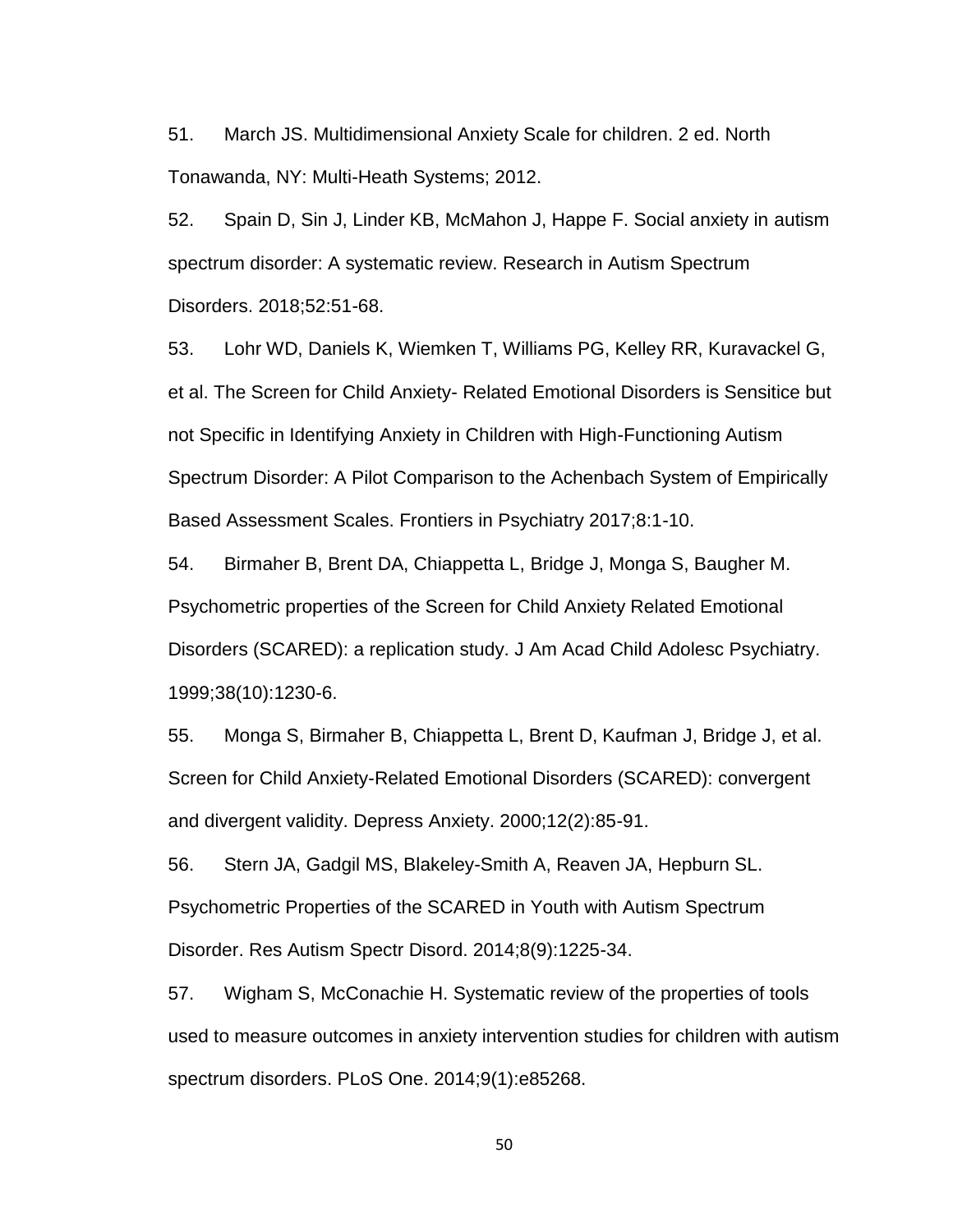58. Birmaher B, Khetarpal S, Brent D, Cully M, Balach L, Kaufman J, et al. The Screen for Child Anxiety Related Emotional Disorders (SCARED): Scale Construction and Psychometric Characteristics. Journal of the American Academy of Child and Adolescent Psychiatry. 1997;36:545-53.

59. Desousa DA, Salum GA, Isolan LR, Manfro GG. Sensitivity and specificity of the Screen for Child Anxiety Related Emotional Disorders (SCARED): a community-based study. Child Psychiatry Hum Dev. 2013;44(3):391-9.

60. Reaven J, Blakeley-Smith A, Culhane-Shelburne K, Hepburn S. Group cognitive behavior therapy for children with high-functioning autism spectrum disorders and anxiety: a randomized trial. J Child Psychol Psychiatry. 2012;53(4):410-9.

61. Constantino JN, Gruber CP. Social Responsiveness Scale. Los Angeles: Western Psychological Services; 2005.

62. Duvekot J, van der Ende J, Verhulst FC, Greaves-Lord K. The Screening Accuracy of the Parent and Teacher-Reported Social Responsiveness Scale (SRS): Comparison with the 3Di and ADOS. J Autism Dev Disord. 2015;45(6):1658-72.

63. Dunn G, Pickles A, Tansella M, Vazquez-Barquero JL. Two-phase epidemiological surveys in psychiatric research. Br J Psychiatry. 1999;174:95-

100.

64. Cholemkery H, Kitzerow J, Rohrmann S, Freitag CM. Validity of the social responsiveness scale to differentiate between autism spectrum disorders and disruptive behaviour disorders. Eur Child Adolesc Psychiatry. 2014;23(2):81-93.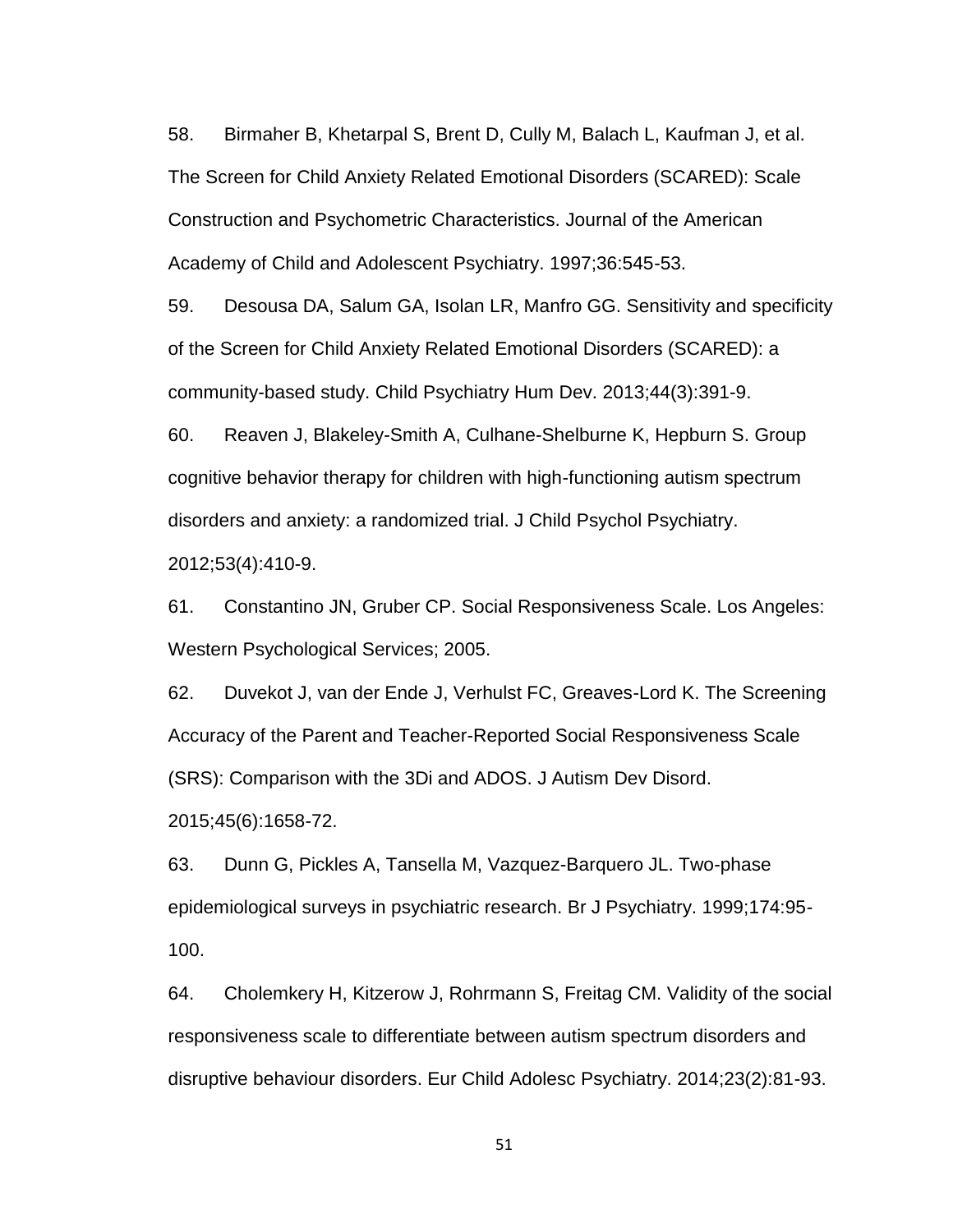65. Azad G, Reisinger E, Xie M, Mandell DS. Parent and Teacher Concordance on the Social Responsiveness Scale for Children with Autism. School Ment Health. 2016;8(3):368-76.

66. Aldridge FJ, Gibbs VM, Schmidhofer K, Williams M. Investigating the clinical usefulness of the Social Responsiveness Scale (SRS) in a tertiary level, autism spectrum disorder specific assessment clinic. J Autism Dev Disord. 2012;42(2):294-300.

67. American Psychiatric Association. (2000). Diagnostic and statistical manual of mental disorders, text revision (DSM-IV-TR). (4th ed.). Washington, DC: American Psychological Association.

68. Murray MJ, Mayes SD, Smith LA. Brief report: excellent agreement between two brief autism scales (Checklist for Autism Spectrum Disorder and Social Responsiveness Scale) completed independently by parents and the Autism Diagnostic Interview-Revised. J Autism Dev Disord. 2011;41(11):1586- 90.

69. Rutter M, Le Coutuer A, Lord C. Autism diagnostic interview revised western psychological services edition manual. Los Angeles: Western Psychological Services; 2008.

70. Herrington JD, Maddox BB, Kerns CM, Rump K, Worley JA, Bush JC, et al. Amygdala Volume Differences in Autism Spectrum Disorder Are Related to Anxiety. J Autism Dev Disord. 2017;47(12):3682-91.

71. Whalen PJ, Phelps EA. The human amygdala. New York: Guilford Press; 2009.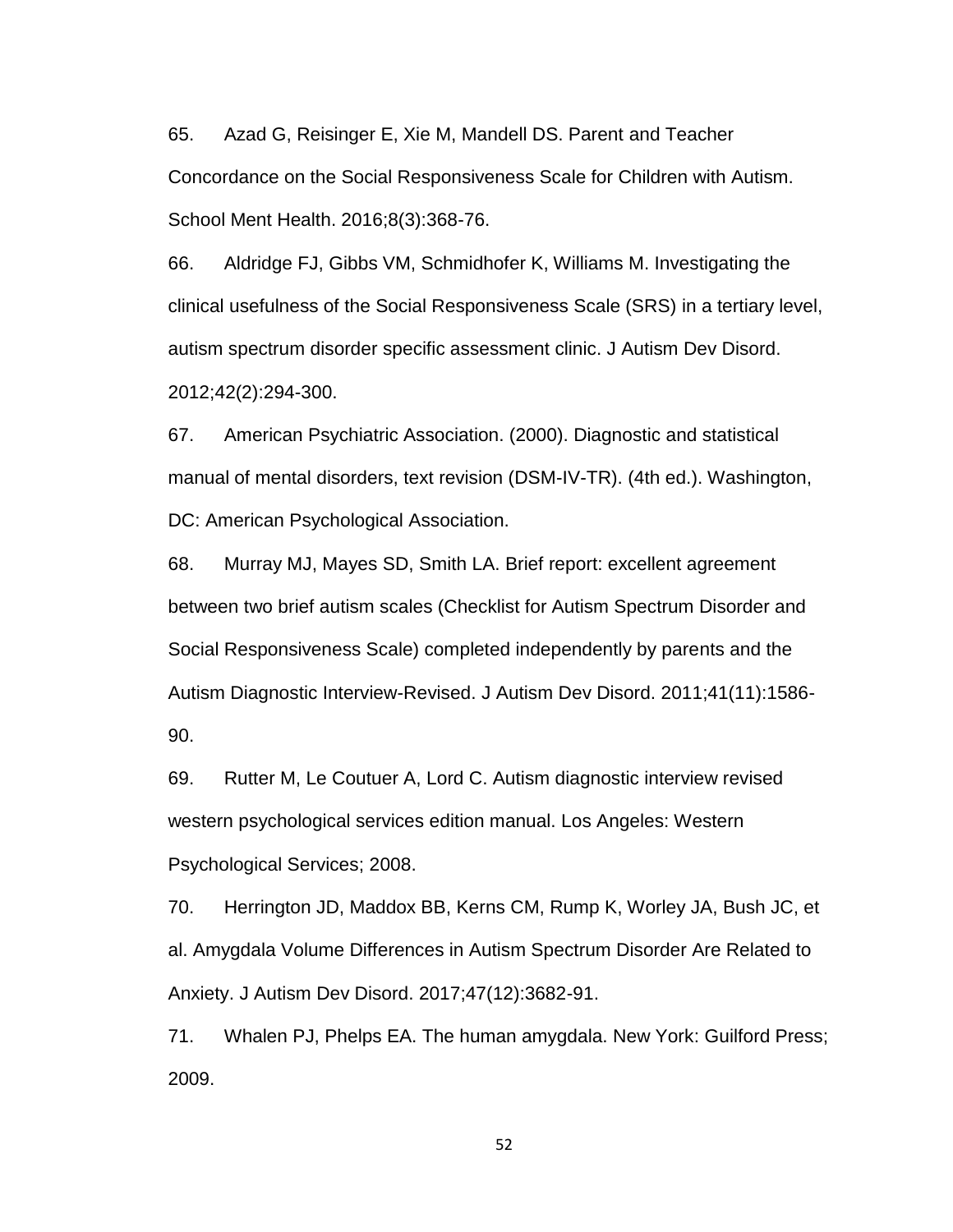72. Blackmon K, Barr WB, Carlson C, Devinsky O, DuBois J, Pogash D, et al. Structural evidence for involvement of a left amygdala-orbitofrontal network in subclinical anxiety. Psychiatry Res. 2011;194(3):296-303.

73. McDougle CJ, Naylor ST, Cohen DJ, Aghajanian MD, Heninger GR, Price LH. Effects of tryptophan depletion in drug-free adults with autistic disorder. Archives of General Psychiatry. 1996;53:993-1000.

74. Gordon CT, State RC, Nelson JE, Hamburger SD, Rapoport JL. A doubleblind comparison of clomipramine, desopramine, and placebo in the treatment of autistic disorder. Archives of General Psychiatry. 1993;50:441-7.

75. Chugani DC, Muzik O, Behen M, Rothermel R, Janisse JJ, Lee J, et al. Developmental changes in brain serotonin synthesis capacity in autistic and nonautistic children. Ann Neurol. 1999;45(3):287-95.

76. Graeff FG. Serotonin and anxiety.

77. Frith CD, Frith U. Interacting minds--a biological basis. Science. 1999;286(5445):1692-5.

78. Kornbrot, DE. Point biserial correlation. In: Everitt, BS.; Howell, DC.,

editors. Encyclopedia of Statistics in Behavioral Science. New York: Wiley; 2005.

79. Benesty J, Chen J, Huang Y, Cohen I. Pearson Correlation Coefficient. In: Noise Reduction in Speech Processing: Springer, Berlin, Heidelberg; 2009.

80. Ratner B. The correlation coefficient: Its values range between +1/-1, or do they? Journal of Targeting, Measurement and Analysis for Marketing. 2009;17(2):139-42.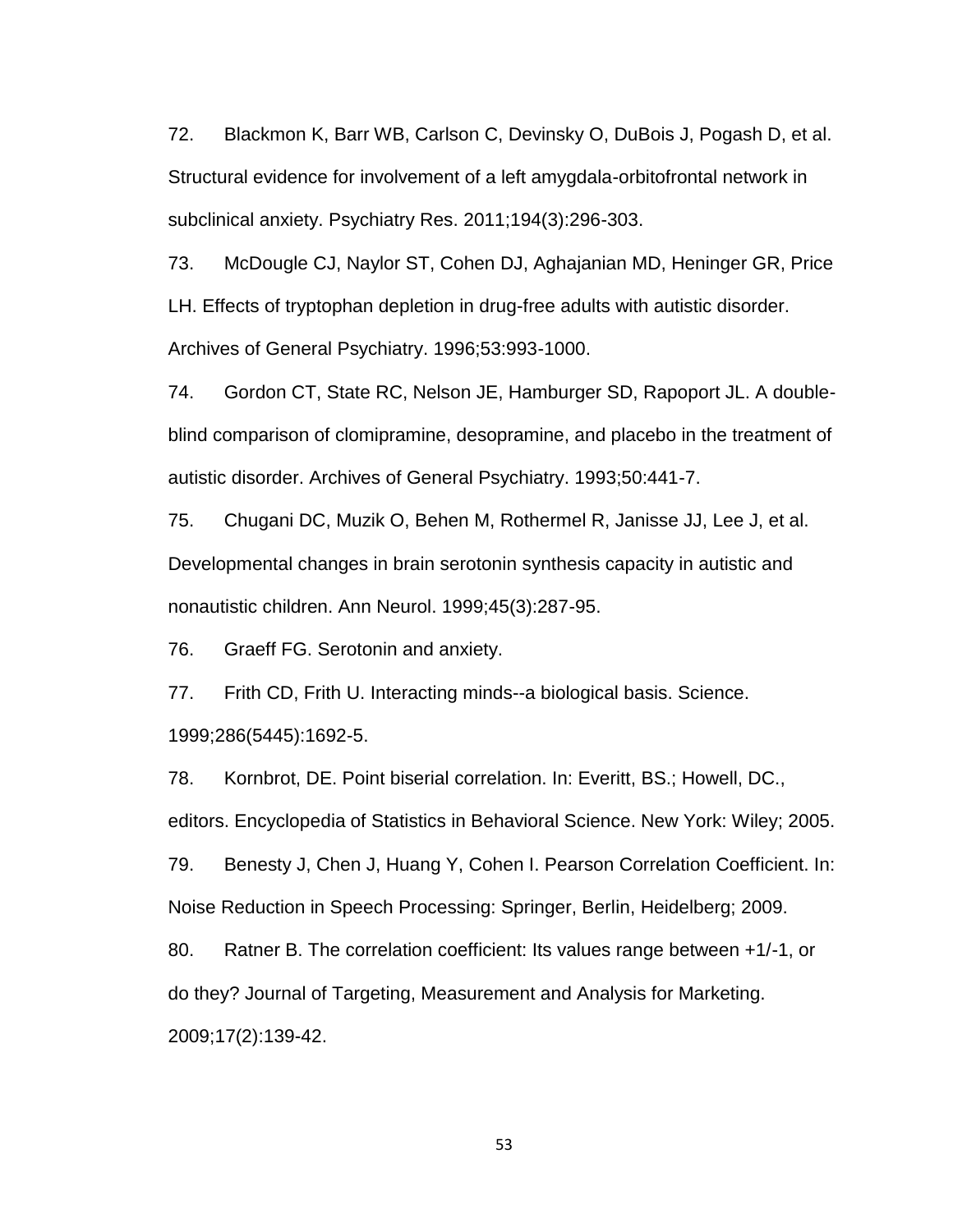81. Tibshirani R. Regression Shrinkage and Selection via the Lasso. Journal of the Royal Statistical Society. 1996;58:267-88.

82. Pavlou M, Ambler G, Seaman SR, Guttmann O, Elliott P, King M, et al. How to develop a more accurate risk prediction model when there are few events. Research Methods & Reporting. 2015;351.

83. Krstajic D, Buturovic LJ, Leahy DE, Thomas S. Cross-validation pitfalls when selecting and assessing regression and classification models. Journal of Cheminformatics. 2014;6(10).

84. Brereton AV, Tonge BJ, Einfeld SL. Psychopathology in children and adolescents with autism compared to young people with intellectual disability. J Autism Dev Disord. 2006;36(7):863-70.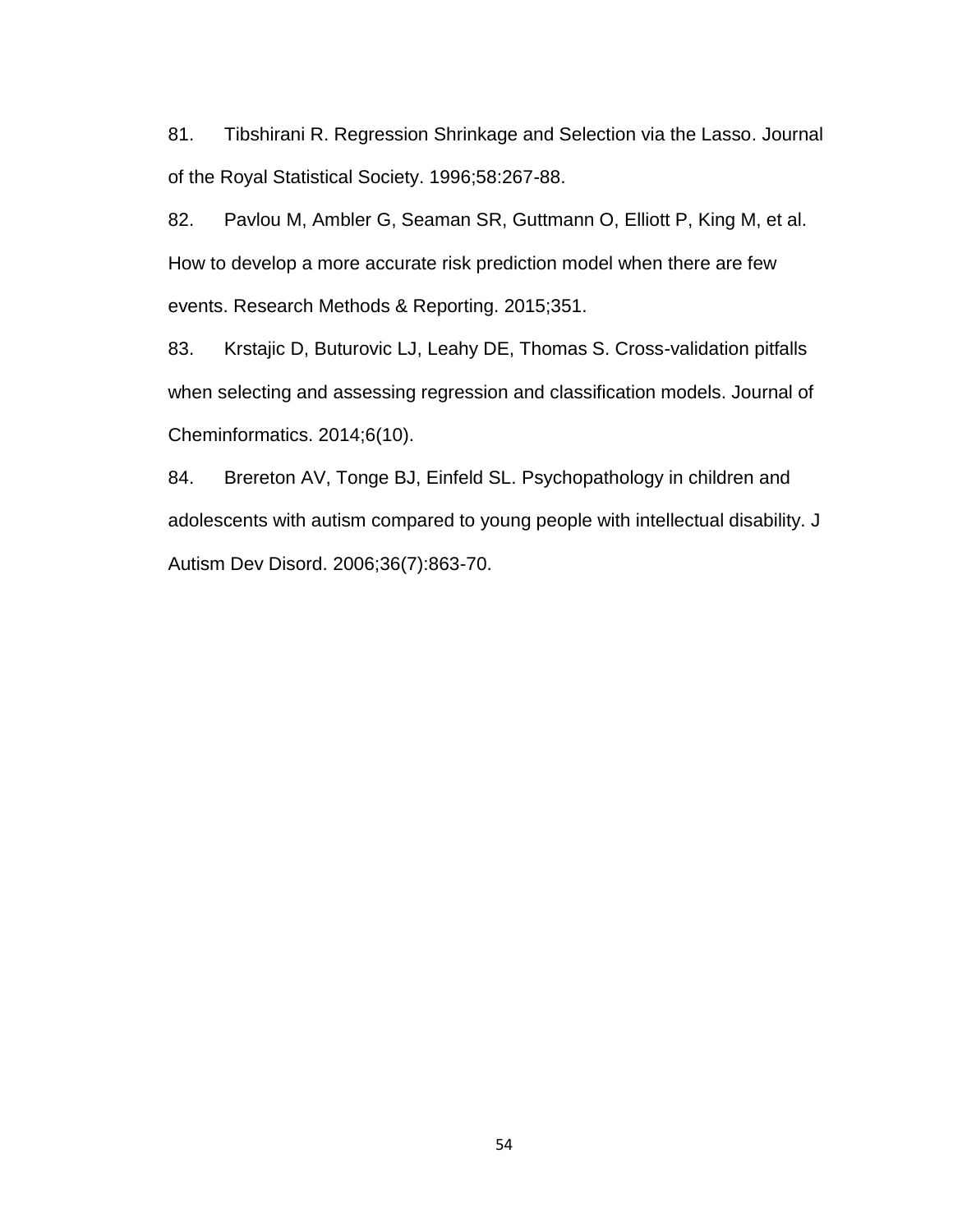## CURRICULUM VITAE

Austin Zachary

University of Louisville Department of Epidemiology and Population Health 485 E Gray St. Louisville, KY 40202 Cell: (502) 418-2423 aczach01@louisville.edu

## **Education**

Masters of Science, Epidemiology, Expected: November 2018 University of Louisville, Louisville, KY

Bachelors of Science, Biology Bellarmine University, Louisville, KY

## **Research Experience**

| 2018      | Graduate Research Assistant, Department of Communications,<br>University of Louisville.                          |
|-----------|------------------------------------------------------------------------------------------------------------------|
|           | <b>Superfund Research Center</b><br>Superfund T-32 Trainee                                                       |
| 2017-2018 | Volunteer Research Assistant, College of Education and Human<br>Development, University of Louisville.           |
| 2015      | Kentucky Biomedical Research Infrastructure Network (KBRIN)<br>Undergraduate program - University of Louisville. |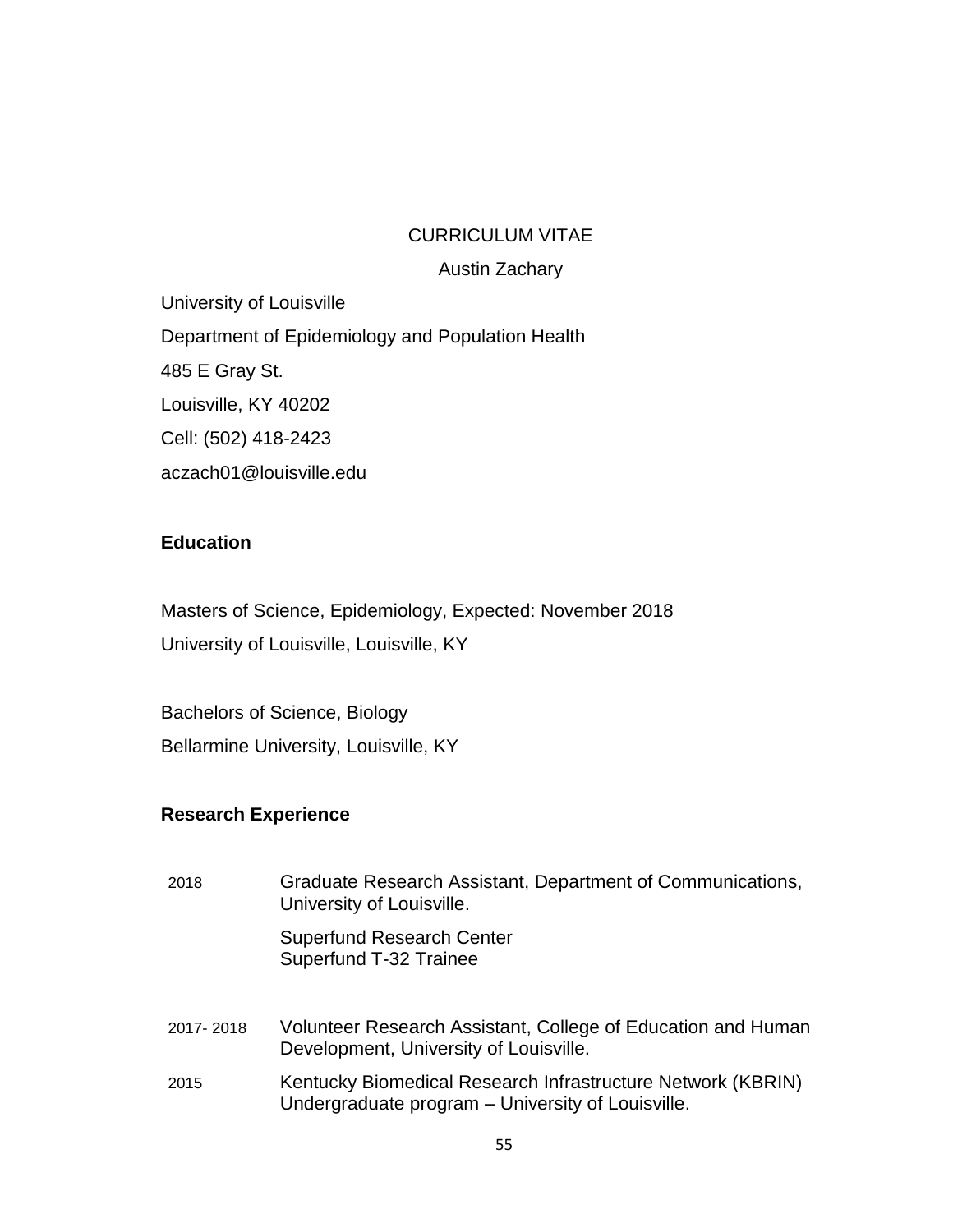## **Publications**

- 1. **Zachary A.**, 2014. AmbT-1157, Accession JZ718306; Reproductive gene in the male flower and pollen, mRNA sequence. Ragweed (*Ambrosia trifida*) male flower and pollen cDNA library clone BU-R-1157 (5'). The Ambrosia Project, J.M Lau and D.L. Robinson, Bellarmine University, Louisville, KY. NCBI Accession: http://www.ncbi.nlm.nih.gov/nucest/JZ718306.1
- 2. **Zachary A.**, 2014. AmbT-1156, Accession JZ718305; similar to putative senescence-associated family protein. Ragweed (*Ambrosia trifida*) male flower and pollen cDNA library clone BU-R-1156 (5'). The Ambrosia Project, J.M. Lau and D.L. Robinson, Bellarmine University, Louisville, KY. NCBI Accession: http://www.ncbi.nlm.nih.gov/nucest/JZ718305.1

## **Upcoming Conference Papers**

- 1. (April 2019) "Growing Together: Community Engagement and Student Involvement"
- Joy L. Hart, University of Louisville; Lindsay K. Tompkins, University of Louisville; Jack Pfeiffer, University of Louisville; Lindsey Wood, University of Louisville; **Austin Zachary**, University of Louisville; Shelby Carter, University of Louisville; Delana Gilkey, University of Louisville; Delvon Mattingly, University of Michigan; Angel Thornsbury, University of Louisville; Kandi L. Walker, University of Louisville
- 2. (April 2019) "Engaging Communities, Engaging Change: Rural Middle and High School Youth and Tobacco Products"
- Lindsay K. Tompkins, University of Louisville; Clara G. Sears, Brown University; Alexander S. Lee, Joel S. Duhl, Inc.; Courteney Smith, Independent Scholar; Allison Siu, Auburn University; Jack Pfeiffer, University of Louisville; Lindsey Wood, University of Louisville; **Austin Zachary**, University of Louisville; Kandi L. Walker, University of Louisville; Joy L. Hart, University of Louisville
- 3. (April 2019) "Translating Research for Community Members: Learning Partnerships and Change Mechanisms"
- Lindsay K. Tompkins, University of Louisville; Jack Pfeiffer, University of Louisville; Lindsey Wood, University of Louisville; **Austin Zachary**, University of Louisville; Kandi L. Walker, University of Louisville; Joy L. Hart, University of Louisville